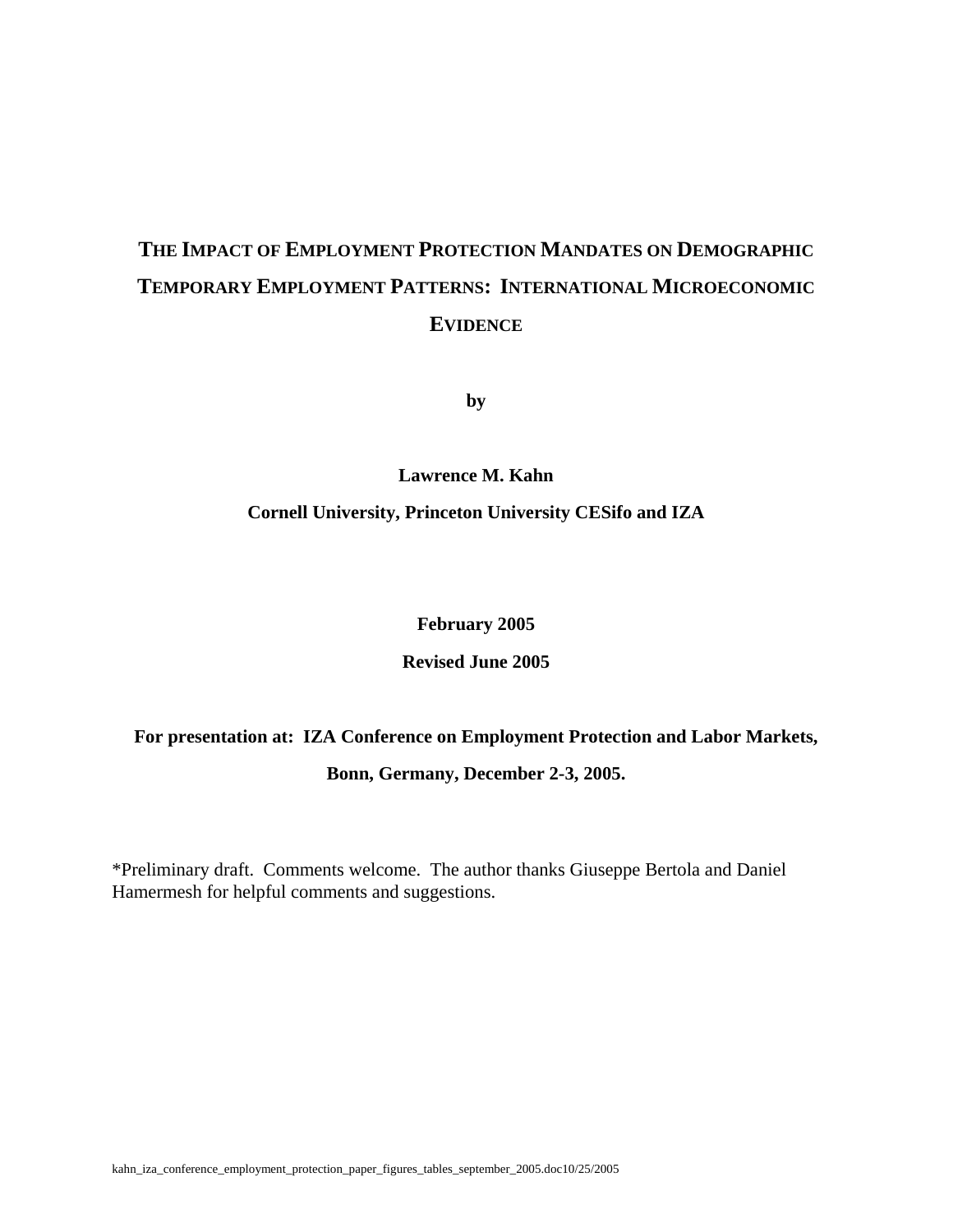## **THE IMPACT OF EMPLOYMENT PROTECTION MANDATES ON DEMOGRAPHIC TEMPORARY EMPLOYMENT PATTERNS: INTERNATIONAL MICROECONOMIC EVIDENCE**

#### **Abstract**

Using 1994-98 International Adult Literacy Survey (IALS) microdata, this paper investigates the impact of employment protection laws on the incidence of temporary employment by demographic group. More stringent employment protection for regular jobs is predicted to increase the relative incidence of temporary employment for less experienced and less skilled workers. I test this reasoning using IALS data for Canada, Finland, Italy, the Netherlands, Switzerland, the United Kingdom and the United States, countries with widely differing levels of mandated employment protection. Across these countries, the strength of such mandates (as measured by the OECD) is positively associated with the relative incidence of temporary employment for young workers, native women, immigrant women and those with low cognitive ability, controlling for demographic factors and country-specific effects influencing the overall incidence of temporary jobs. These effects largely hold up when I adjust for the possible sample selection due to the fact that employment to population ratios differ across countries, when I disaggregate the effects of the OECD employment protection index into its component parts, when I exclude countries with the highest or lowest levels of employment protection mandates, and when I exclude those of school attendance age (16-25 years old). Moreover, the effects of protection on the young, women, and immigrants are stronger in countries with higher levels of collective bargaining coverage, suggesting a connection between binding wage floors and the allocative effects of employment protection mandates.

JEL Classification: J21, J23.

Keywords: employment protection, temporary jobs.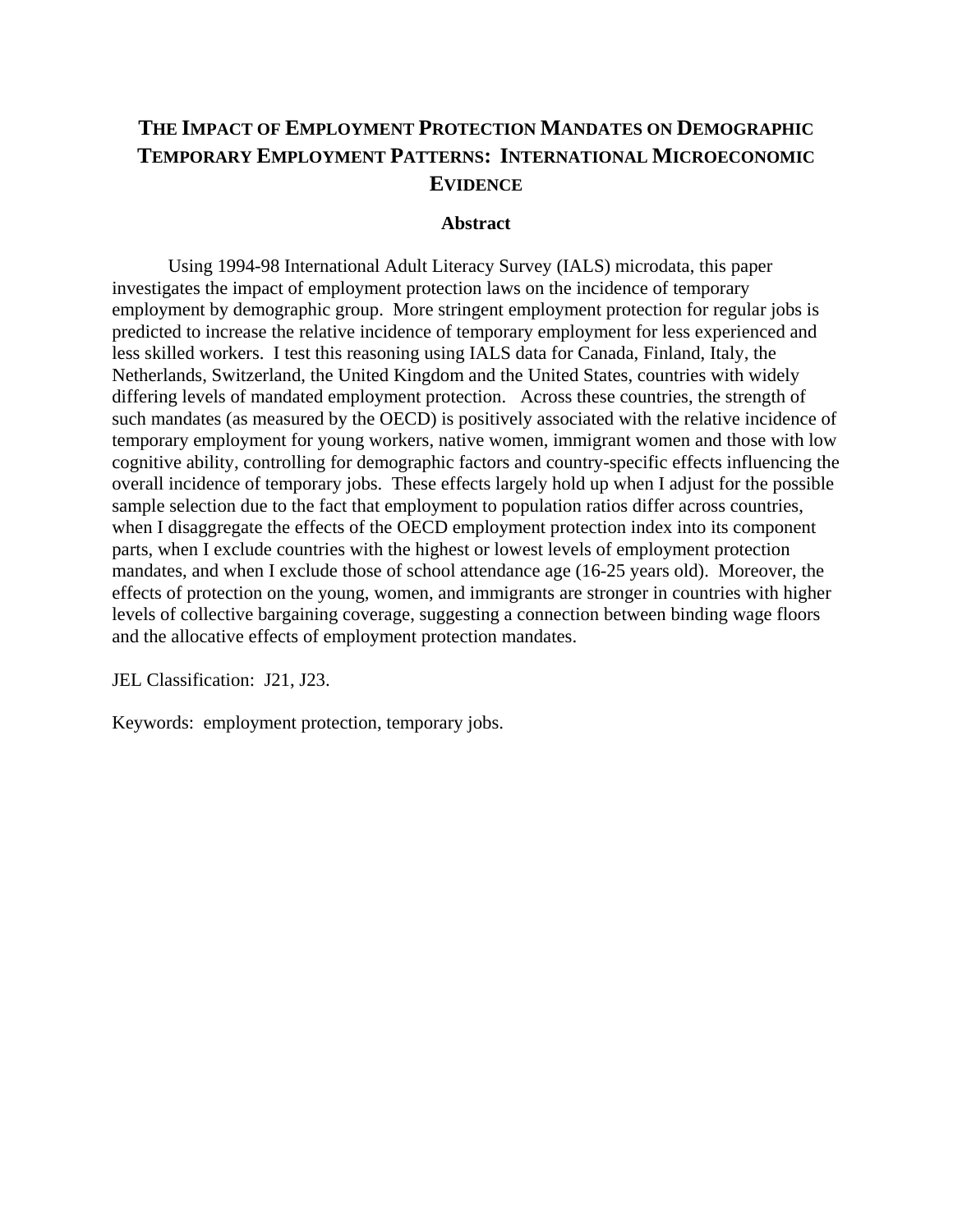## **I. Introduction**

A considerable volume of economic research has been devoted over the last two decades to explaining and suggesting remedies for the stubbornly high unemployment rates in a number of European countries. Many authors have focused on labor market and other institutions as an important factor playing a role in influencing unemployment.<sup>[1](#page-2-0)</sup> These institutions include collective bargaining, employment protection mandates, restrictions on business entry, and mandated benefit programs such as unemployment insurance (UI) and disability programs, as well as the taxes levied to pay for them. Temporary employment contracts without mandated protection (or considerably less protection than exists on permanent jobs) have been used in a number of countries as an attempt to generate jobs that would not have been created and, therefore, as a policy designed to lower unemployment. It is sometimes argued that by allowing firms to create jobs with a fixed duration and with little or no termination costs, policies authorizing fixed term contracts increase the flexibility of labor markets made rigid by the institutions just mentioned.<sup>[2](#page-2-1)</sup> On the other hand, such policies may encourage firms to substitute temporary for permanent jobs thereby increasing the overall exit rate from jobs; the resulting higher turnover may even lead to higher unemployment than before, despite the new jobs created (Blanchard and Landier 2002).

While the ability of temporary contracts to lower the overall unemployment rate is uncertain, most analysts are agreed that more extensive employment protection mandates for permanent jobs increase incentives for firms to offer temporary jobs, and empirical research has found support for this prediction.**[3](#page-2-2)** This outcome is important since temporary jobs tend to be

<sup>&</sup>lt;sup>1</sup> See Nickell and Layard (1999), Blanchard and Wolfers (2000), and Nickell, Nunziata and Ochel (2005).

<span id="page-2-1"></span><span id="page-2-0"></span><sup>&</sup>lt;sup>2</sup> A notable example is Spain, which in the 1980s and 1990s had extremely high unemployment rates and liberalized the use of temporary contracts in an attempt to generate jobs. See Dolado, Garcia-Serrano and Jimeno (2002).

<span id="page-2-2"></span><sup>&</sup>lt;sup>3</sup> See, for example, Blanchard and Landier (2002), Cahuc and Postel-Vinay (2002), and Güell (2003) for theoretical models with this prediction. On the other hand, Lazear (1990) suggests that if wages are flexible, then firing costs need not raise the overall cost of offering permanent jobs. Instead, when there are high mandated firing costs, wages will adjust downward. Of course, if there are also mandated wage floors, then this adjustment cannot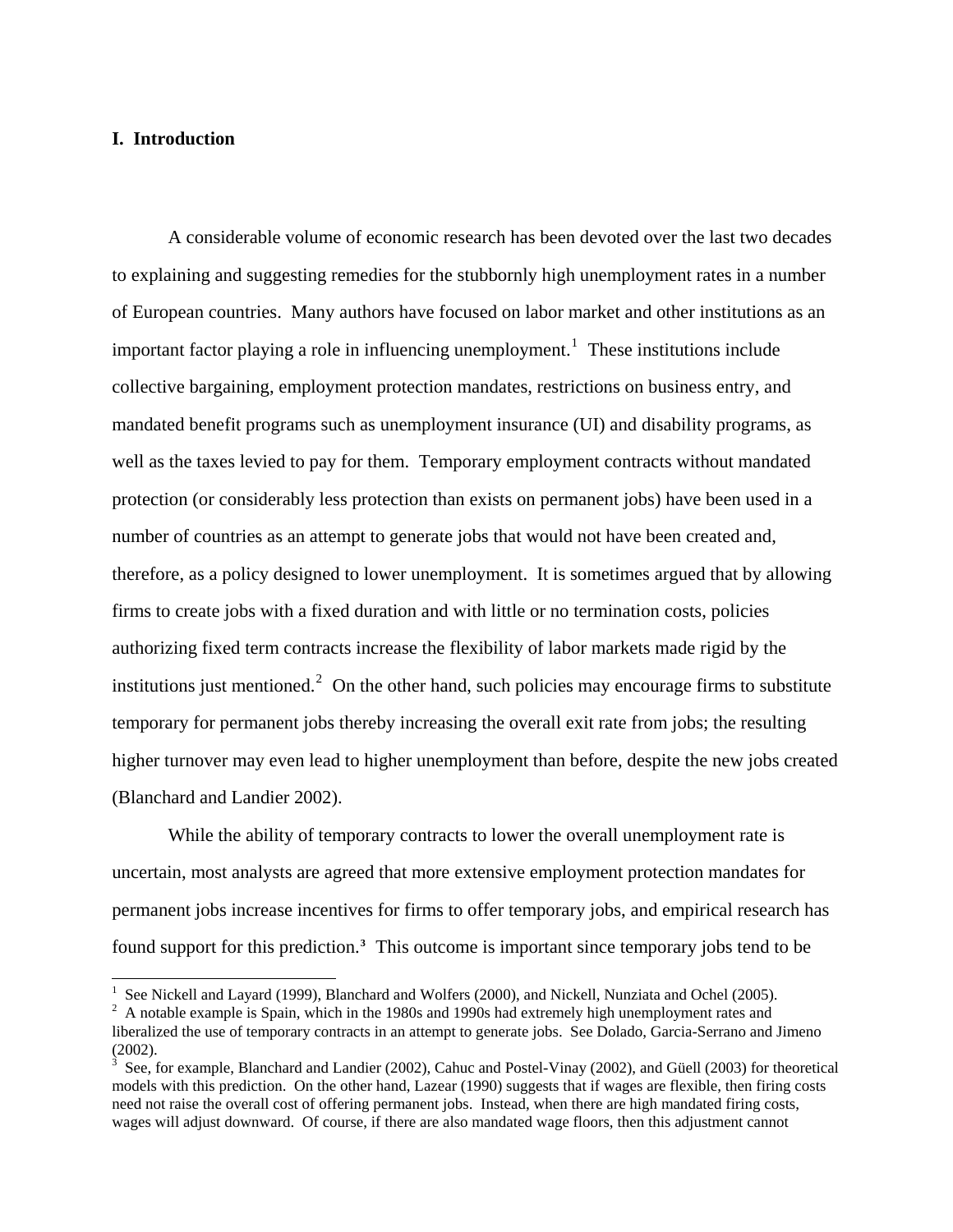lower paying, and offer less training, other things equal, than permanent jobs; moreover, workers in temporary jobs express lower levels of job satisfaction than comparable workers in permanent jobs (Booth, Francesconi and Frank 2002). Thus, policies that lead to a substitution of temporary jobs for permanent jobs may actually worsen the welfare of the average worker, especially in the event that this policy doesn't lead to lower unemployment (Blanchard and Landier 2002; Cahuc and Postel-Vinay 2002).

The reasoning in such theoretical models suggests that the incidence of temporary jobs will not be randomly distributed across the labor force. Specifically, when there are substantial firing costs for permanent jobs, firms will be relatively reluctant to hire new entrants into such jobs. Instead, new entrants will be placed in temporary jobs where their productivity can be assessed before a permanent offer is made. New entrants disproportionately include the young, women and, possibly, immigrants.

This paper studies the impact of employment protection mandates on demographic patterns of temporary employment. As I show below, an extension of these theoretical models implies that higher firing costs for permanent jobs widen the gap between the incidence of permanent jobs for experienced workers vs. recent entrants. Moreover, suppose that wage floors constrain firms' ability to compensate for firing costs by offering lower wages. Then low wage workers such as the young, women, immigrants, and those with low cognitive skills will also be less likely to be able to obtain permanent jobs. These effects will again be larger the more expensive it is to fire someone from a permanent job. To test this reasoning, I use the 1994-98 International Adult Literacy Surveys (IALS) microdata files, which contain information on whether one was employed in a temporary or a permanent job and a variety of demographic information. In addition, the IALS contains cognitive skills data on these individuals from common tests, allowing one to make comparisons across countries in the effect of employment

 $\overline{a}$ 

happen. Thus, the impact of firing costs for permanent jobs on the incidence of temporary jobs is to some degree an empirical question, and Booth, Dolado and Frank (2002) obtain aggregate evidence suggesting that employment protection does indeed raise the incidence of temporary employment.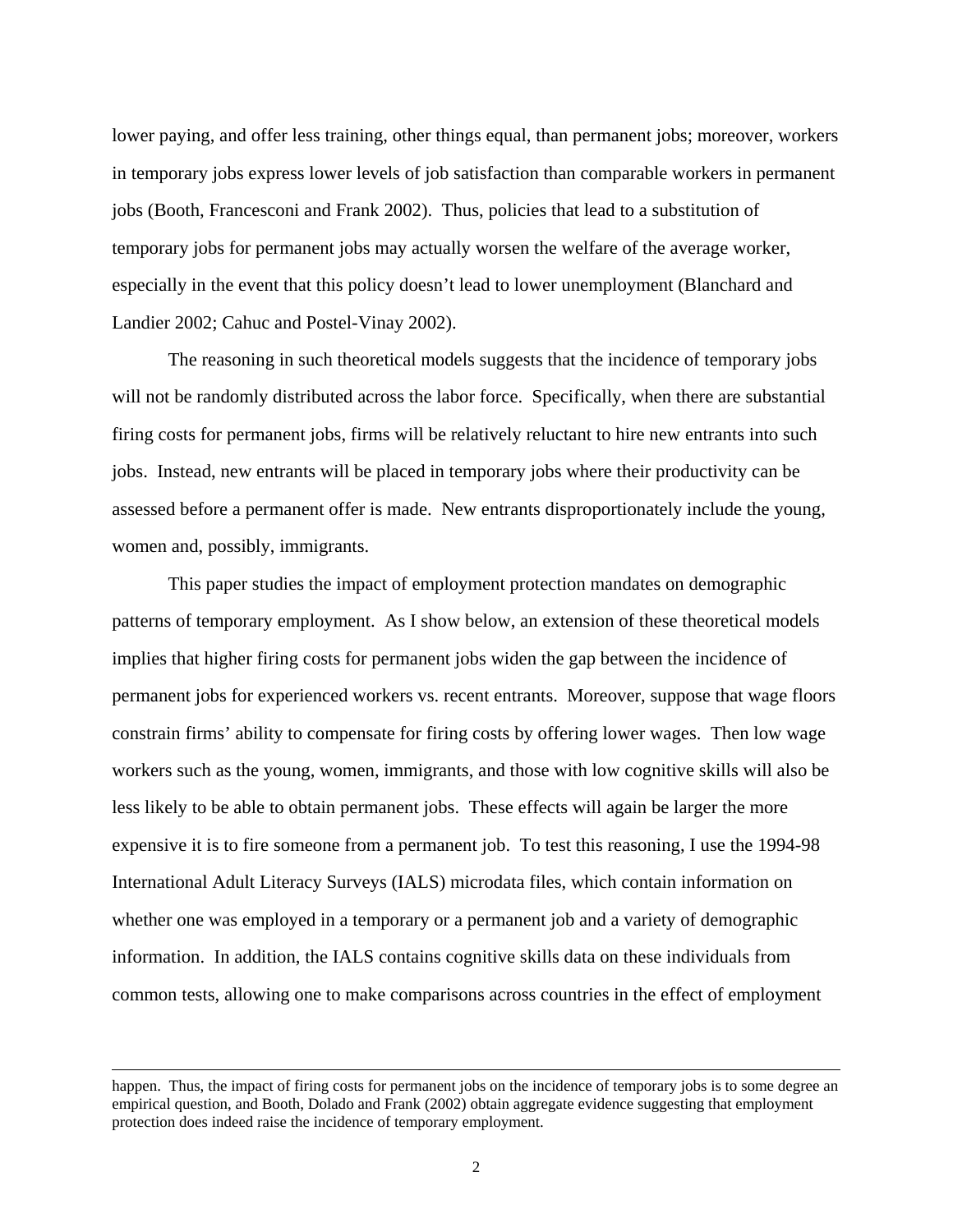protection by skill level.<sup>[4](#page-4-0)</sup> The countries for which the IALS contains data allowing me to analyze these effects include Canada, Finland, Italy, the Netherlands, Switzerland, the United Kingdom and the United States. As I discuss further below, these countries differ widely in the extent to which they have enacted employment protection mandates, providing a high degree of variability in this key explanatory variable.

I find that across these countries, all else equal, the strength of employment protection mandates (as measured by the OECD) is positively associated with the incidence of temporary employment. Moreover, these effects are concentrated on young workers, native women, and especially immigrant women, as predicted. And there is some evidence that protection has a disproportionate effect raising the incidence of temporary employment for those of low cognitive ability, an expected outcome to the extent that wage floors prevent wages from adjusting in response to mandated employment protection. These results are robust to inclusion of country dummy variables; these account for country-specific factors that influence the strength of employment protection laws and the incidence of temporary jobs.

The basic results largely hold up when I adjust for the possible sample selection bias induced by the fact that employment to population ratios differ across countries. They also continue to hold when I disaggregate the OECD's employment protection index into its component parts: duration of mandated severance payments; mandated compensation for unfair dismissal; length of mandatory notice in the event of layoffs; and an index of procedural inconvenience facing employers who wish to dismiss workers. The results also are robust to the exclusion of individual countries with the highest (Italy or the Netherlands) or the lowest levels of mandated employment protection (the United States) and when I exclude those of school attendance age (16-25 years old). And I further find that collective bargaining coverage has significantly negative interaction effects with employment protection on the relative incidence of permanent jobs for the young, immigrants, and women, as predicted by the wage floor reasoning mentioned above. These results provide evidence that labor market institutions

<span id="page-4-0"></span> 4 The IALS data are described in more detail below.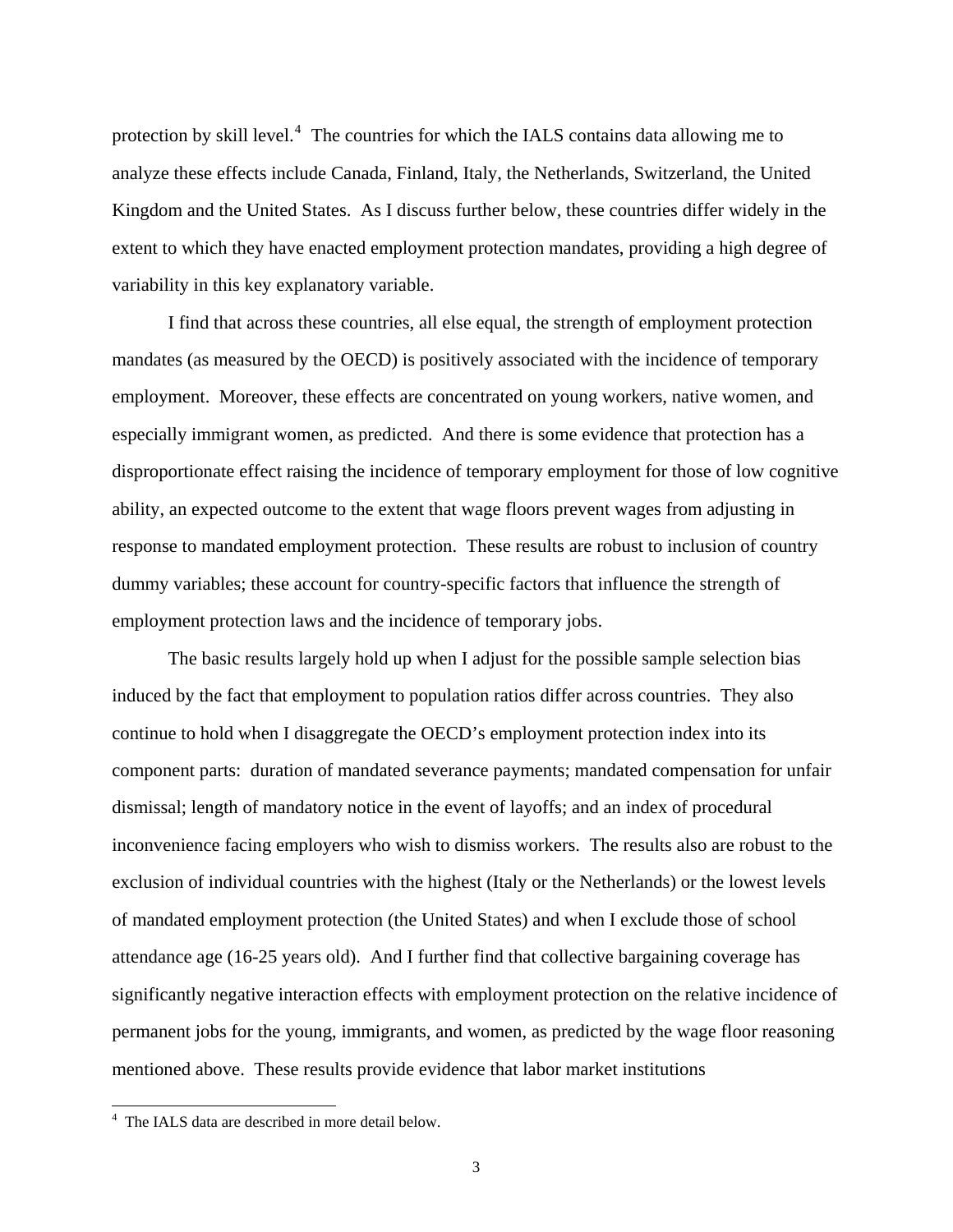disproportionately protect the jobs of prime age males, effects that are complementary to existing research which finds that the young and women are disproportionately disemployed or unemployed in heavily unionized societies, all else equal (Bertola, Blau and Kahn 2002).

#### **II. Employment Protection and Temporary Employment: Current Theory and Evidence**

 Early theories of the impact of employment protection mandates emphasized that making it difficult or expensive to fire workers reduced firms' incentives to lay off workers and to create new jobs. Of course, as noted earlier, if wages are flexible, then firing costs can be capitalized in lower initial wages, leaving firms' incentives to offer new jobs unchanged (Lazear 1990). However, if market imperfections such as wage floors or worker liquidity constraints prevent such a wage adjustment from occurring, then higher firing costs will lead to a greater disincentive to create jobs. Under these circumstances, the net effect on the unemployment rate will be theoretically indeterminate, since firing costs will lower both layoffs and job creation (Bertola 1990, 1992). But, the negative effects on job creation are expected to be disproportionately felt by new entrants, while incumbent workers are most directly affected by the negative impact of employment protection mandates on layoffs. Bertola, Blau and Kahn (2002) in fact find that more extensive employment protection does disproportionately raise young men's and young women's unemployment rates, other things equal. And Autor, Donohue and Schwab (2004) find similar results for states in the US that have granted workers the right to sue for wrongful discharge. Specifically, the authors found that this type of wrongful discharge protection reduced state employment rates, with largest effects for women, the young, and the less educated. As shown below, this same theme will inform my analysis of the impact of employment protection mandates on temporary employment.

 More recent theories about employment protection recognize that firms have some rights to create temporary jobs which have a fixed duration and which can be terminated at the end of their term at relatively low cost or no cost at all. For example, Blanchard and Landier (2002)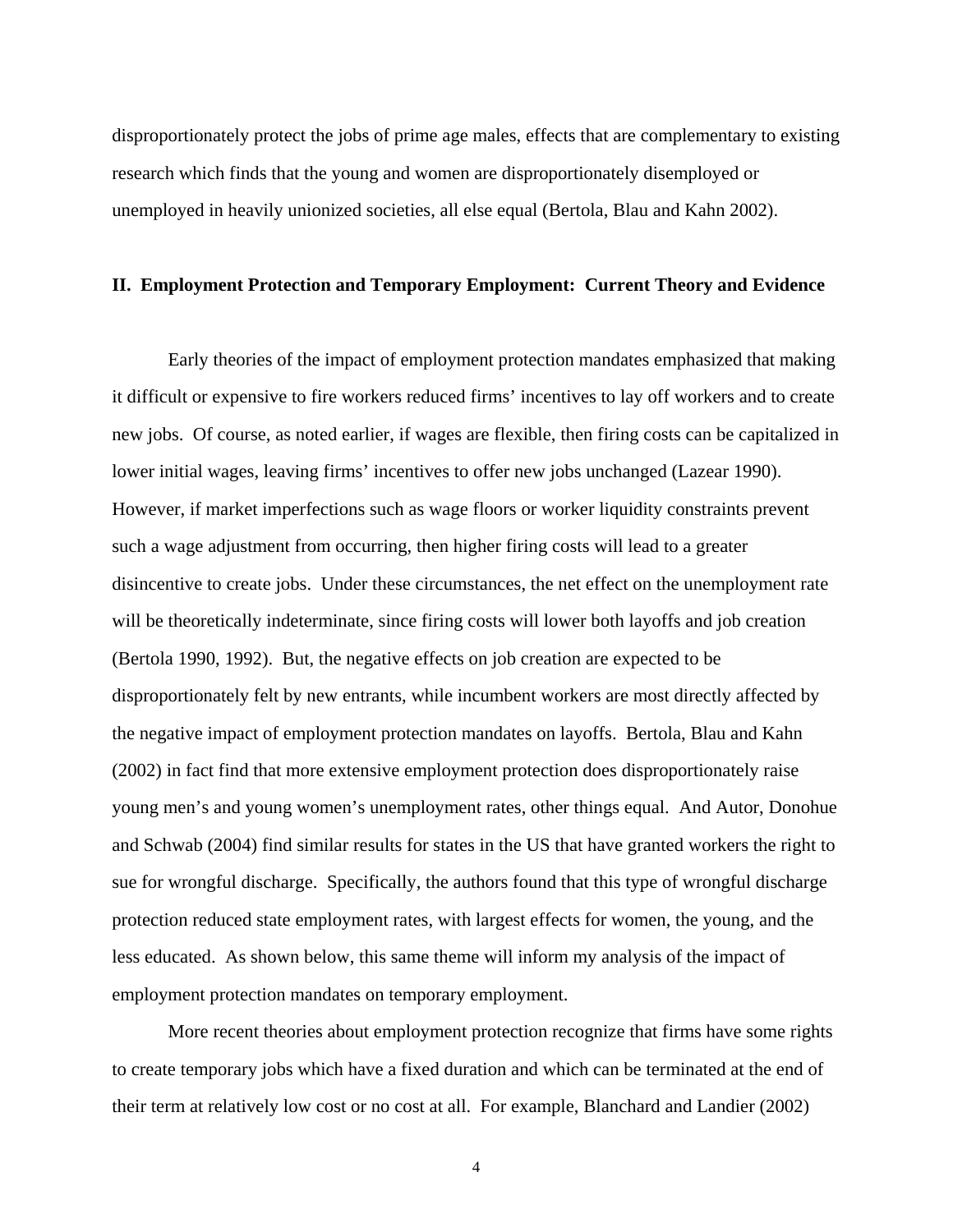pose a model in which workers are hired into entry level, temporary jobs, and their productivity is observed by the firm. The firm then must decide whether to keep the worker in a permanent, regular job. Temporary jobs have lower firing costs than permanent jobs. The authors focus on the impact of lowering the firing costs of temporary jobs, while keeping the firing costs of permanent jobs the same, as occurred in France's recent reforms. Lower firing costs for temporary jobs or higher firing costs for permanent jobs both reduce the likelihood that a temporary job will be converted into a permanent one.<sup>[5](#page-6-0)</sup>

 Recent empirical research has examined the impact of firing costs on the incidence of temporary employment as well as the characteristics of such jobs and the workers in them. Specifically, Booth, Dolado and Frank (2002) use aggregate data to find that across 14 OECD countries for the 1980s and the 1990s, the fraction of employment that was in temporary jobs was significantly positively correlated with the OECD's index of strictness of regular employment protection mandates, as the theory outlined above predicts. However, the authors also found that the incidence of temporary employment was significantly positively correlated with the strictness of temporary employment regulation as well, a finding that is not consistent with this theory. The resolution of this apparent paradox was found by estimating a multiple regression including both permanent and temporary protection mandate indexes on the right hand side. The results continued to show a significantly positive effect on temporary employment of permanent protection laws but no effect of temporary employment protection. The authors then suggest that regulations on temporary employment protection don't play a role in influencing the incidence of temporary jobs. Rather, the main factor is the strictness of permanent employment protection regulations. Within the US, similar results have been found for the overall impact of employment protection. Specifically, Autor (2003) concluded that a state's granting workers the right to sue over wrongful termination led to an increase in the temporary help services industry employment, all else equal.

<span id="page-6-0"></span><sup>&</sup>lt;sup>5</sup> See Cahuc and Postel-Vinay (2002) and Güell (2003) for theoretical models with a similar prediction.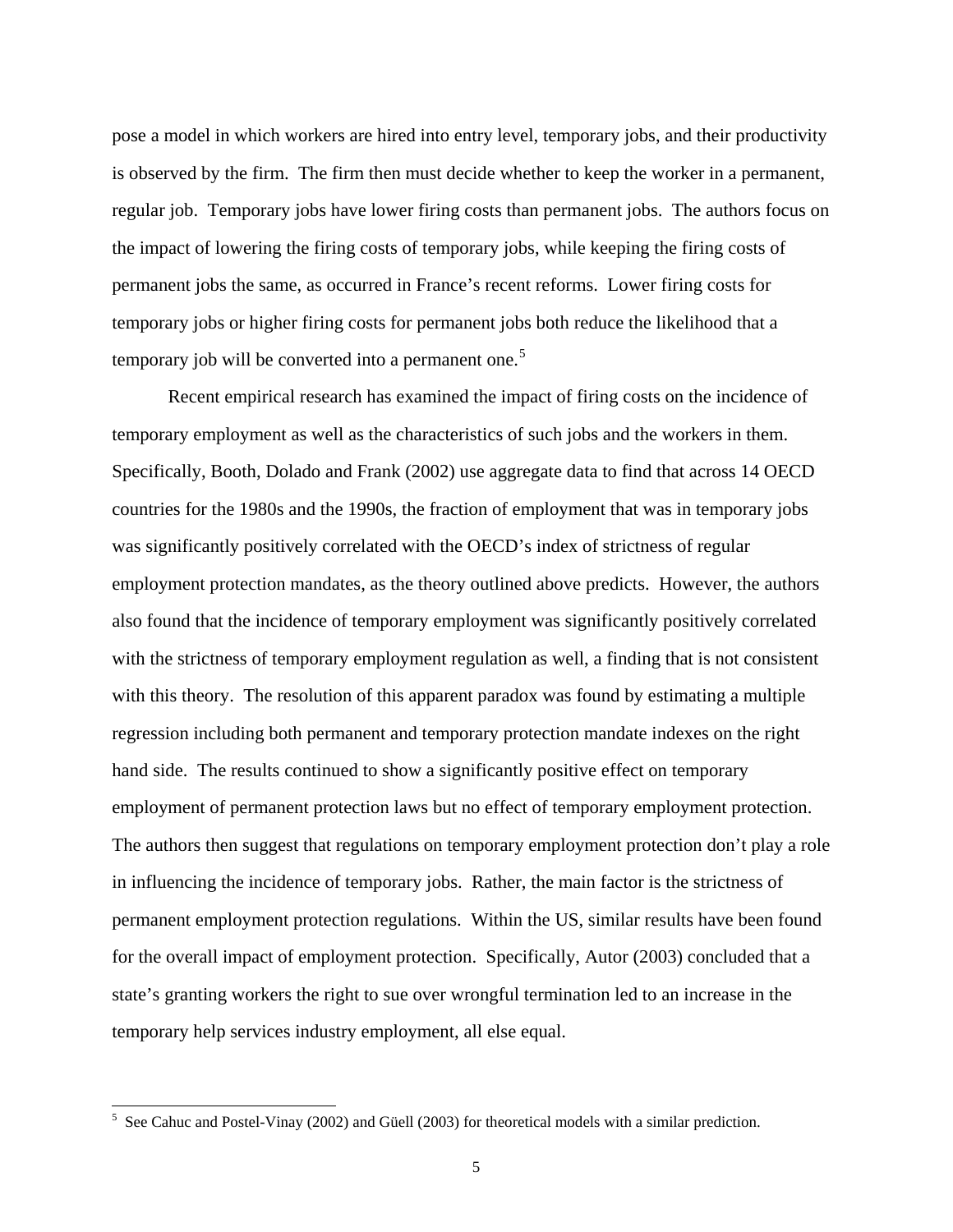In contrast to Booth, Dolado and Frank's (2002) findings that temporary employment regulations have no impact, Blanchard and Landier (2002) show that in France the transition probability from temporary to permanent jobs fell in the 1980s and the 1990s as the protections for temporary jobs were being relaxed, a prediction of the theory outlined above. Of course, the overall labor market was deteriorating in France at the same time, making a conclusion about the impact of the reforms tentative. Indeed, Holmlund and Storrie (2002) find that the recession in Sweden in the 1990s was a major cause of the rise in the incidence of temporary employment there.

 In this paper, I extend existing theories and evidence on the impact of employment protection to examine its relative impact on different demographic groups. As discussed below, the basic theoretical setup in Blanchard and Landier (2002) can be shown to lead to a prediction that more stringent regulation of permanent employment will lead to a higher gap in the incidence of permanent employment between recent labor market entrants and more experienced workers. Moreover, I use microdata from several countries with varying degrees of employment protection strictness, allowing me to control for country-specific effects as well as observable heterogeneity across individuals in estimating the relative effects of protection mandates on temporary employment.

## **III. Employment Protection and the Relative Incidence of Temporary Employment: Theoretical Considerations**

One can use the logic of Blanchard and Landier's (2002) model to study the impact of employment protection on the relative incidence of temporary employment among recent labor market entrants and experienced workers. In Blanchard and Landier's (2002) model all entry level jobs start with the same productivity  $y_0$ . Then after a period of unspecified duration, the firm receives an observation y on the worker's productivity. The firm then has the option of turning the job into a permanent one or terminating the worker and replacing him/her. Blanchard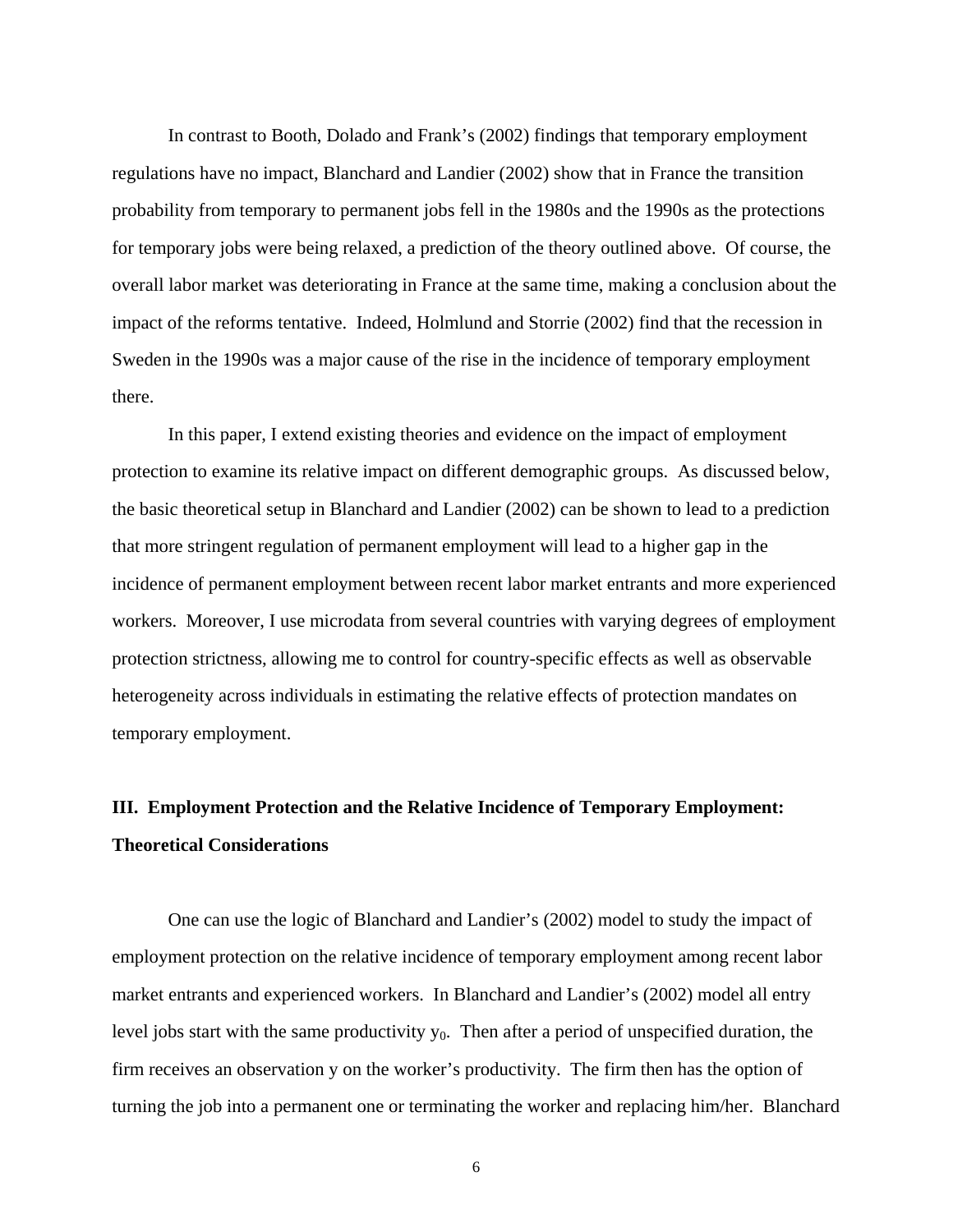and Landier (2002) show that the firm's optimal policy is to set a threshold observed productivity level y\* above which the worker is kept in a permanent job and below which the worker is terminated. This is analogous to the reservation wage policy in models of job search. To analyze the impact of firing costs on the gap in the incidence of permanent work between new entrants and experienced labor market participants, let  $c_p$  be firing costs for a permanent job,  $c_t$  be firing costs for a temporary job, and let  $y^*(c_p, c_t)$  be the productivity threshold the firm requires in order to convert a temporary job to a permanent one, where  $\partial y^*/\partial c_p>0$  and  $\partial y^*/\partial c_t<0$ .

Under these assumptions, the probability that a current spell of temporary employment is converted into a permanent job is:

1) Prob  $(y>y^*(c_p, c_t))=1-F(y^*(c_p, c_t))\equiv q(y^*(c_p, c_t)),$ 

where  $F(-)$  is the distribution function for productivity and  $q(-)$  is the probability that a temporary job is converted into a permanent job.

 We may now compare the impact of firing costs for permanent jobs on the relative incidence of permanent and temporary employment of experienced workers who have been in the labor market for, say, N>1 periods, and recent entrants who have been in the labor market for only one period. For simplicity, suppose that everyone is employed in each period. Then after one period in the labor market, the probability that a worker is still in a temporary job is:

2) Prob(temporary job | one period of total experience) =  $F(y^*)$ ,

suppressing the arguments of y<sup>\*</sup>. Assuming for simplicity that permanent jobs never end and that in each period, a worker in a new temporary job has the same probability of meeting the productivity threshold, the probability that one is in a temporary job after N periods of employment is<sup>[6](#page-8-0)</sup>:

3) Prob (temporary job | N periods of total experience) =  $(F(y^*))^N$ .

<span id="page-8-0"></span><sup>&</sup>lt;sup>6</sup> These assumptions are made for simplicity. Below, I discuss the implications of relaxing some of them.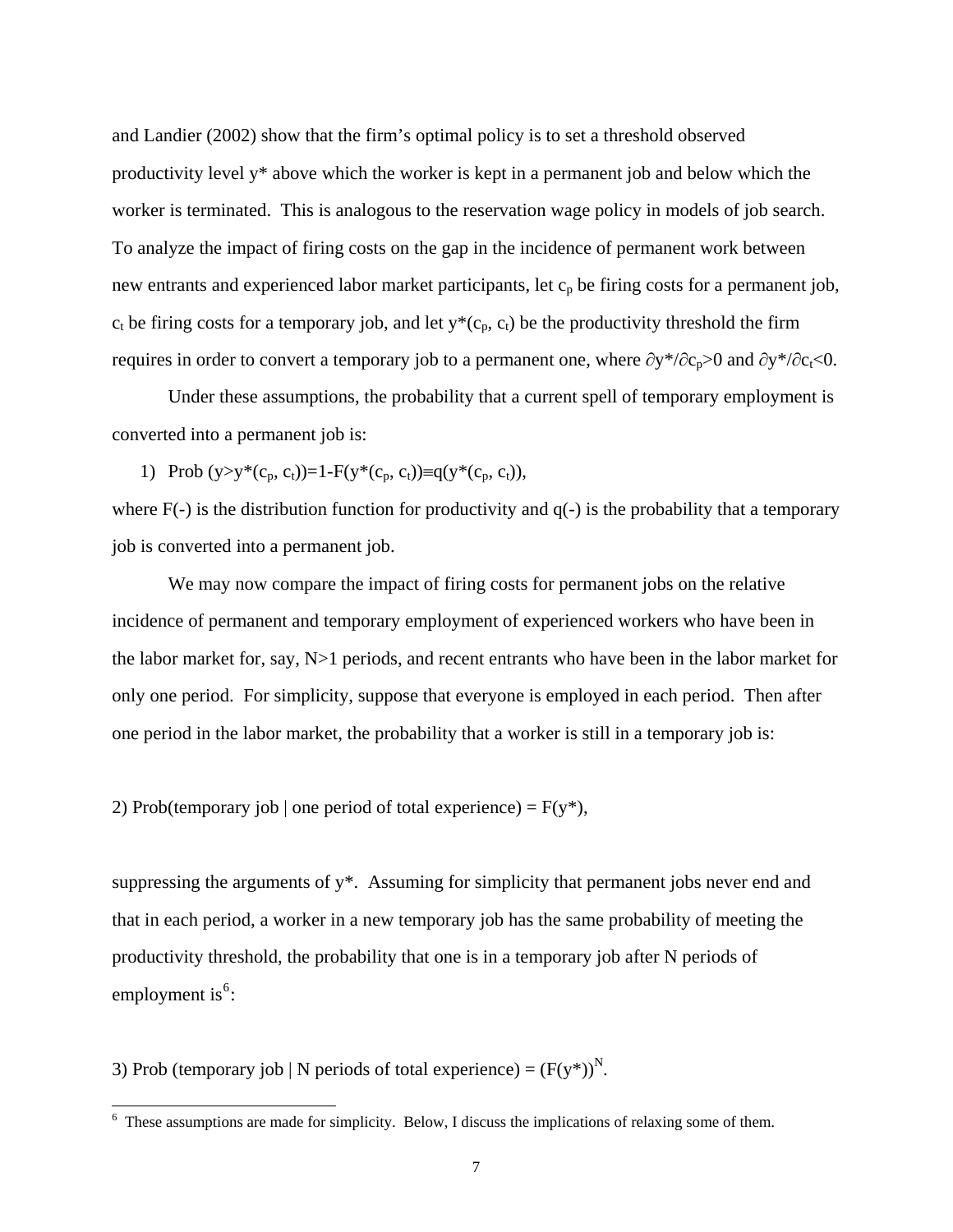From 1)-3), the impact of firing costs for permanent jobs on the relative incidence of temporary employment among recent entrants and those with N years of experience is:

4)  $\partial [F(y^*) - (F(y^*))^N]/\partial c_p = f(y^*)\partial y^* / \partial c_p - NF(y^*)^{N-1}f(y^*)\partial y^* / \partial c_p$ , where f(-) is the density function for  $F(-)$ .

According to 4), a rise in  $c_p$  lowers the relative probability of recent entrants' working in a permanent job (versus more experienced workers) if and only if:

5) 
$$
0 < f(y^*) \partial y^* / \partial c_p - NF(y^*)^{N-1} f(y^*) \partial y^* / \partial c_p = f(y^*) \partial y^* / \partial c_p [1 - NF(y^*)^{N-1}].
$$

Since higher firing costs  $c_p$  raise the threshold productivity level y\*, inequality 5) holds if and only if:

### 6)  $\ln F(y^*)$  <  $\ln(1/N)/(N-1)$ .

By l'Hôpital's rule, the right hand side of 6) approaches zero (from below) as N gets large. Since  $0 \le F(y^*) \le 1$  (i.e. assuming an interior solution in which the firm will set a productivity threshold above the minimum and below the maximum achievable productivity level), eventually for large enough N, 6) will hold. This result make intuitive sense, since for large N, the probability that a worker with N periods of experience will not have landed a permanent job becomes arbitrarily low. From the result that  $\partial y^*/\partial c_t < 0$ , a fall in firing costs from temporary jobs has the same qualitative effect as a rise in firing costs from permanent jobs.

 The scenario just described assumes that there is no on the job learning. Workers keep entering temporary jobs until they get a good enough productivity draw to induce their employer to convert the job into a permanent one. If workers acquire general human capital in these temporary jobs, then the conclusion that higher firing costs raise the difference in the incidence of temporary work between recent entrants and more experienced workers is reinforced. This is the case since more experienced workers who have only had temporary jobs up to now have more human capital than less experienced workers in temporary jobs. This implies that the instantaneous hazard for leaving a temporary for a permanent job rises with experience. This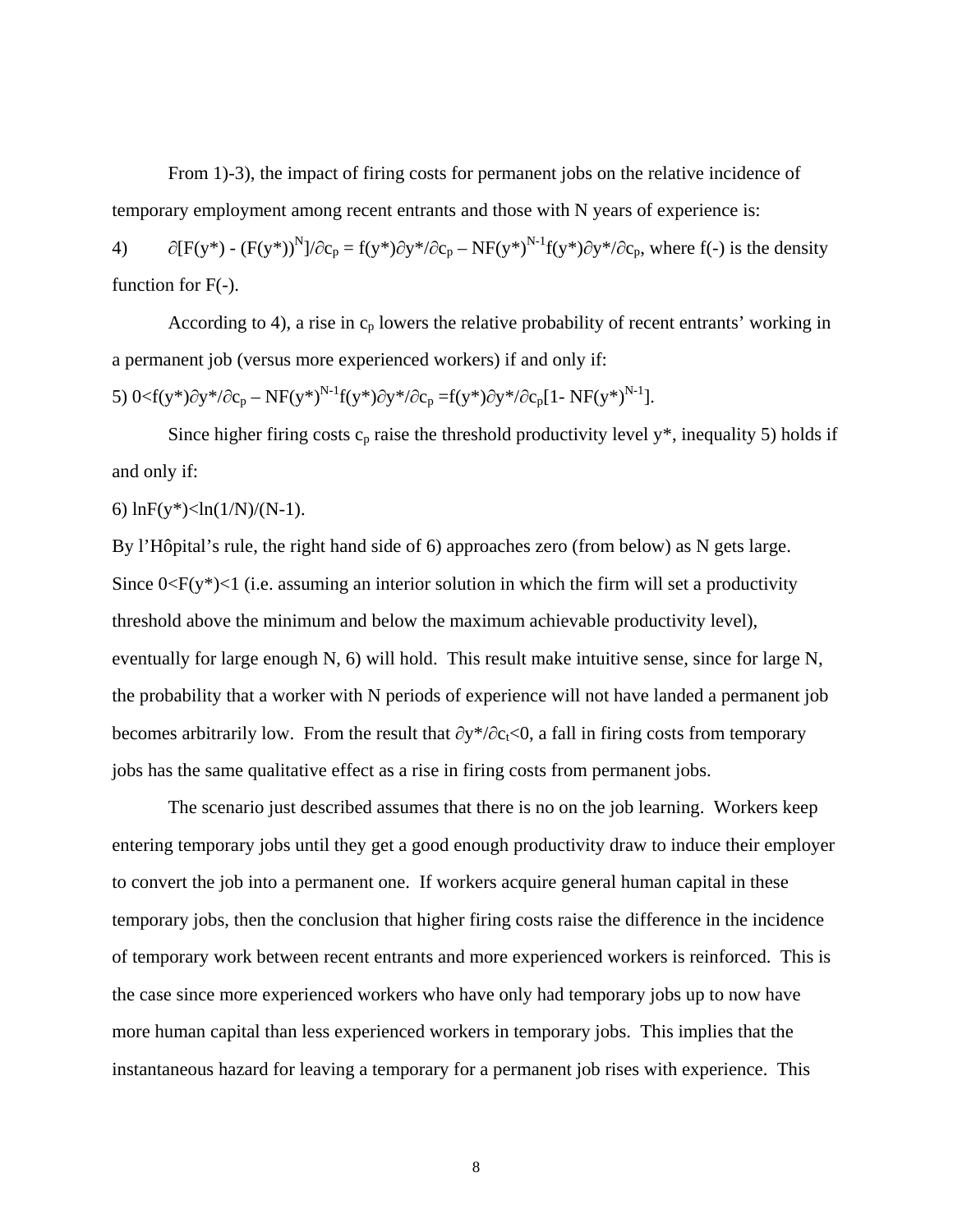effect will be less important the more easily junior workers can get permanent jobs (i.e., the lower firing costs are).

The basic logic of this analysis of experience and the incidence of permanent work is that more experienced workers get more chances to land a permanent job, even if there is no on the job learning. One scenario in which this makes sense is one where the productivity draw is match-specific. If a worker doesn't get a good draw, this outcome does not prejudice future firms against the worker. However, it is also possible that future firms may take a worker's failure to secure a permanent job as a negative indicator of the worker's productivity. In an extreme case, this signal may be so strong as to eliminate the worker's future chances of getting a permanent job and thus make more experienced workers no more likely to qualify for a permanent job than less experienced workers. In this extreme case, everyone gets exactly one chance to qualify for a permanent job. Therefore, the incidence of permanent employment for those with one year experience will be the same as the incidence with any level of experience greater than one. In such a case, high firing costs would have no effect on the experience gap in the incidence of permanent jobs. The intermediate case in which past failure to secure a permanent job provides some information to future employers about the current worker's productivity but where the worker still has a chance to eventually to get a permanent job is perhaps more likely. In such a scenario, the probability of permanent employment could still approach one as experience rises and therefore higher firing costs could still raise the experience gap in permanent employment.

#### **III. Institutional Setting and Data**

 As noted earlier, I use 1994-98 IALS data for Canada, Finland, Italy, the Netherlands, Switzerland, the United Kingdom and the United States to study the impact of employment protection on the relative incidence of temporary employment among demographic groups. As Tables 1 and 2 indicate, these countries had very different regulations on job security in the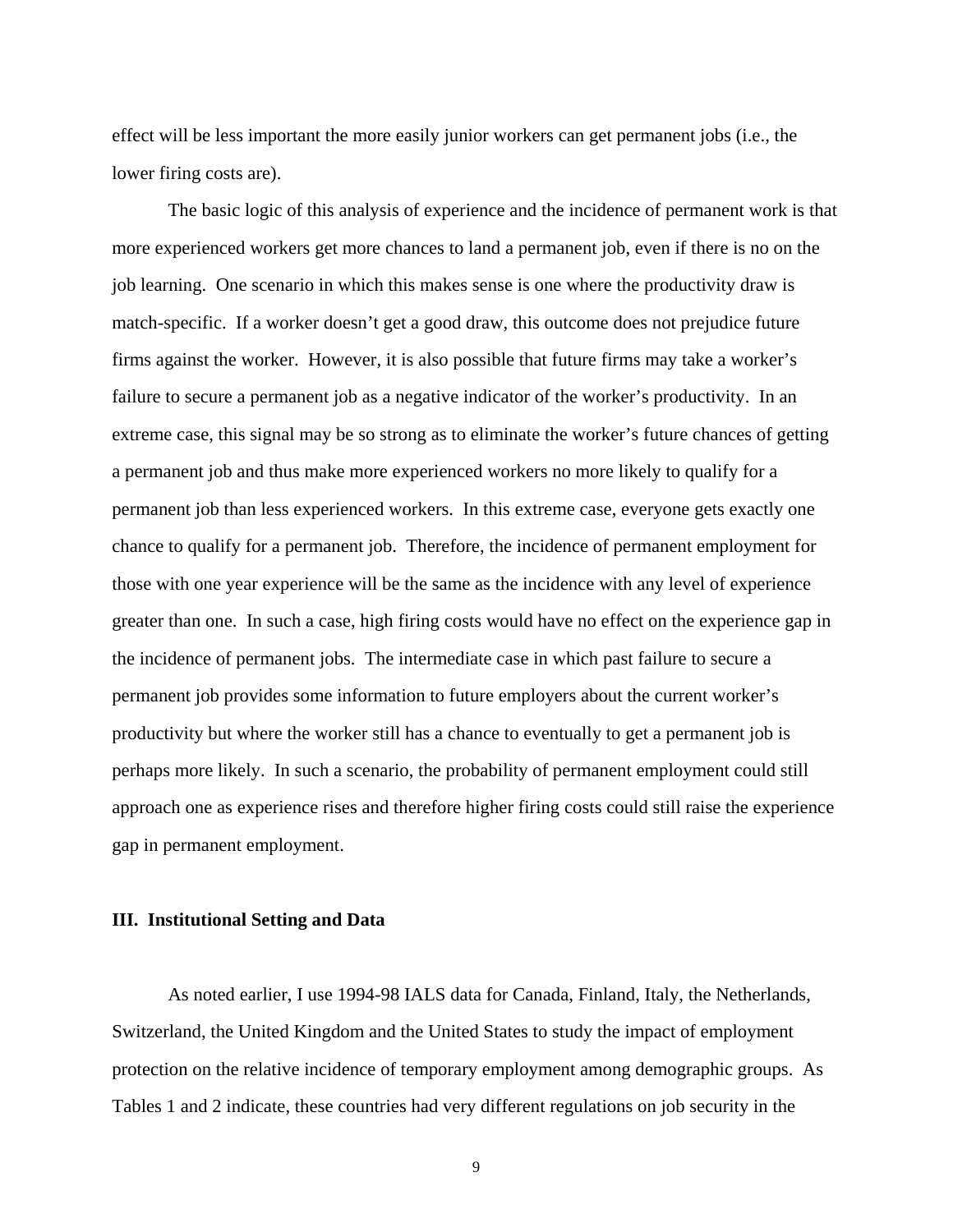1990s. For example, Table 1 shows that Italy had much higher mandated severance pay both for no-fault dismissals and compensation for unfair dismissals than the other countries. The countries also differed with respect to the amount of notice a worker must be given before he/she can be dismissed, with employers in Finland being required to give 6 months notice, and those in the US not required to give any. Procedural delays were especially common in the Netherlands. Finally, the OECD provided an overall indicator of regular employment protection strictness, with Italy (2.8) and the Netherlands (3.1) at the top of my group of seven countries, followed by Finland at 2.1, with Switzerland, Canada and the UK in a group at 0.8-1.2, and the US with the least protection (0.2).

 Table 2 shows the OECD's measures of regulation of temporary employment. In Canada, the UK and the US, there is no limit on the maximum number of fixed term contracts a firm is allowed to offer a worker. Italy is the only country in the group with a limit on the accumulated duration of fixed term contracts or any significant barriers to employment by temporary work agencies. Across countries, the overall temporary employment protection index and that for permanent employment have a correlation of 0.74, which is significant at the 5.7% level, despite the presence of only seven observations. The similarity of the countries' rankings for their regulation of permanent and temporary employment will make it difficult to distinguish the effects of these two types of regulation.

I use the IALS microdata to study the effects of employment protection mandates on permanent employment. The IALS is the result of an international cooperative effort, conducted over the 1994-8 period, to devise an instrument to compare the cognitive skills of adults across a number of countries.<sup>[7](#page-11-0)</sup> The sampling frame was similar across countries, with the target population being those 16 years and older who were not in institutions or the military. $^8$  $^8$  In

 $\overline{a}$ 

 $^7$  For further description of the IALS, see OECD (1998) and USDOE, NCES (1998).

<span id="page-11-1"></span><span id="page-11-0"></span><sup>&</sup>lt;sup>8</sup> There were some geographic exclusions in some cases, but these were 3% or less of the target population, except for Switzerland, where the exclusion of Italian and Rhaeto-Romantic regions, persons in institutions and persons without telephones accounted for 11% of the total potential sample. In all cases, the IALS supplied a set of sampling weights, which I used in all analyses, after I adjusted each country's weights so that the total weight for each country was the same. See the IALS documentation file, available from Statistics Canada.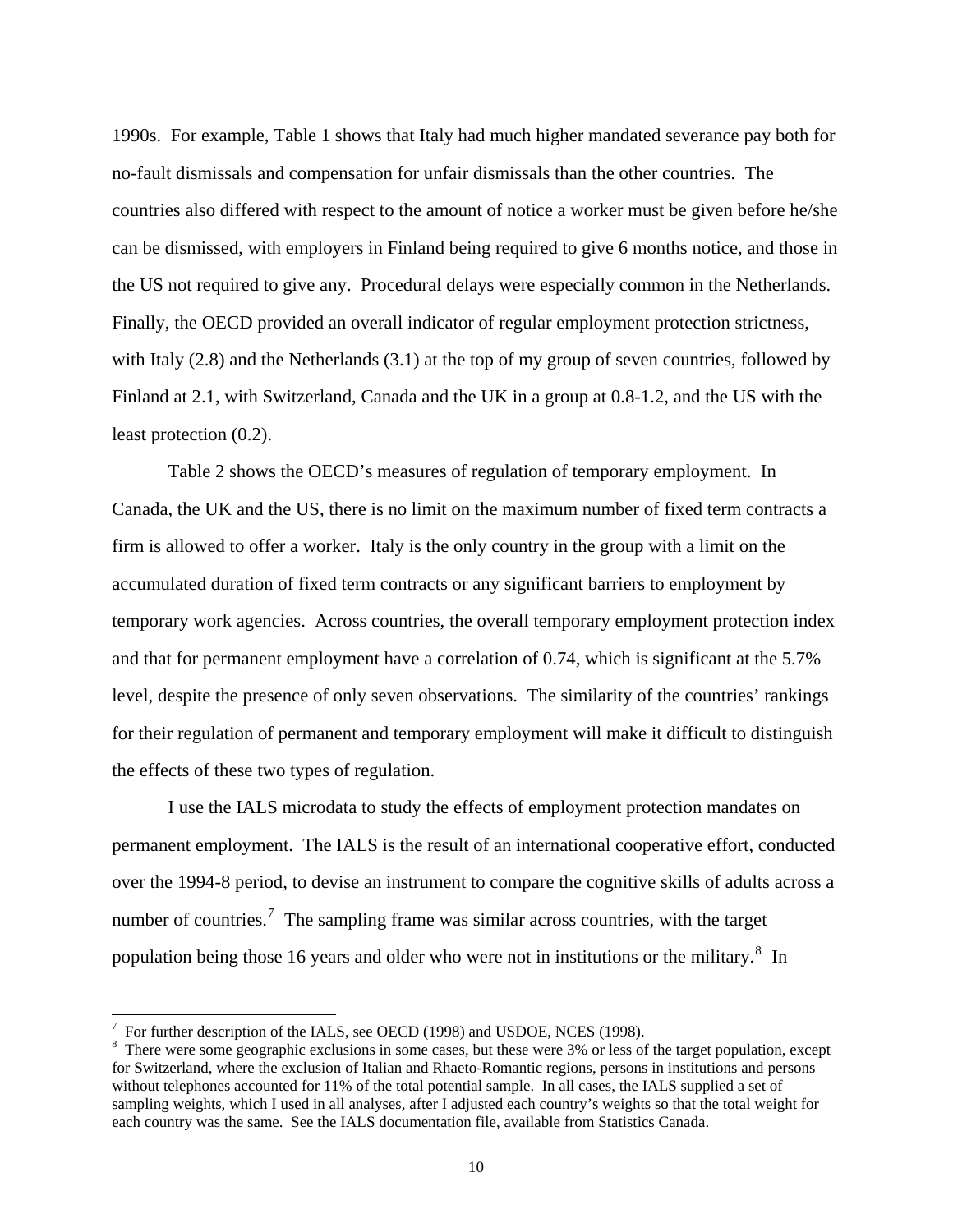addition to test scores, data are available on gender, immigrant status, employment status including whether one was in a temporary or a regular job, schooling, age, industry, and occupation.

Of unique interest in the IALS is its measurement of cognitive skills. This was accomplished through three tests that were administered to all respondents in their respective home languages. These tests were designed to measure:

"a) Prose literacy—the knowledge and skills needed to understand and use information from texts including editorials, news stories, poems and fiction;

 b) Document literacy—the knowledge and skills required to locate and use information contained in various formats, including job applications, payroll forms, transportation schedules, maps, tables, and graphics; and

 c) Quantitative literacy—the knowledge and skills required to apply arithmetic operations, either alone or sequentially, to numbers embedded in printed materials, such as balancing a checkbook, calculating a tip, completing an order form, or determining the amount of interest on a loan from an advertisement" (*IALS Guide CD-ROM*, page 9).

Proficiency in each of the three test areas was scored on a scale of 0-500, after the tests were read by several graders from the respondent's own country. The IALS provides five alternative estimates of proficiency for each test, which were computed from the raw test performance information using a multiple imputation procedure developed by Rubin (1987). These alternative estimates are in fact highly correlated. Within each of the three types of test, the five estimates of the score were correlated at roughly .9. Further, to ensure comparability of grading across countries, an average of 9.4% of the tests for each country were regraded by personnel from another country; inter-rater agreement with respect to these regrades was 94- 99%.

Although, in principle, interpreting prose or documents, and using mathematics may each require different skills, these skills, as measured by the IALS, are in fact highly correlated. Forming a score for each of the three tests (i.e., quantitative, prose, and document literacy) based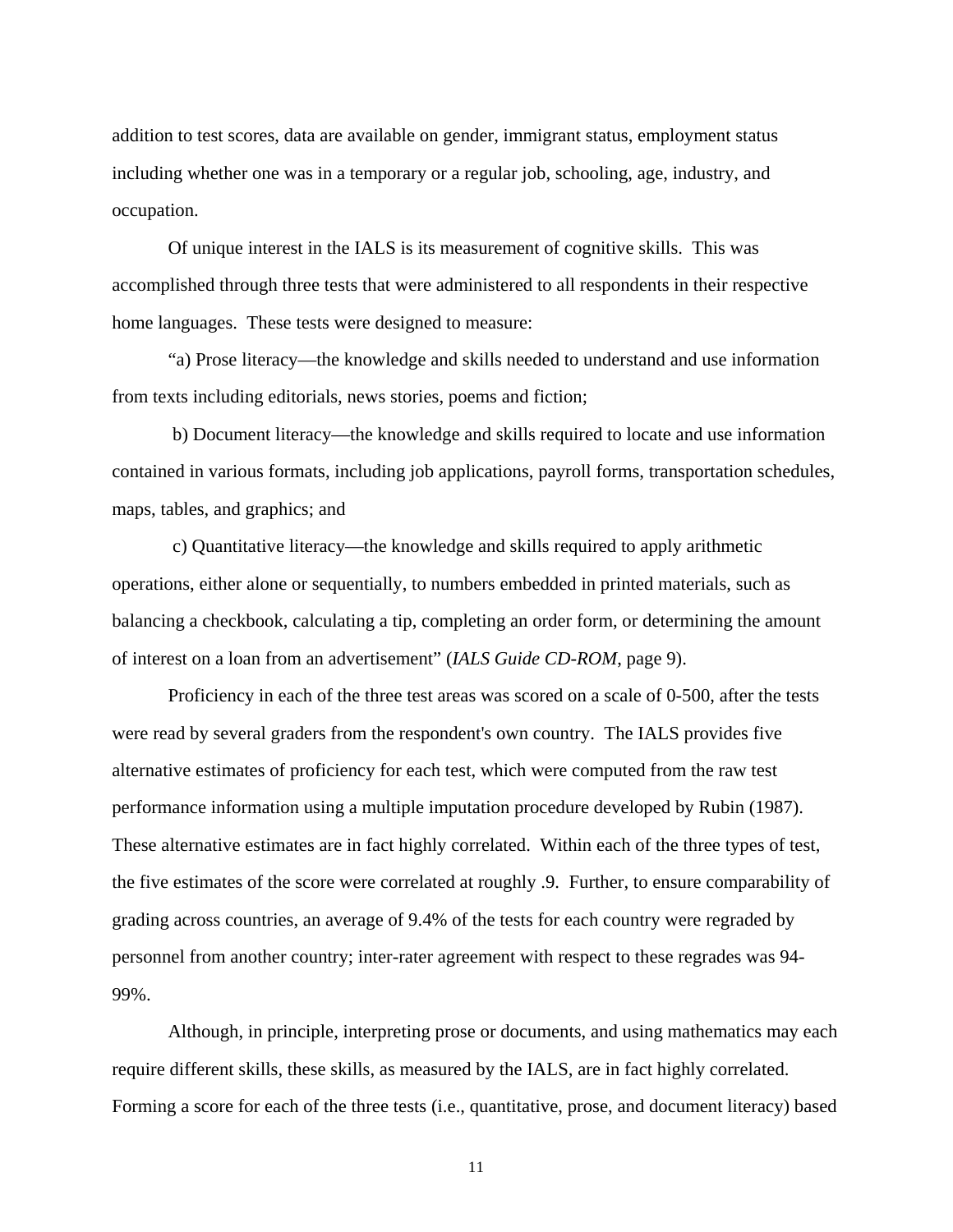on the average of the five available estimates, I found that these scores were correlated at roughly .9. Due to this high correlation, in the econometric work that follows, I report results based on a measure of cognitive skills which is an average of the three average test scores for each individual.

 Figures 1-4 show bivariate relationships between the incidence of permanent employment and the OECD's overall indicator of regular employment protection mandates, stratified by gender, age, immigrant status, or cognitive test score level. The sample includes all individuals in the seven countries listed earlier who were employed as wage and salary workers and who didn't have any missing data for the explanatory variables (described below). In each case, a regression line is included for each subgroup. Figure 1 shows declining incidence of permanent employment for both men and women as mandated employment protection becomes stricter. Of particular note is that the relationship is stronger for women than for men, at least as indicated by the steepness of the regression line. While women and men are roughly equally likely to have permanent jobs if employment protection is minimal, the predicted gap grows to about 8 percentage points (about 10%) at the strictest employment protection levels.

 Figure 2 shows the relationship between permanent employment and employment protection for 16-25 year olds and 46-55 year olds. The employed young are substantially less likely than 46-55 year olds to have a permanent job even when employment protection is minimal: the gap is roughly 10 percentage points. More importantly for the argument here, the gap grows substantially as employment protection increases. Specifically, while the incidence of permanent employment for 46-55 year olds is very high at about 95% of employment and is uncorrelated with employment protection mandates, permanent employment for the young falls sharply when employment protection becomes more stringent. The latter ranges from about 85% when there is little protection to only 60% when protection is at its sample maximum.

 Figure 3 shows the permanent employment-employment protection relationship broken down by immigrant status. The incidence of permanent employment falls for both natives and immigrants, with a steeper decline for immigrants. While the incidence is about 92-93% for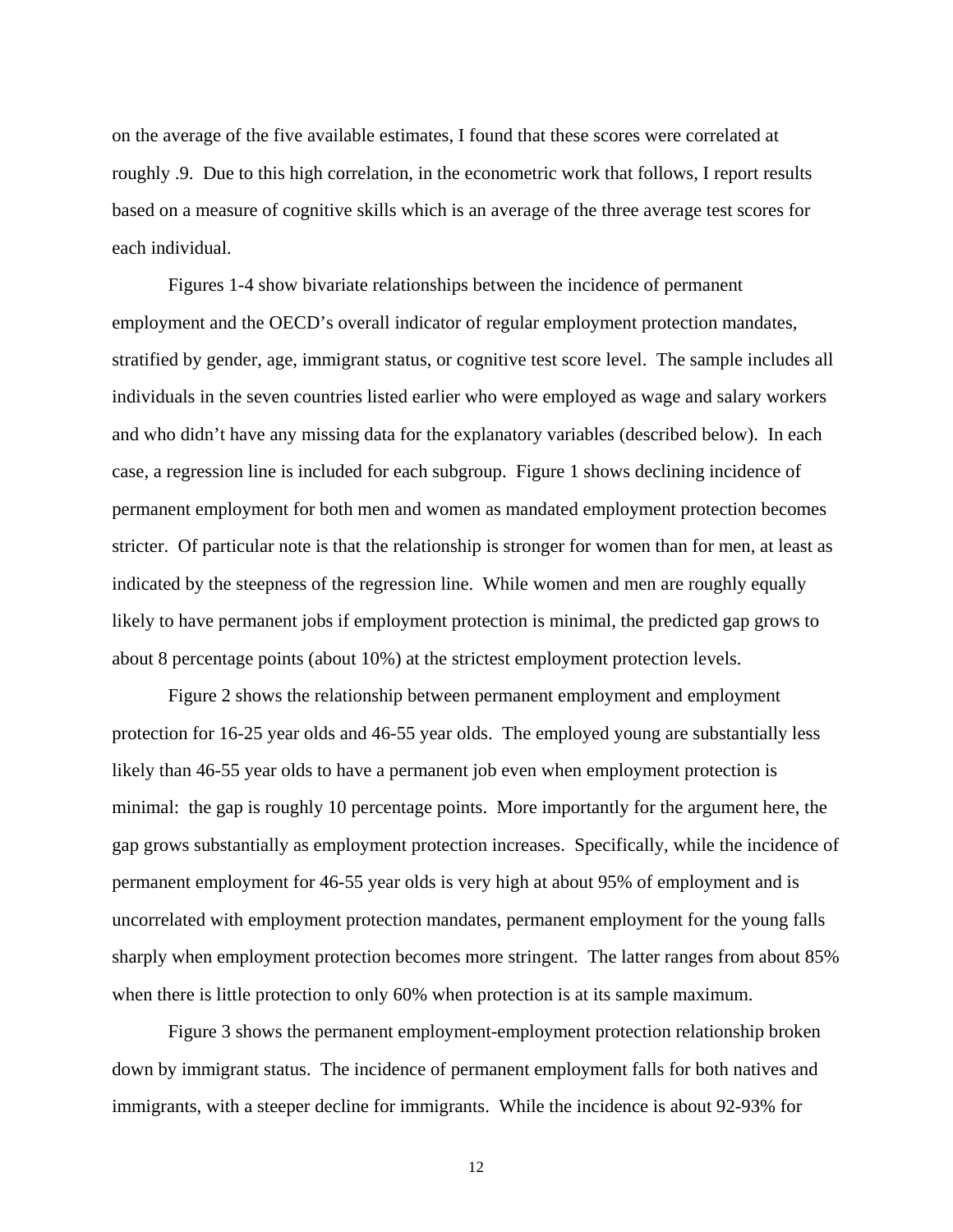immigrants and natives at low levels of employment protection, permanent employment falls to 85% for natives and about 73-74% for immigrants with high levels of protection.

 Finally, Figure 4 shows the permanent employment-protection relationship for those with low test scores (as defined by the IALS) and for others. The IALS distinguished five literacy levels based on where one's continuous score fell: Level 1 (0-225); Level 2 (226-275); Level 3 (276-325); Level 4 (326-375); and Level 5 (376-500). In Figure 4, low test scores are defined as Level 1. For example, on the Prose Literacy test, Level 1 questions require "the reader to locate one piece of information in the text that is identical to or synonymous with the information given in the directive" (*IALS Guide* CD, page 19). An example, given by the IALS, is to determine from an aspirin bottle label the maximum number of days one should use the product. For higher levels of Prose Literacy, respondents are required to read and interpret more and more dense selections of text and to integrate several pieces of information. On the Document Literacy Test, respondents at Level 1 must "locate a single piece of information based on a literal match" (*IALS Guide* CD, page 24). Higher Levels of Document Literacy require one to wade through distracting information and to integrate several pieces of information or to make conditional inferences. Finally, the Level 1 Quantitative Literacy questions require the reader to perform a simple calculation that is clearly laid out. Higher Levels of Quantitative Literacy require one to find information given in an example and to know which calculations to make.

Comparing those with low cognitive ability with others is a particularly relevant exercise here. This is the case, since wage floors (and therefore constraints on firms' ability to compensate for high firing costs by lowering wages) are most likely to be binding for those with low ability (as well as other low wage workers such as youth, immigrants and women). Figure 4 shows that individuals with low test scores have a slightly lower predicted incidence of permanent employment than others do at low levels of protection, with about a one percentage point gap. The difference widens with higher levels of protection to about four percentage points.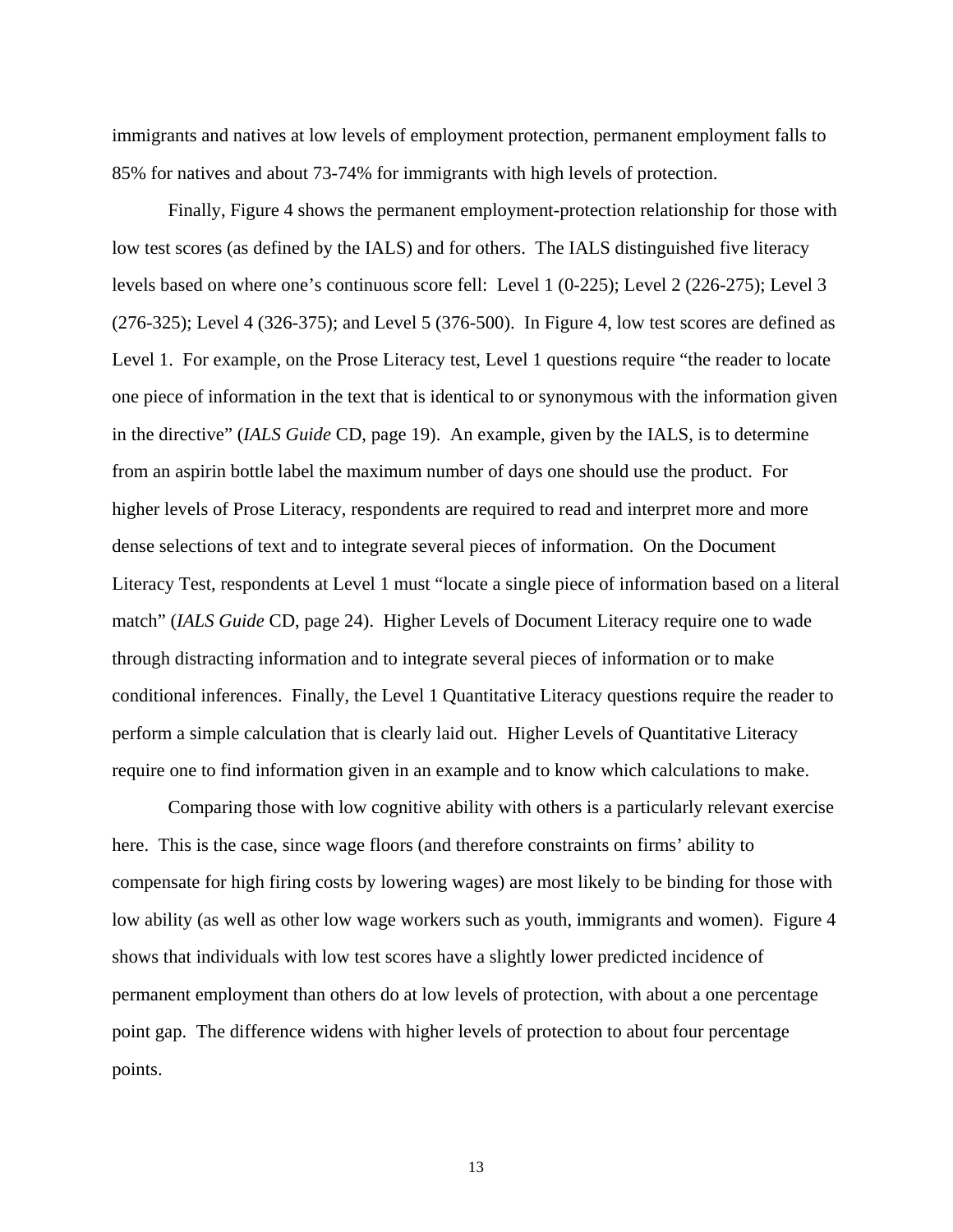Figures 1-4 all convey a similar message: stronger employment protection mandates have a more negative relationship with the incidence of permanent employment for low skill groups or workers with less experience than for higher skill or more experienced workers. These relationships were predicted by the theoretical reasoning discussed above. However, while suggestive, none of the Figures control for other influences on permanent employment. The econometric analyses in the next section will implement such controls.

#### **IV. Empirical Procedures and Basic Results**

 To investigate whether more stringent employment protection mandates widen the gap in permanent employment between experienced and inexperienced or between skilled and lessskilled workers, I estimate the following logit model:

7) Prob(Permij)= L(B'Xij + a1\*EPLj + a2\*EPLj\*AGE2635ij + a3\*EPLj\*AGE3645ij + a4\*EPLj\*AGE4655ij + a5\*EPLj\*AGE5665ij + a6\*EPLj\*EDYRSij + a7\*EPLj\*LEVEL1ij + a8\*EPLj\*FEMALEij + a9\*EPLj\*IMMIGij),

where for employed wage and salary worker i in country j between 16 and 65 years old, Perm is a dummy variable equaling one if one's job is permanent, L(-) is the logit function, X is a vector of explanatory variables to be described, EPL is the country's OECD permanent employment protection indicator, AGE2635-AGE5665 are a series of dummy variables for age in the ranges 26-35, 36-45, 46-55, and 56-65 respectively (16-25 years old is the omitted age category)<sup>[9](#page-15-0)</sup>, EDYRS is years of schooling, LEVEL1 is a dummy variable for having average test score in the LEVEL 1 (lowest) range, FEMALE is a female dummy variable, and IMMIG is an immigrant dummy variable.

<span id="page-15-0"></span><sup>&</sup>lt;sup>9</sup> I adopted this age specification because the IALS age data for Canada were only available in categorical form.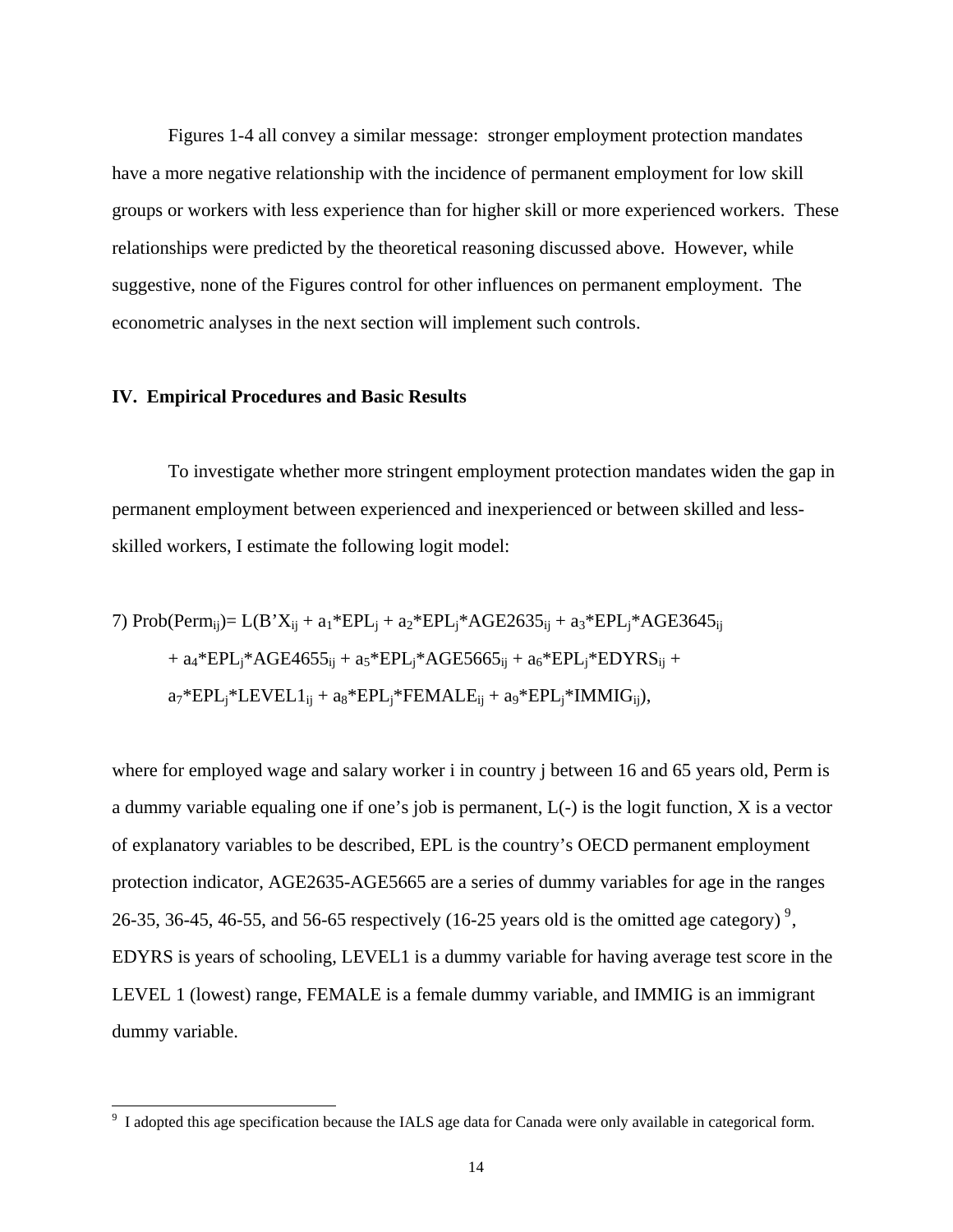The dependent variable in this analysis is a dummy variable for having a permanent job among wage and salary workers. Thus, I have abstracted from the issues of the impact of employment protection on employment, self-employment or school attendance.<sup>[10](#page-16-0)</sup> This design has the virtue of allowing one to focus on the theories discussed earlier and in effect control for labor supply and school enrollment choices that may be confounded with employment protection mandates. However, by focusing on the employed, one may introduce sample selection biases; below, I discuss some specifications where I attempt to correct for these biases as well as models that attempt to deal with issue of excluding those enrolled in school.

The explanatory variables in X include main effects for the four age group dummies just mentioned, years of schooling, low test score, gender, and immigrant status, as well as a full set of interactions of gender and the age, education, low test score and immigrant variables. In addition, in some models, a set of eight one digit industry and occupation dummy variables and their interactions with the gender dummy variable are included.<sup>[11](#page-16-1)</sup> Including occupation and industry can control for compositional differences across countries. If, for example, countries with stricter employment protection laws also have relatively large sectors in which temporary work is common for reasons other than mandated protection, then failure to control for sector may produce a spurious negative relationship between protection and permanent jobs. This example illustrates the value of using microdata, which allow one to control for compositional factors. However, employment protection laws may themselves lead to changes in the relative sizes of sectors if they raise costs in some industries or occupations more than in others. In this scenario, the sectoral composition is part of the impact of employment protection laws. Thus, I

 $\overline{a}$ 

<sup>&</sup>lt;sup>10</sup> I exclude the self-employed on the grounds that the theories of temporary employment apply better to employees rather than to business owners. In addition, a self-employed respondent may interpret the question of temporary or permanent employment differently from an employee. However, when I included the self-employed, the basic results were unaffected.

<span id="page-16-1"></span><span id="page-16-0"></span><sup>&</sup>lt;sup>11</sup> The industries are: 1. Agriculture, hunting, forestry and fishing; 2. Mining and quarrying; 3. Manufacturing; 4. Electricity, gas and water; 5. Construction; 6. Wholesale and retail trade; 7. Transport, storage and communication; 8. Finance, insurance, real estate and business services; and 9. Community, social and personal services. The occupations are: 1. Legislators, senior officials and managers; 2. Professionals; 3. Technicians and associate professionals; 4. Clerks; 5. Service workers and shop and market sales workers; 6. Skilled agricultural and fishery workers; 7. Craft and related trades workers; 8. Plant and machine operators and assemblers; and 9. Elementary occupations. In each case, category number 1 is the omitted category.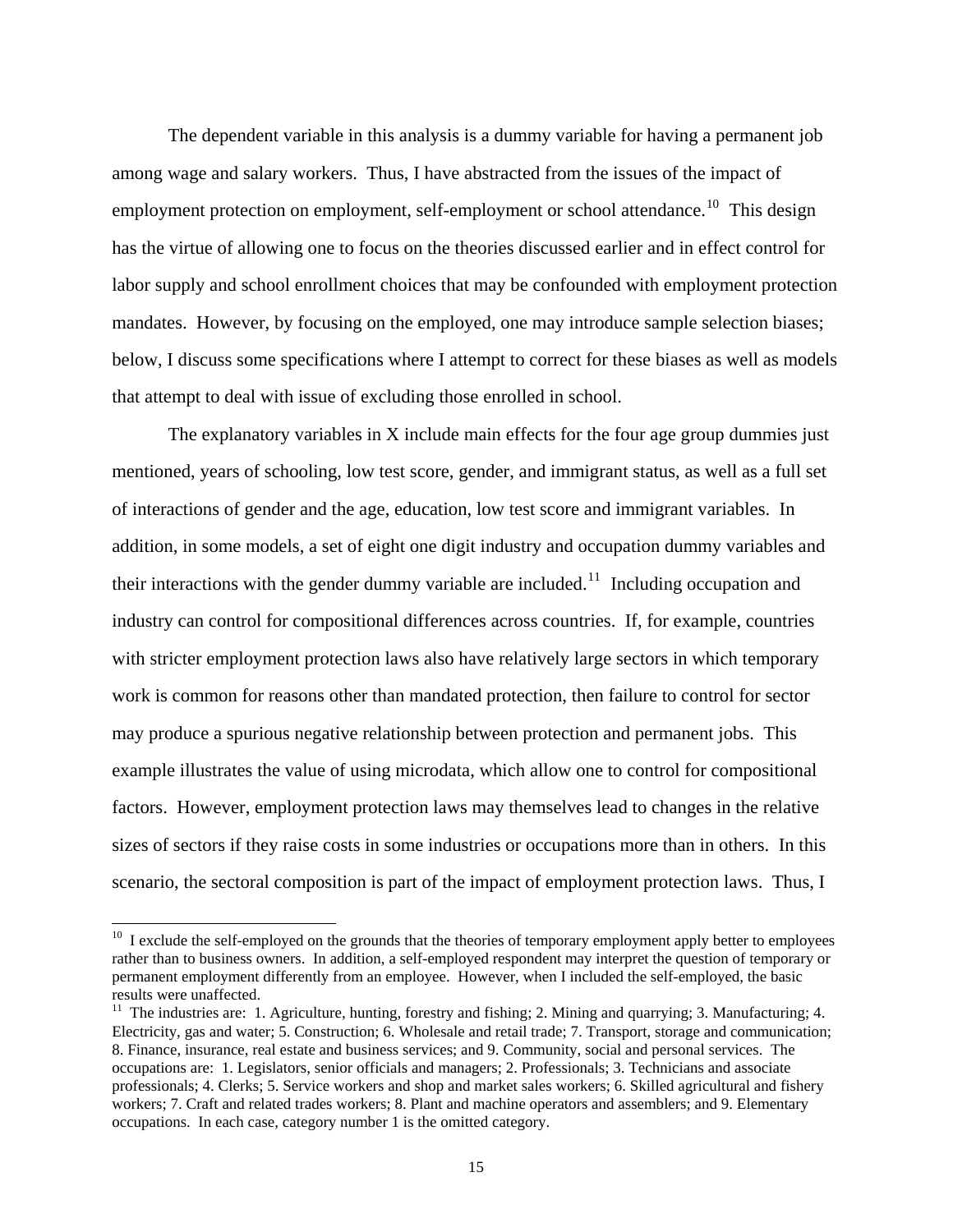also present estimates with occupation and industry excluded, which allow employment protection to have its full effects.

Coefficients  $a_2-a_9$  test the hypothesis that employment protection has different effects on the indicated demographic or skill group. In addition, a main effect  $a_1$  is included, which gives the impact of employment protection when the age, education, gender, test score and immigrant status variables all equal zero. Moreover, equations like 7) were estimated adjusting the IALS individual sampling weights so that each country receives the same total weight. In addition, the standard errors are corrected for clustering within countries.

A challenge in doing international comparative labor market research is that many institutions occur in clusters, and it may be difficult to pinpoint the effect of one institution such as employment protection across a sample of OECD countries (Bertola, Blau and Kahn 2002). With only seven countries to work with here, it is not possible to control for the full set of other institutions that could potentially affect the incidence of permanent employment. But, since the key effects I am interested in are the interactions between protection and demographic or skill variables, it is possible to replace the protection main effect with a series of country dummies. These summarize all other unmeasured influences on the incidence of permanent employment, including other policies and institutions such as taxes, UI, collective bargaining, disability programs, and product market regulation, as well as the availability and quality of educational opportunities and population characteristics that might make temporary employment more likely. Therefore, some versions of equation 7) were estimated with country dummies.

Even with country dummies, however, other institutions such as collective bargaining coverage may have indirect effects on the relative incidence of permanent employment across demographic or skill groups. For example, if unions compress wages (Blau and Kahn 1996), then collective bargaining may accentuate the effects of employment protection in shutting younger, female, immigrant or less skilled workers out of permanent jobs. Therefore, in some models, I allow for interactions between employment protection and 1994 collective bargaining coverage and the demographic variables, as well as of course collective bargaining main effects,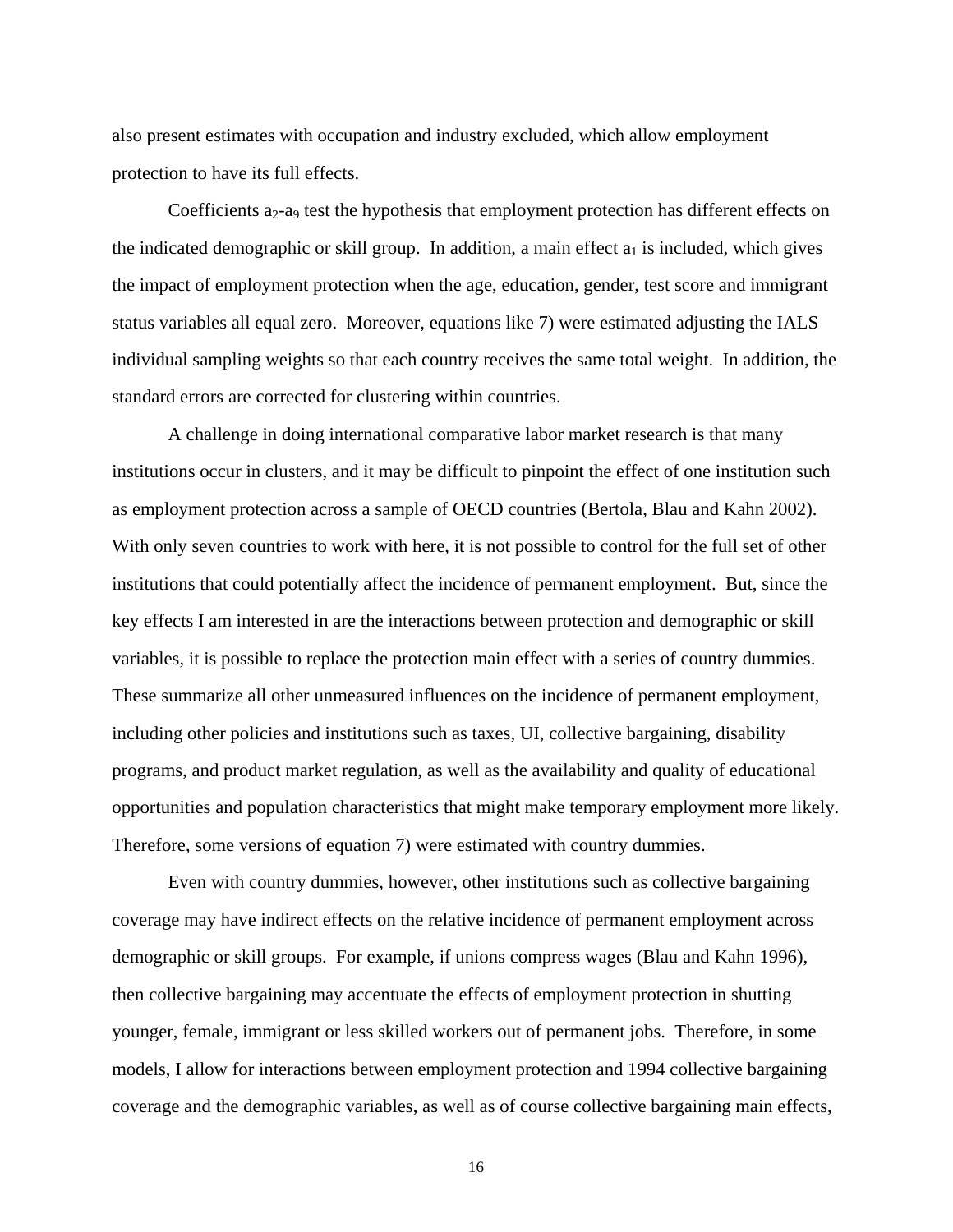lower-level interactions between collective bargaining and the controls, and an interaction between collective bargaining and protection.<sup>[12](#page-18-0)</sup> Moreover, since the availability of schooling opportunities could affect the relative incidence of temporary employment among employed youth, particularly those with high cognitive ability levels who would be the most likely to enroll, I also test the robustness of the basic results to exclusion of those age 16-25 years old. This sample is not likely to be directly greatly affected by schooling opportunities and therefore provides an additional, sharper test of the basic hypotheses outlined above.

As discussed further below, I also attempted several other specifications. First, in some models I also control for temporary employment regulation and its interactions with age, education, test score, gender and nativity status. Efforts to disentangle the effects of regular and temporary employment regulation must remain tentative, due to the previously-mentioned high correlation between permanent and temporary employment regulation. Second, I test whether the demographic effects of employment protection differ by gender. This might be expected, since women earn lower pay than men and are therefore more likely to be constrained by wage floors. Third, since the estimation sample consists of employed workers, I also address the issue of possible selection bias. For example, in countries where employment rates are relatively low, the employed workers may have particularly high work motivation or unmeasured skills (relative to the population as a whole) compared to countries with high employment rates. Workers with high levels of work motivation or unmeasured skills may be more likely than otherwise to obtain permanent employment. Since employment-population differences across countries are much larger for young people and women than for prime age males (Bertola, Blau and Kahn 2002), such selection issues may directly affect my protection-demographic group interactions. Therefore, as discussed in more detail below, in some specifications, I address this possible selection bias. Fourth, in some analyses, I disaggregate the OECD's overall protection index into its component parts, reflecting severance pay, unfair dismissal pay, mandatory notice of

 $\overline{a}$ 

<span id="page-18-0"></span> $12$  Collective bargaining coverage information is taken from OECD (1997).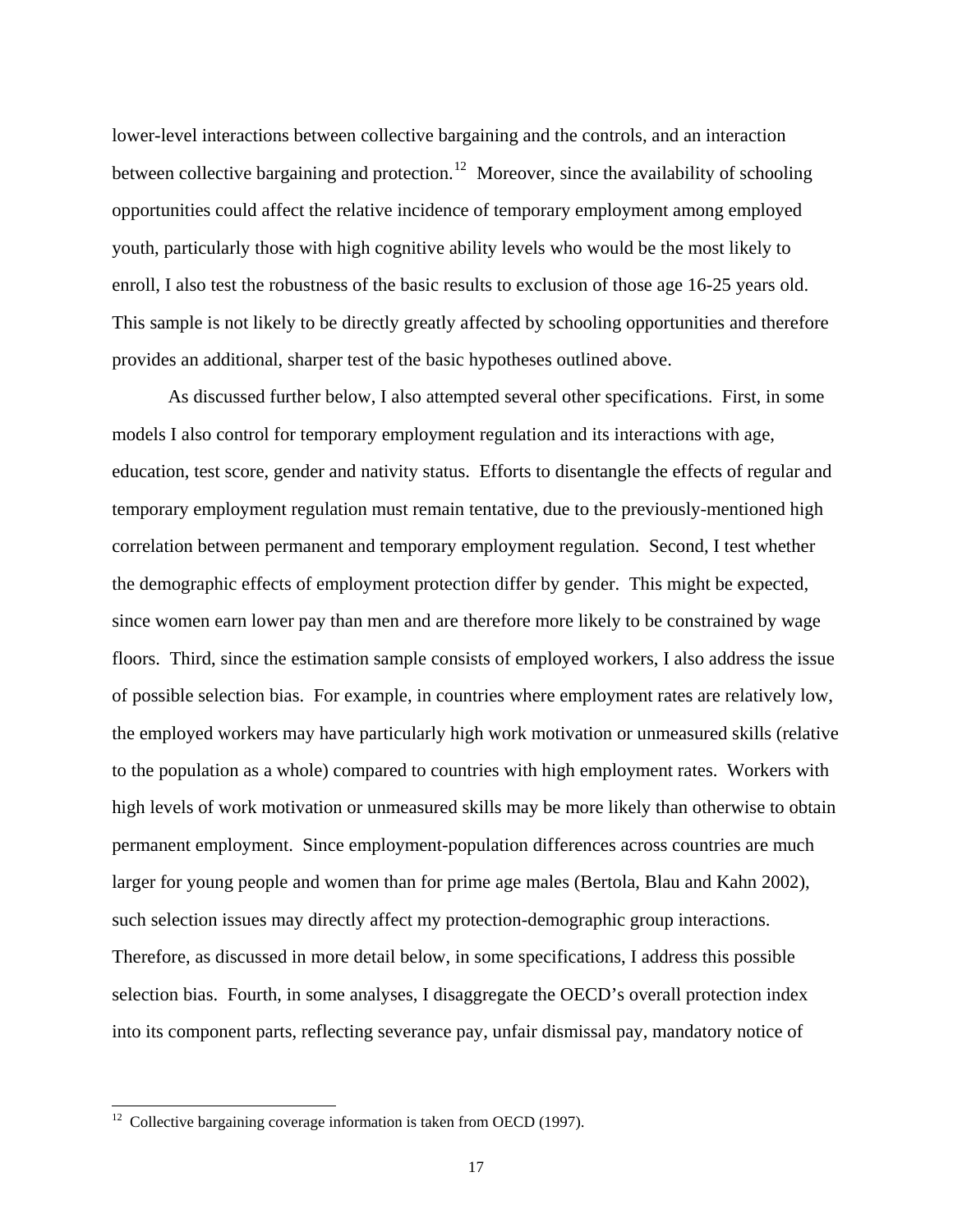layoffs, and procedural delays. Finally, I investigated the sensitivity of the results to exclusion of countries with very high or very low levels of employment protection.

 Table 3 shows ordinary least squares (OLS) and logit analyses of the determinants of permanent employment. I vary the specifications in two ways: i) inclusion or exclusion of industry and occupation dummies and their interactions with gender; ii) inclusion or exclusion of country dummies.<sup>[13](#page-19-0)</sup> Overall, Table 3 shows that all else equal, protection has more positive effects on permanent employment for older workers, those scoring above the lowest level on the IALS literacy tests, men and native born workers, as our earlier theoretical discussion predicted. The interaction effects are significant in almost every case for age (except for age 26-35 in the logits), in every case for gender, and usually significant or marginally so for literacy and immigrant status. Moreover, the interaction effects increase algebraically in each case with rising age beyond 35, suggesting rising relative protection as workers age. The OLS results show a significant interaction effect for age 26-35, while the logits show a small and insignificant interaction for this group (relative of course to the 16-25 year old omitted group). Effects of education are never large in absolute value or statistically significant, in contrast to the findings for test score, which has the advantage of being comparable across countries.

 To assess the magnitude of these interaction effects, it is useful to compare the impact of age, cognitive ability, gender and immigrant status on permanent employment in a country with a low level of employment protection like the United States and one with a high level of protection such as Italy. The difference in the OECD's employment protection index between these two countries is 2.6. Table 4 shows the impact of changing employment protection by this extent on age, gender, cognitive ability and nativity-based gaps in permanent employment, using the logit estimates with country dummies and industry and occupation controls from Table 3. In addition, Table 4 shows the actual incidence of permanent employment across these dimensions for Italy and the United States. In order to gauge the importance of employment protection, one

 $\overline{a}$ 

<span id="page-19-0"></span><sup>&</sup>lt;sup>13</sup> Inclusion of country dummies implies of course that the main effect of employment protection can no longer be included.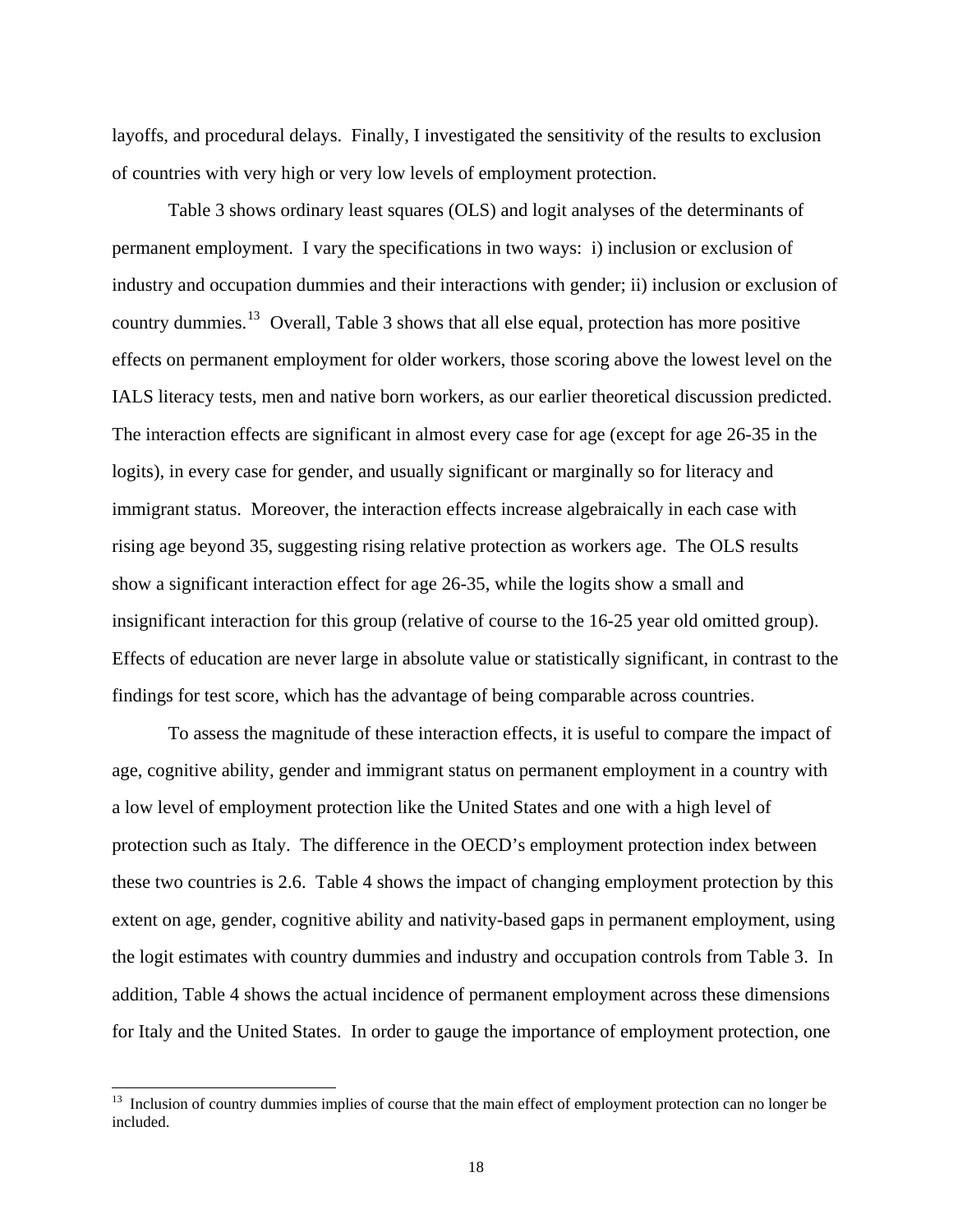can compare the effect of the Italian-US difference in employment protection on these gaps in permanent employment with the actual Italian-US difference in the permanent employment gaps.

Beginning with the effect of age, Table 4 shows that among those with jobs, only 59.5% of 16-25 year olds in Italy have permanent jobs, compared to 81.1% in the US. Among the more prime age 46-55 year old group, the difference in permanent employment incidence is much smaller: 94.3% of this group in Italy have a permanent job, while 96.2% of employed 46-55 year olds in the US have one. Thus, the actual age gap in permanent employment in Italy is fully 34.8 percentage points, compared to only 15.2 percentage points in the US, for an Italy-US difference of 19.6 percentage points. Table 3's logit estimate for the model with country dummies and industry-occupation controls implies that raising the employment protection mandate from the US to the Italian level raises the permanent employment gap between 46-55 year olds and 16-25 year olds by 11.3 percentage points, a highly significant effect with an asymptotic standard error of 2.9 percentage points. Table 4 shows that this point estimate is fully 57% of the actual Italy-US difference in the permanent employment gap between these two age groups. The other logit models yield predicted changes in this gap of 7.6 to 10.4 percentage points, and the OLS results are uniformly larger than any of the logit results. Using any of these parameter estimates, one can conclude that employment protection is an important cause of the fact that young people in Italy have a much lower relative incidence of permanent employment than young people in the US.

Table 4 shows similar results for the degree to which employment protection explains Italy-US differences in the gender gap, cognitive ability gap, and immigrant-native gap in the incidence of permanent employment. Specifically, men in each country have a higher incidence of permanent employment than women do, and the gender gap is 7.2 percentage points higher in Italy. Changing employment protection mandates from the US to the Italian level raises the gender gap in permanent employment by 2.6 percentage points, again a highly significant effect that is more than nine times its asymptotic standard error. The impact accounts for 36% of the actual Italian-US difference in the gender gap using the fully specified logit model in Table 3.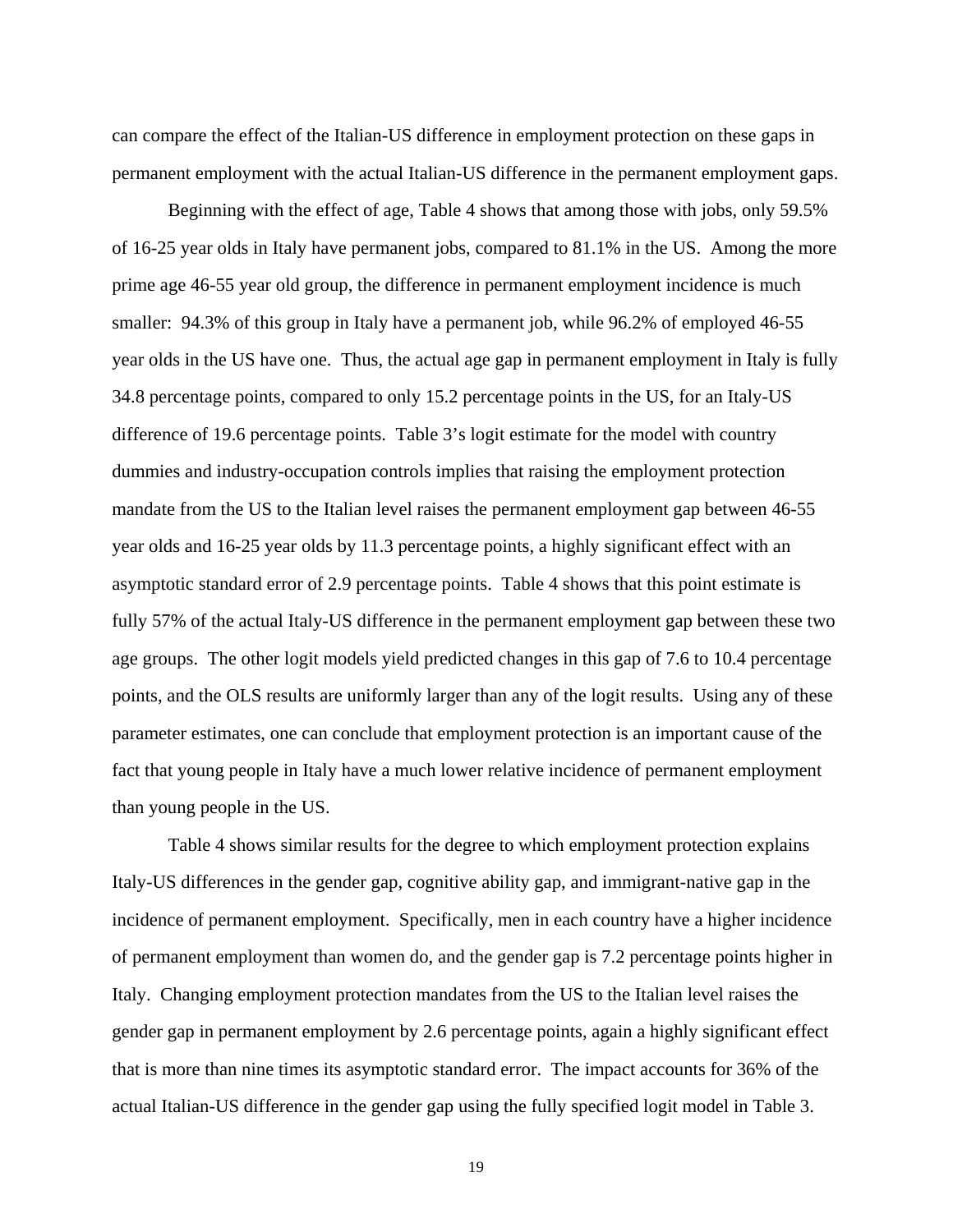All of the other models in Table 3 show larger effects than this. Table 4 shows that in Italy, those with low cognitive ability are less likely than others to have a permanent job, while in the US, they are actually slightly more likely. The skill gap in permanent employment is 5.5 percentage points higher in Italy than in the US, and the employment protection effect is 81% of this, using the last logit model in Table 3, although in this case the effect is not statistically significant. Again, the other models imply larger effects than this, some of which are statistically significant. Finally, natives are 8.8 percentage points more likely in Italy and 0.3 percentage points less likely in the US than immigrants to have permanent jobs, for a 9.2 percentage point Italy-US difference in the native-immigrant gap (with rounding). Using the last logit model in Table 3, I conclude that protection explains 63% of this difference, an effect that is twice its asymptotic standard error. The other parameter estimates in Table 3 imply a range for this estimate of 42% to 71%.

#### **V. Alternative Specifications**

 The results in Tables 3 and 4 imply that employment protection of regular jobs disproportionately raises the likelihood that employed younger, female, immigrant and less skilled workers will occupy temporary jobs. In this section, I explore some more detailed specifications of the basic model in order to examine the roles of collective bargaining, gender, temporary employment protection, and possible sample selection bias. Moreover, I present results where the protection measure is disaggregated into its components as well as exploring the sensitivity of the results to exclusion of countries with very high or very low levels of employment protection or exclusion of young people.

#### **A. Collective Bargaining Interactions**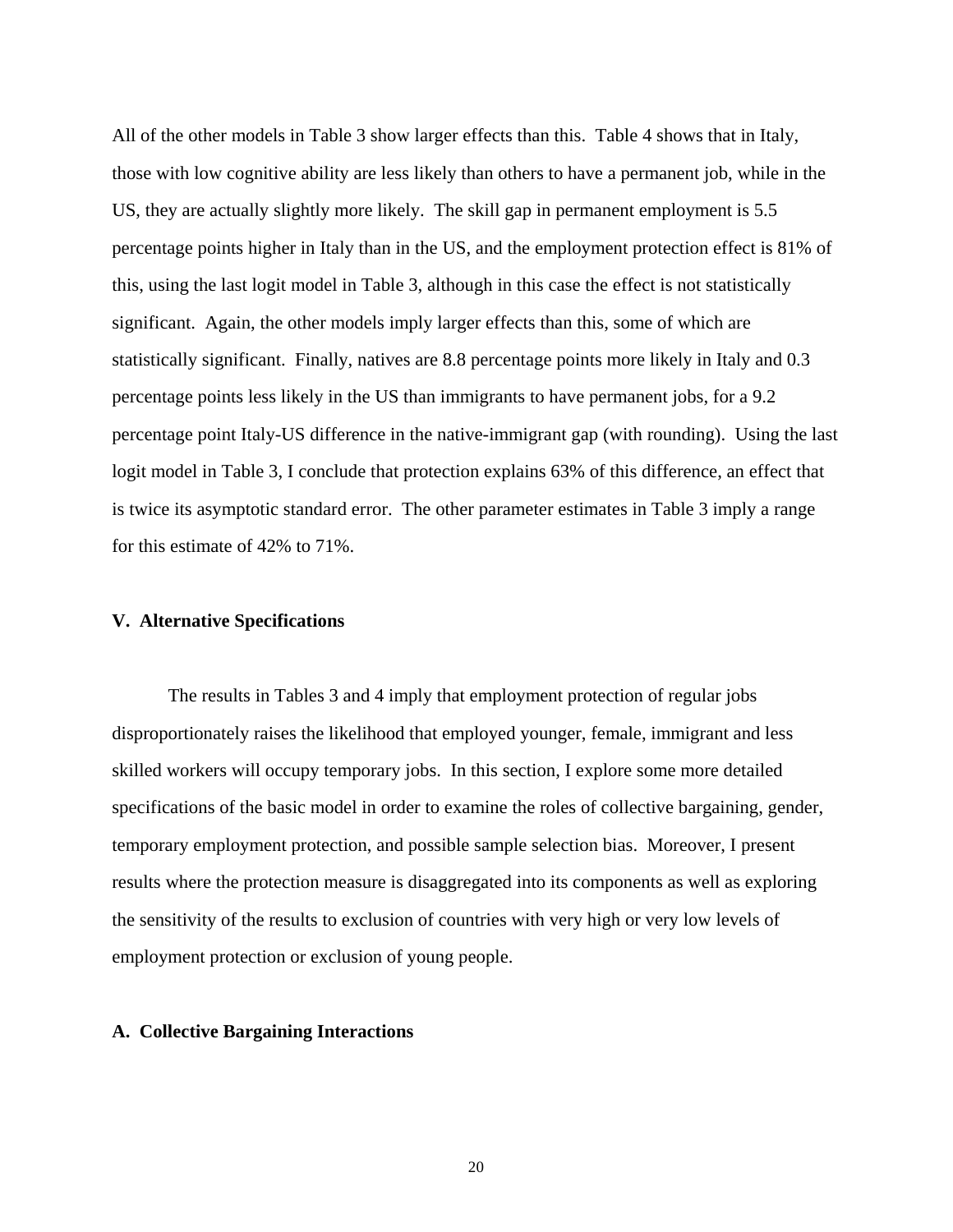<span id="page-22-0"></span> As discussed earlier, if there are wage floors, then Lazear's (1990) analysis predicts that employment protection mandates will have even larger effects than otherwise in shutting out low skill workers from permanent employment. I tested this notion by adding a series of three way interactions between collective bargaining coverage, employment protection and the demographic and skill variables in the model. In addition, I added lower level interactions between collective bargaining coverage and the demographic/skill variables as well as a main collective bargaining coverage effect and a collective bargaining coverage-employment protection interaction. Table 5 shows logit results of these tests.<sup>[14](#page-22-0)</sup> The three way interaction effects are very strong for age and nativity status. Specifically, more stringent employment protection on regular jobs raises the age gap and the immigrant-native gap in permanent employment substantially more when collective bargaining coverage is high than when it is low, and these three way interactions are highly statistically significant in all specifications. For example, using the difference between Italian and US collective bargaining coverage of 0.64 (82% vs. 18%) and using the most fully specified model in Table 5, an increase in employment protection from the US to the Italian level widens the age 46-55 vs. age 16-25 gap in permanent employment by 31.1 percentage points more with the higher collective bargaining level. The native-immigrant permanent employment gap is widened by 22.5 percentage points more in the high collective bargaining coverage than in the low collective bargaining environment.

In addition, the three way interactions with female are all negative and significant two out of four times, suggesting that protection raises the gender gap in permanent jobs more in highly unionized than in less highly unionized countries, although the effects are much smaller than for age or nativity status. Finally, the three way interactions involving education and cognitive ability go in opposite directions. On the one hand, the positive three way interactions with education imply that protection widens the highly educated-less highly educated permanent employment gap more where there is extensive collective bargaining, as the wage floor argument

 $\overline{\phantom{a}}$ 

 $14$  OLS results for these and the other specifications were largely similar and are available upon request.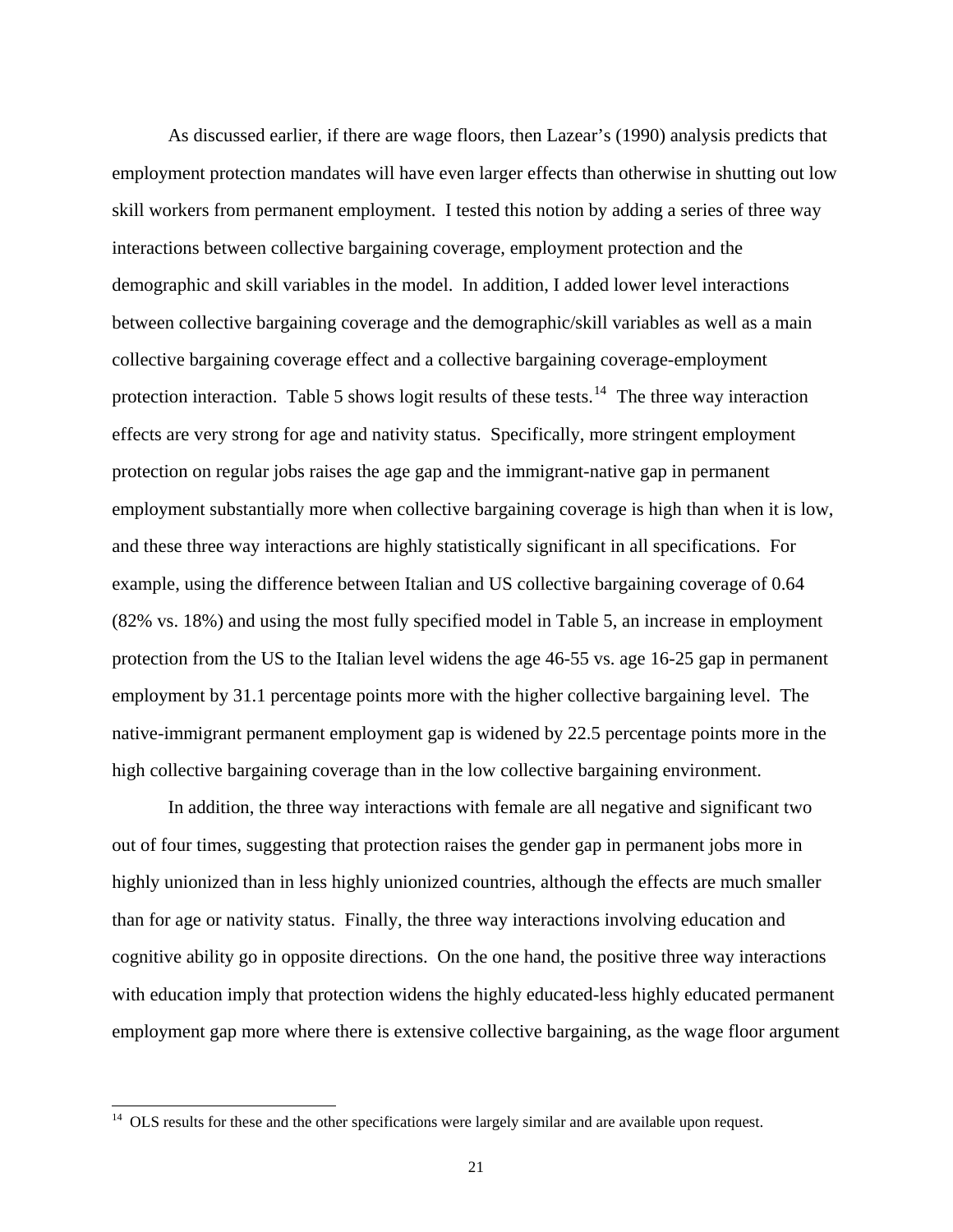would suggest; on the other hand, I also obtain positive interactions with low test scores, implying the opposite.

Overall, then, I find that collective bargaining coverage accentuates the employment protection effects that reduce the incidence of permanent jobs for the young, immigrants, and women. These findings can be seen as complementary to earlier work that finds that higher collective bargaining coverage leads to lower employment levels for women and youth (Bertola, Blau and Kahn 2002).

#### **B. Gender Interactions**

 The basic model in Table 3 assumes that employment protection has the same effect on women's relative incidence of permanent employment (i.e., versus comparable men), regardless of their age, cognitive ability, education, or nativity status. However, since women are more likely than men to be recent labor market entrants, as well as constrained by wage floors, one might expect these gender effects of employment protection to be stronger in the lower wage or lower skill groups. Indeed, Table 3 shows that, overall, employment protection lowers women's relative likelihood of permanent employment. Table 6 shows logit models where I allow the effects of employment protection by age, education, cognitive ability, and nativity to vary by gender. The three way interactions involving gender, employment protection and the other demographic or skill variables are all insignificant and small in magnitude except for a significant, negative interaction with nativity status. Looking at the effect of protection on immigrant men and women, we see in Table 6 that protection has small, positive, sometimes significant effects on the permanent employment gap for male natives vs. immigrants, but the three way interaction with female is significantly negative. Moreover, the effect of protection on the female native-immigrant permanent employment gap (i.e. adding the protection-immigrant two way interaction term and the three way protection-female-immigrant term) is large in magnitude, ranging from -0.047 to -0.059 and is always statistically significant at better than the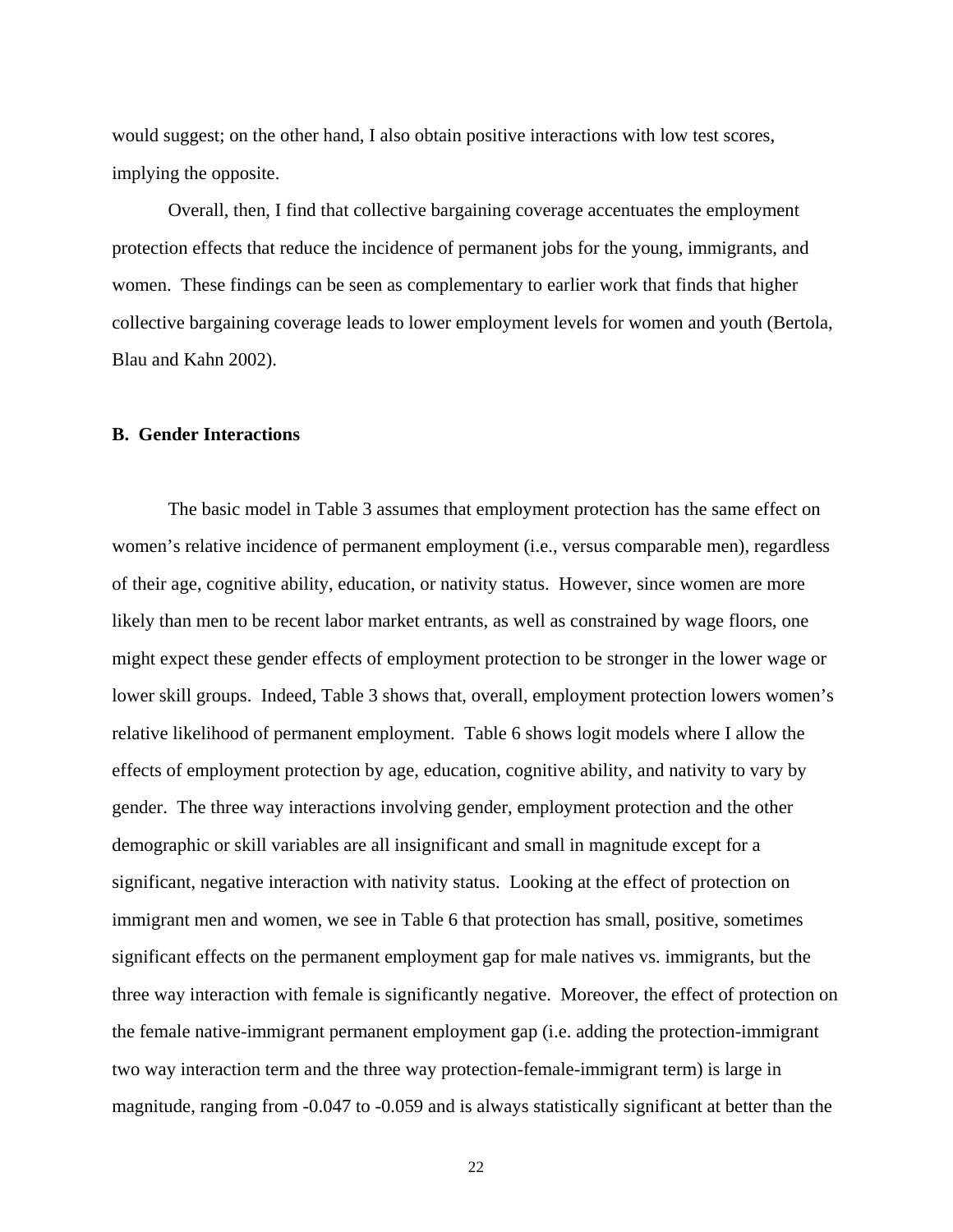<span id="page-24-0"></span>4.6% level. When I calculated the average effect of protection on the gap for native-born men vs. native-born women (at the mean values for the age dummies, education, and test score), I continued to find that stricter protection raises this gap; this effect was of the same magnitude as the female interaction effects in Table 3. Moreover, this difference was usually statistically significant. Thus, protection reduces the chances that both native and immigrant women will obtain permanent employment, relative to native men and immigrant men, respectively, with a larger effect for immigrants.

 The findings in Table 6 suggest that employment protection reduces the incidence of permanent jobs for employed immigrant women, but does not do so for immigrant men. Perhaps immigrant women have especially low skill levels or low levels of labor market experience. In either case, it is not surprising that protection would reduce their likelihood of being able to obtain a permanent job.<sup>[15](#page-24-0)</sup>

### **C. Temporary Employment Regulation**

 $\overline{\phantom{a}}$ 

 The theory outlined earlier suggests that greater protection of temporary employment should have the opposite effects of regular employment protection on employed workers' propensities to be in permanent jobs. While countries differ with respect to their regulation of temporary employment, as noted earlier the OECD's (1999) measures of such regulation are highly correlated with permanent employment protection mandates, with a correlation coefficient of 0.74. Table 7 shows what happens when I add the temporary employment index and its interactions with age, education, cognitive ability, gender, and immigrant status to the basic

<sup>&</sup>lt;sup>15</sup> I also investigated whether the collective bargaining-protection interaction for immigrants shown in Table 5 was significantly different for male vs. female immigrants. In supplementary collective bargaining-interaction models, I added a three way gender-protection-immigrant, a three way gender-collective bargaining-immigrant, and a four way collective bargaining-gender-protection-immigrant interaction term. The model was therefore saturated. In all cases, both the three way collective bargaining-protection-immigrant and the four way collective bargaining-genderprotection-immigrant interaction effects were negative; however, while the three way interaction was sometimes significant, the four way interaction was never significant (the joint hypothesis that both interactions were zero was always rejected). Thus, the collective bargaining-protection interaction was not significantly different for male and female immigrants.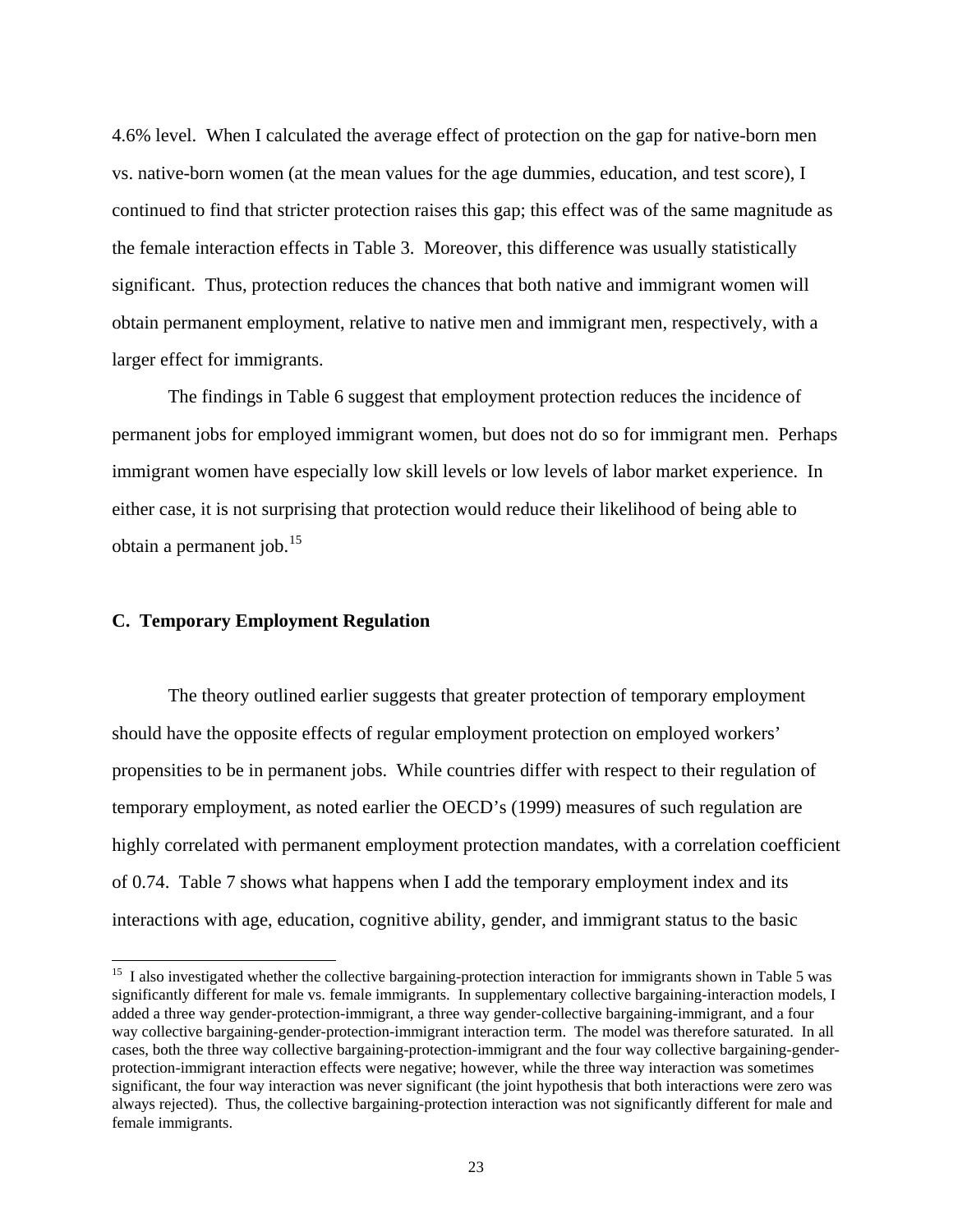model in Table 3. There are rarely any significant effects of temporary employment protection. These occur only in the age 46-55 interactions for three of the four models shown in Table 7, and they go in the wrong direction of raising the relative likelihood that people in this age group will have a permanent job. Moreover, the basic regular employment protection interaction effects hold up in sign but are less statistically significant than in Table 3. Only the negative interactions with female and immigrants hold up in statistical significance. And when I estimated the basic Table 3 models with the permanent employment protection terms replaced by temporary employment regulation, the results were virtually identical to those in Table 3. These findings and those in Table 7 reinforce Booth, Dolado and Frank's (2002) conclusion that the OECD's index of temporary employment protection does not add any information beyond what is contained in its index of permanent employment protection.

#### **D. Sample Selection Bias**

 As discussed earlier, the differing employment to population ratios across the countries in my sample raise the possibility that my basic models interacting employment protection and demographic groups may be influenced by sample selection bias. Appendix Table A1, for example, shows that among those who were not self-employed, employment to population ratios were highest for Switzerland among men and the US among women. One method to adjust for sample selection is to build a two equation model of employment and permanent employment along the lines suggested by Heckman (1979). However, the IALS does not contain suitable instruments to credibly identify such a system. Instead, I use a technique that is based on a method devised by Hunt (2002) and also implemented by Blau and Kahn (2005).

To understand this adjustment, consider the samples of men in Table A1. Their employment-population ratios (where the self-employed are not included in the sample) range from 0.581 in Finland to 0.795 in Switzerland. To create a sample of comparably-selected men in each county, I first estimate logits for men's probability of employment separately by country.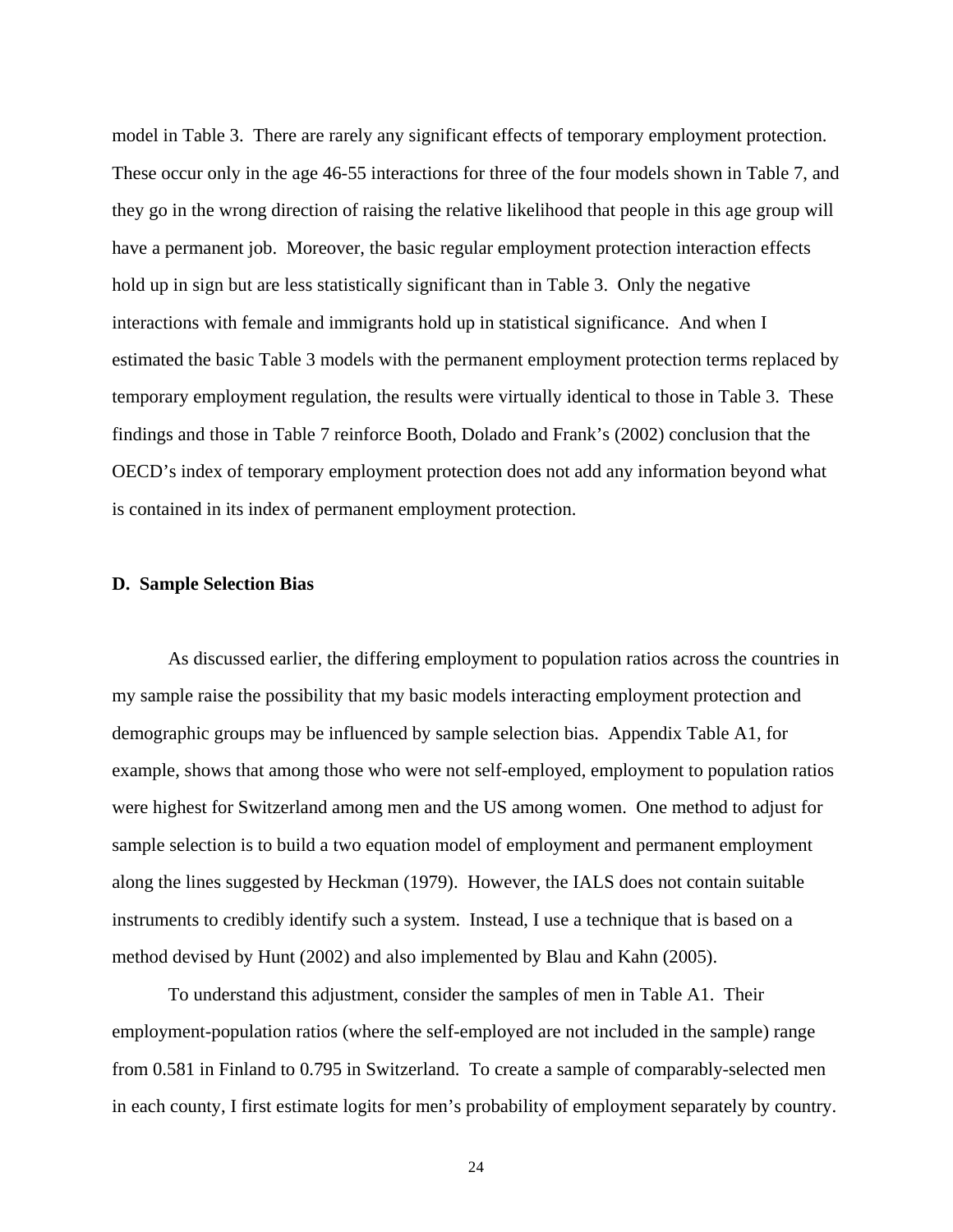<span id="page-26-0"></span>The explanatory variables include the age dummies, education and the low test score dummy. For each country with a higher male employment to population ratio than Finland's, among those who are employed, I then drop from the sample those with the lowest predicted probabilities of employment, leaving a sample equal to 58.1% of the population (i.e., Finland's male employment-population ratio).<sup>[16](#page-26-0)</sup> I perform a similar analysis for women, where Table A1 shows that Italy is the base country with the lowest female employment to population ratio. This procedure yields male and female samples with the same relative likelihood of employment and imposes no a priori assumptions about the market or nonmarket productivity of nonparticipants vs. participants.

Table 8 shows the results for my basic specification, where the sample has been adjusted as described above. The results are qualitatively similar to those in Table 3. First, more stringent employment protection raises the age gap in permanent employment for 36-45 and 46- 55 year olds relative to 26-35 year olds, although the interaction effects are negative for 26-35 year olds vs. 16-25 year olds and are smaller for 56-65 year olds than for those 36-55 years old. Second, protection disproportionately reduces the permanent employment of those with low cognitive ability, with consistently negative effects that are significant two of four times. Third, protection continues to disproportionately reduce the permanent employment of women, effects that are always highly statistically significant. Finally, the protection effects on immigrants are also negative relative to natives, although the coefficients are not significant. But overall, the pattern of results is very similar to those which did not correct for selection.<sup>[17](#page-26-0)</sup>

#### **E. Disaggregating the Components of the OECD Protection Index**

 $\overline{\phantom{a}}$ 

<sup>&</sup>lt;sup>16</sup> To illustrate this process, consider Switzerland, in which 79.5% of the men had jobs, according to Table A1. From the Swiss sample of men with jobs, I eliminate the lowest 27% (i.e. [(0.795-0.581)/(0.795)]) of individuals with respect to their estimated probability of employment. I perform an analogous adjustment for the other countries.

 $17$  When I included the self-employed in the sample and repeated the correction for selection, the results were very similar.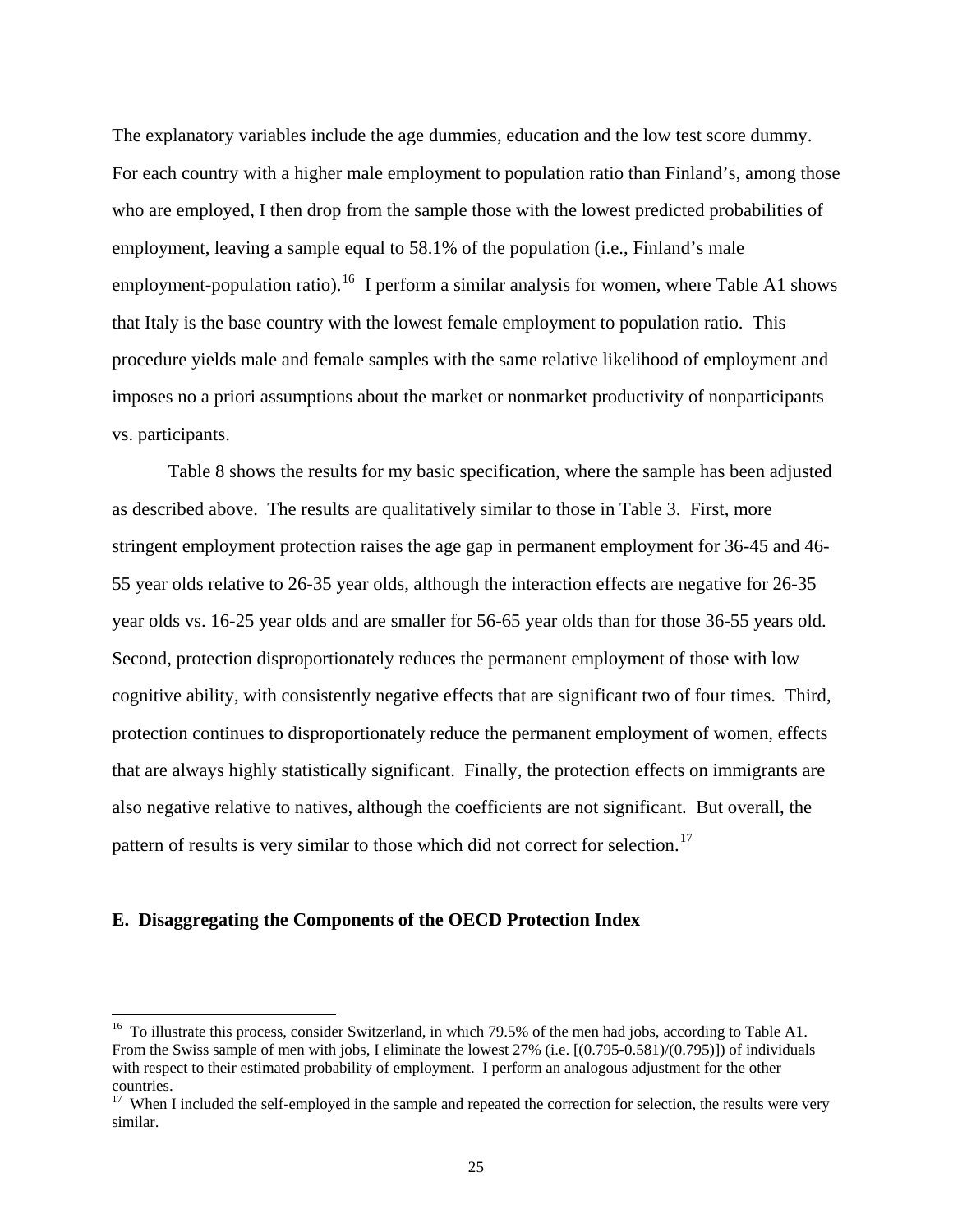The results presented so far are based on the OECD's index of employment protection, which is treated as a continuous variable. Not only does this imply a cardinality to the index itself; it also necessarily imposes the OECD's implicit weights from the components of the index. That is, based on the components, the OECD decides on the overall index value. In this section, I present results from basic models where the components have been disaggegated. This design allows us to determine which policy (if any) is most responsible for the basic findings in Table 3. Moreover, for most of the components, the key policy variable is defined as an actual number of years of benefit or mandatory notice entitlement, allowing for a more natural interpretation of a one unit change than would a variable defined as an index.

Table A2 shows the results of this disaggregation. Specifically, I estimate a separate model for each component, in light of the correlation among the components (which prevents their simultaneous inclusion). These include i) years of mandated severance pay for a worker dismissed after 20 years; ii) years of mandated compensation in the event of unfair dismissal; iii) years of mandatory notice required for someone laid off with 20 years' seniority; and iv) the OECD's index of procedural inconvenience for firms that wish to dismiss workers. The Table shows models including country dummy variables with occupation, industry and their interactions with gender excluded (Panel A) or included (Panel B). Interaction effects between each policy and the key demographic and skill variables are shown. In each case the effects are similar to the aggregated results shown earlier. More generous severance pay or unfair dismissal compensation, longer mandatory notice, and more procedural inconvenience each have positive interaction effects with age and negative interaction effects for those with low test scores, women and immigrants in models estimating the probability of having a permanent job. While the statistical significance of these interaction effects varies, the overall pattern confirms the results based on the OECD's overall index. In particular, the interactions for prime age vs. youth, female vs. male, and immigrant vs. native are usually statistically significant.

#### **F. Results Excluding Countries with High or Low Employment Protection Levels**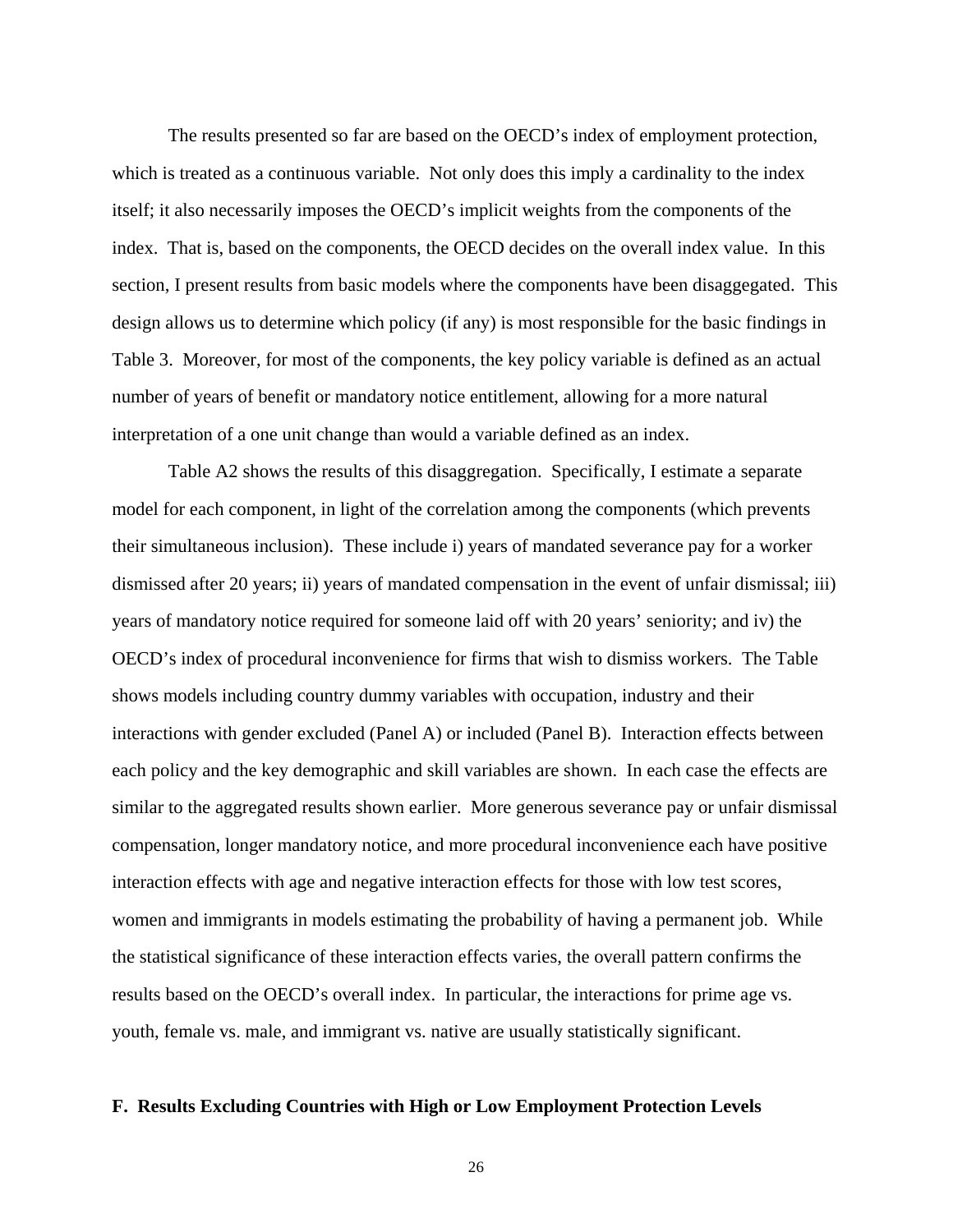Much has been written about the extensive set of employment protection regulations in Italy (see, for example, Nicoletti 2002). With my relatively small sample of countries, it is possible that the results presented so far reflect Italy-other country differences in the demographic and skill patterns of permanent employment rather than the impact of employment protection. I have therefore estimated the basic models with Italy excluded, and the results are shown in Table A3. The findings are quite similar to those in Table 3. In addition, as Table 1 shows, the Netherlands also has a high OECD overall index rating for employment protection which is actually slightly higher than Italy's. The basic results were similar when the Netherlands was excluded and when both the Netherlands and Italy were excluded from the analysis. Finally, the essential patterns remained when the United States, the country with the weakest set of employment protection mandates, was excluded. These alternative analyses excluding key countries imply that the effects I have found in this paper are more general than merely country-specific effects.

#### **G. Results Excluding Those Age 16-25**

 As noted earlier, the quality and availability of schooling opportunities can affect the relative incidence of temporary employment of employed young people. For example, if one is planning to go to school, one may be much more willing than otherwise to take a temporary job. If employment protection laws are correlated with schooling opportunities, then even with country dummies, the positive interaction effects found above for employment protection-age interactions may reflect schooling opportunities. Therefore, to take account of this possibility, I have re-estimated the basic models by excluding those age 16-25. In this way, I focus on a group (those age 26-65) whose choice of permanent or temporary jobs is relatively unaffected by schooling opportunities. Table A4 shows the results of this analysis, and they are very similar to those for the full sample (Table 3). In particular, the age-employment protection effects are all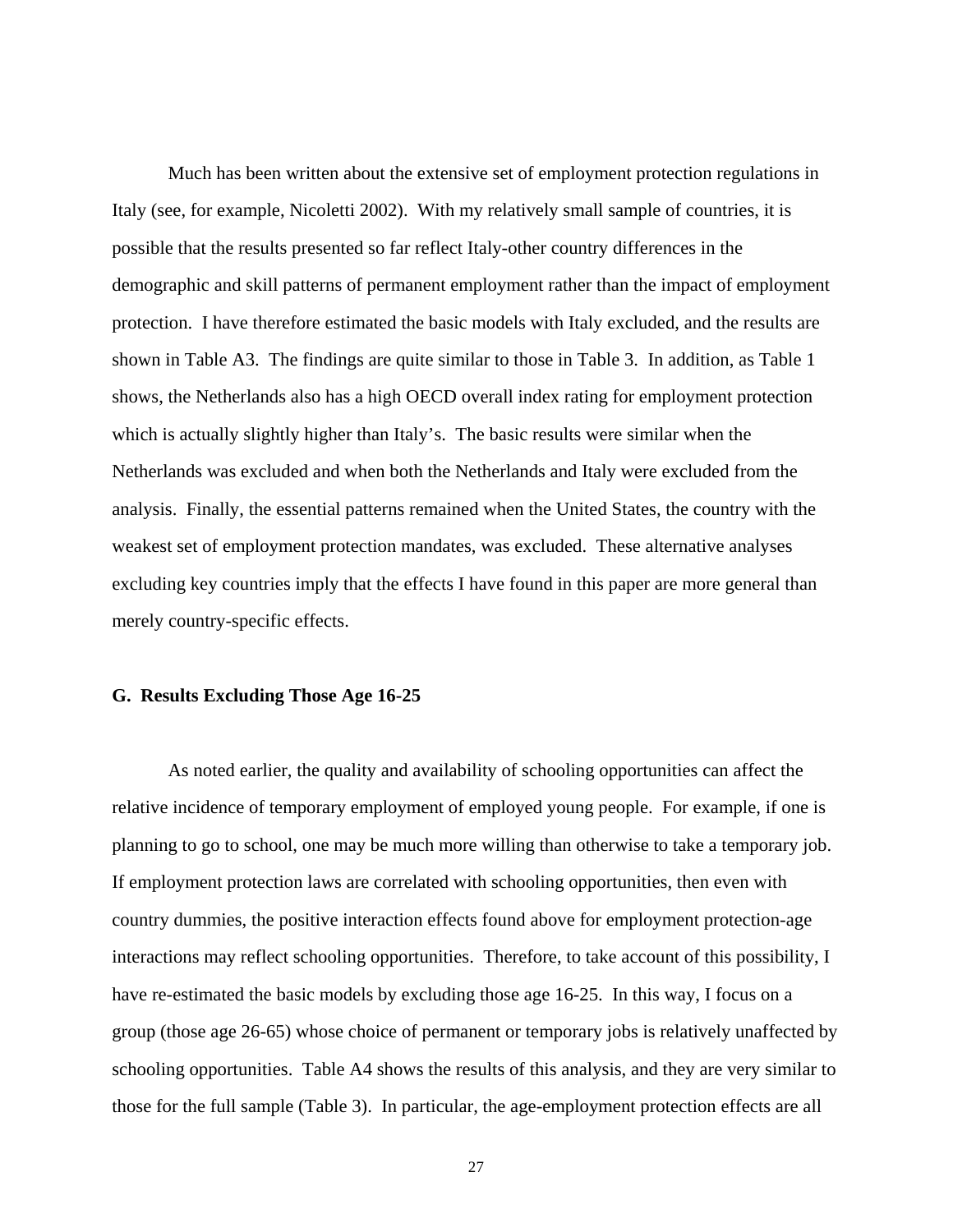<span id="page-29-0"></span>positive and significant (relative to the omitted group, which is 26-35 year olds) and increase with age. And the interaction effects of protection with low test score, female, and immigrant dummy variables remain negative in every case, and are significant (at the 10% level on two tailed tests) at least half of the time. Thus, the basic results hold up for a sample which is largely beyond the school-attendance years.<sup>[18](#page-29-0)</sup>

#### **VI. Conclusions**

 $\overline{a}$ 

 In this paper, I have estimated the impact of employment protection legislation on the incidence of permanent employment. I argued on theoretical grounds that not only should protection lower the incidence of permanent jobs, but that this effect should be strongest for the young, women, immigrants, and the less skilled. I tested these predictions using 1994-98 IALS data on Canada, Finland, Italy, the Netherlands, Switzerland, the United Kingdom, and the United States, countries with widely varying degrees of employment protection. Across a variety of specifications, I indeed found that greater protection disproportionately lowered the probability that employed young, female, and immigrant workers, as well as those with low cognitive ability, had permanent jobs. Upon closer examination, the negative immigrant effects were concentrated on women. Moreover, greater coverage by collective bargaining, with its wage floors, accentuated the effects of employment protection in reducing the incidence of permanent employment for young people, women and immigrants. And the basic results held up when I adjusted for the possible sample selection bias induced by using only employed workers, when I disaggregated the OECD's employment protection index into its components, when I excluded countries with extreme levels of protection such as Italy, the Netherlands or the United States, and when I excluded those of school attendance age (16-25 years old).

 $18$  In particular, only about 1% of those age 26-65 in the IALS reported school attendance as their major activity, compared to 36% of 16-25 year olds.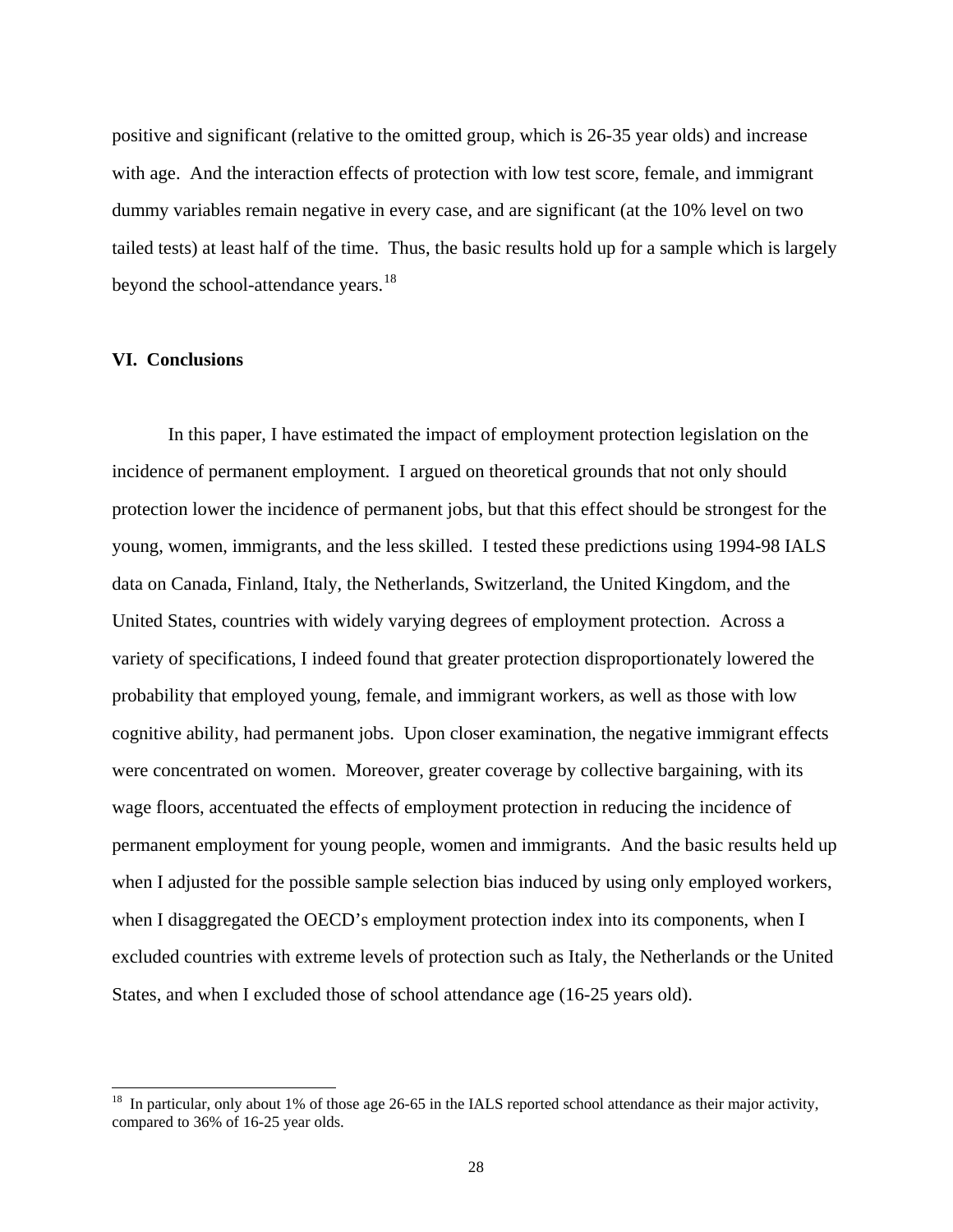My findings are complementary with earlier research which finds that the high wage floors associated with high levels of centralized collective bargaining lead to lower relative employment or higher relative unemployment of young people and women (Kahn 2000; Bertola, Blau and Kahn 2002). Institutions such as collective bargaining and systems of employment protection together have the effect of protecting the permanent jobs of prime age men, at the expense of a possibly large set of outsiders who spend considerable time out of work or shifting among temporary jobs.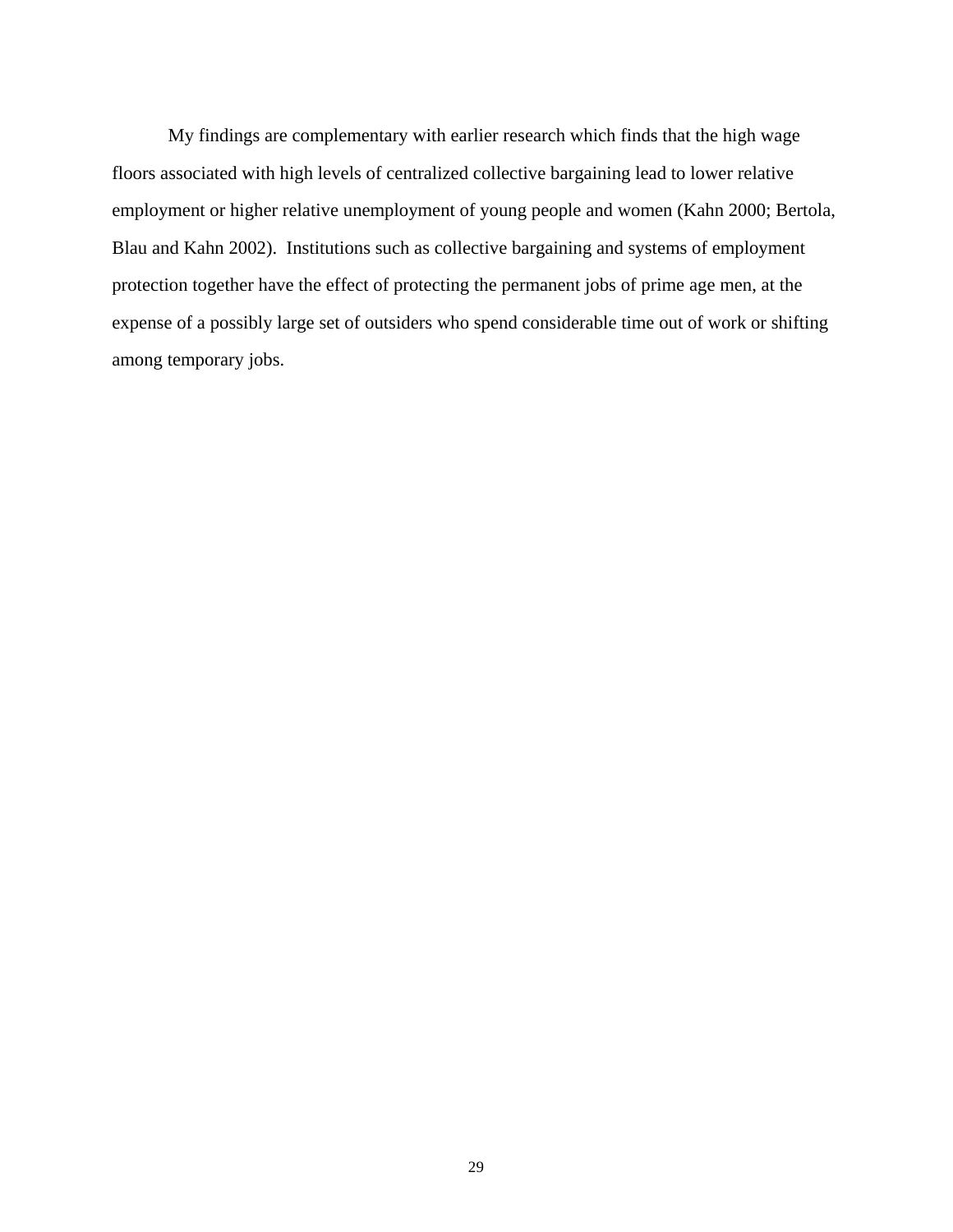#### **References**

- Autor, David H., "Outsourcing at Will: The Contribution of Unjust Dismissal Doctrine to the Growth of Employment Outsourcing," *Journal of Labor Economics* 12, no. 1 (January 2003): 1-42.
- Autor, David H., John J. Donohue III, and Stewart J. Schwab, "The Costs of Wrongful-Discharge Laws," Working Paper, September 2004.
- Bertola, Giuseppe, "Job Security, Employment and Wages," *European Economic Review* 34, no. 4 (June 1990): 851-879.
- Bertola, Giuseppe, "Labor Turnover Costs and Average Labor Demand," *Journal of Labor Economics* 10, no. 4 (October 1992): 389-411.
- Bertola, Giuseppe, Francine D. Blau and Lawrence M. Kahn, "Labor Market Institutions and Demographic Employment Patterns," National Bureau of Economic Research Working paper 9043, July 2002.
- Blanchard, Olivier and Augustin Landier, "The Perverse Effects of Partial Labour Market Reform: Fixed-Term Contracts in France," *Economic Journal* 112, no. 480 (June 2002): F214-F244.
- Blanchard, Olivier J. and Justin Wolfers, "The Role of Shocks and Institutions in the Rise of European Unemployment: The Aggregate Evidence," *Economic Journal* 110, No. 462 (March 2000): C1-C33.
- Blau, Francine D. and Lawrence M. Kahn, "International Differences in Male Wage Inequality: Institutions Versus Market Forces," *Journal of Political Economy* 104, No. 4 (August 1996): 791-837.
- Blau, Francine D. and Lawrence M. Kahn, "Do Cognitive Test Scores Explain Higher U.S. Wage Inequality?" *The Review of Economics and Statistics* 87, no. 1 (February 2005): 184-193.
- Booth, Alison L., Juan J. Dolado and Jeff Frank, "Symposium on Temporary Work Introduction," *Economic Journal* 112, no. 480 (June 2002): F181-F188.
- Booth, Alison L., Marco Francesconi and Jeff Frank, "Temporary Jobs: Stepping Stones or Dead Ends," *Economic Journal* 112, no. 480 (June 2002): F189-F213.
- Cahuc, Pierre and Postel-Vinay, Fabien, "Temporary Jobs, Employment Protection and Labor Market Performance," *Labour Economics* 9, no. 1 (February 2002): 63-91.
- Dolado, Juan J., Carlos Garcia-Serano and Juan F. Jimeno, "Drawing Lessons from the Boom of Temporary Jobs in Spain," *Economic Journal* 112, no. 480 (June 2002): F270-F295.
- Güell, Maia, "Fixed-term Contracts and Unemployment: an Efficiency Wage Analysis," Working paper, Universitat Pompeu Fabra, July 2003.
- Heckman, James J., "Sample Selection Bias as a Specification Error," *Econometrica* 47, no. 1 (January 1979): 153-162.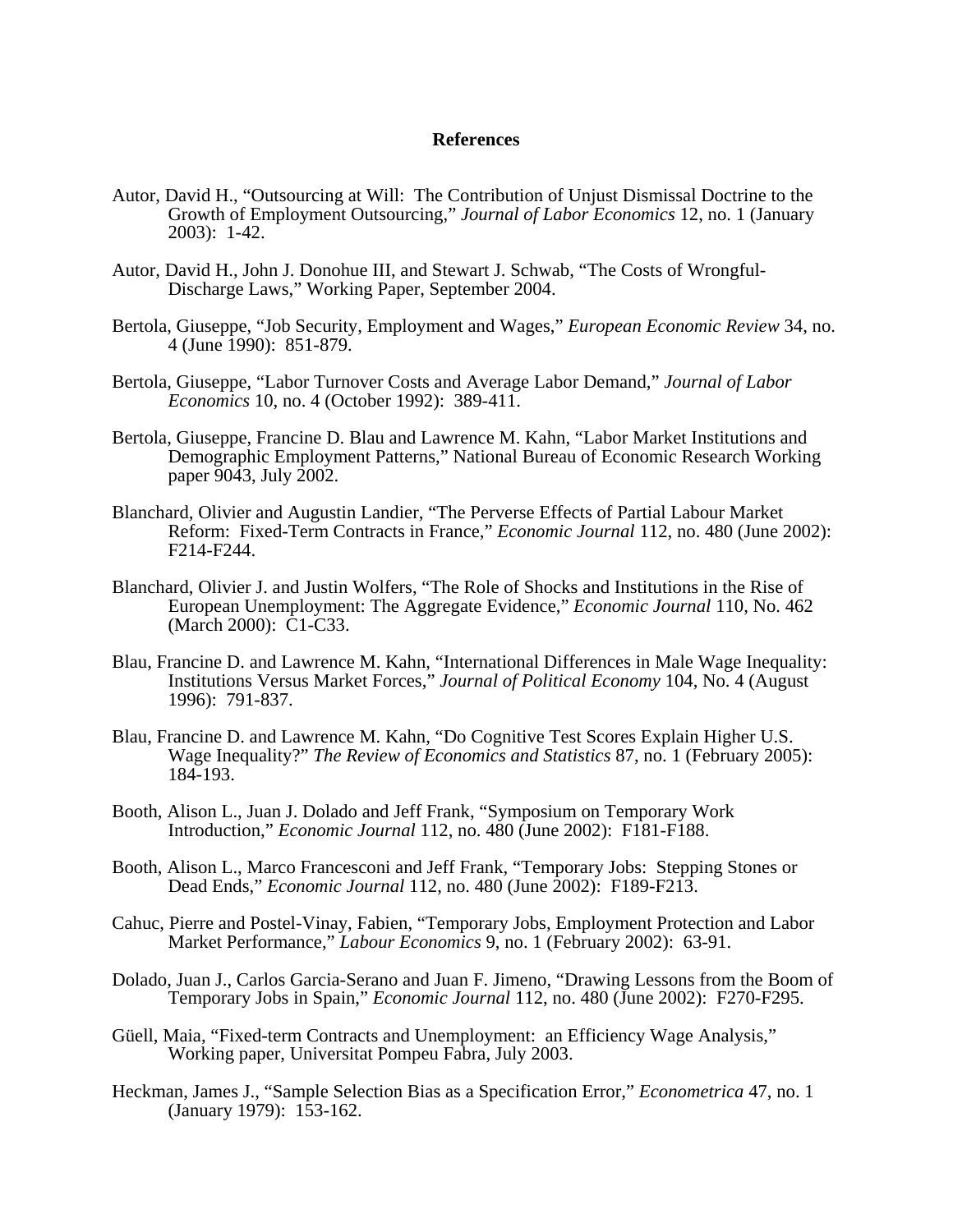- Holmlund, Bertil and Donald Storrie, "Temporary Work in Turbulent Times: The Swedish Experience," *Economic Journal* 112, no. 480 (June 2002): F245-F269.
- Hunt, Jennifer, "The Transition in East Germany: When is a Ten Point Fall in the Gender Wage Gap Bad News?" *Journal of Labor Economics* 20, no. 1 (January 2002): 148-169.
- Kahn, Lawrence M., "Wage Inequality, Collective Bargaining and Relative Employment from 1985 to 1994: Evidence from Fifteen OECD Countries," *The Review of Economics and Statistics* 82, no. 4 (November 2000): 564-579.
- Lazear, Edward P., "Job Security Provisions and Employment," *Quarterly Journal of Economics* 105, no. 3 (August 1990): 699-726.
- Nickell, Stephen and Richard Layard, "Labor Market Institutions and Economic Performance," in O. Ashenfelter and D. Card (eds.), *Handbook of Labor Economics* Volume 3C (Amsterdam: North-Holland, 1999), pp. 3029-3084.
- Nickell, Stephen, Luca Nunziata and Wolfgang Ochel, "Unemployment in the OECD Since the 1960s. What Do We Know?" *Economic Journal* 115, no. 500 (January 2005): 1-27.
- Nicoletti, Giuseppe, "Institutions, Economic Structure, and Performance: Is Italy Doomed?" in Institute for Studies and Economic Analyses (ISAE), in *ISAE Annual Report on Monitoring Italy*, Chapter 3 (Rome: ISAE, 2002), pp. 1290189.
- OECD, *Employment Outlook: July 1997* (Paris: OECD, 1997).
- OECD, *Human Capital Investment: An International Comparison* (Paris: OECD, 1998).
- OECD, *Employment Outlook: June 1999* (Paris: OECD, 1999).
- Rubin Donald B., *Multiple Imputation for Nonresponse in Surveys* (New York: John Wiley and Sons, 1987).
- U.S. Department of Education, National Center for Education Statistics (USDOE, NCES), *Adult Literacy in OECD Countries: Technical Report on the First International Adult Literacy Survey*, NCES 98-053 (Washington, DC: NCES, 1998). 3029-3084.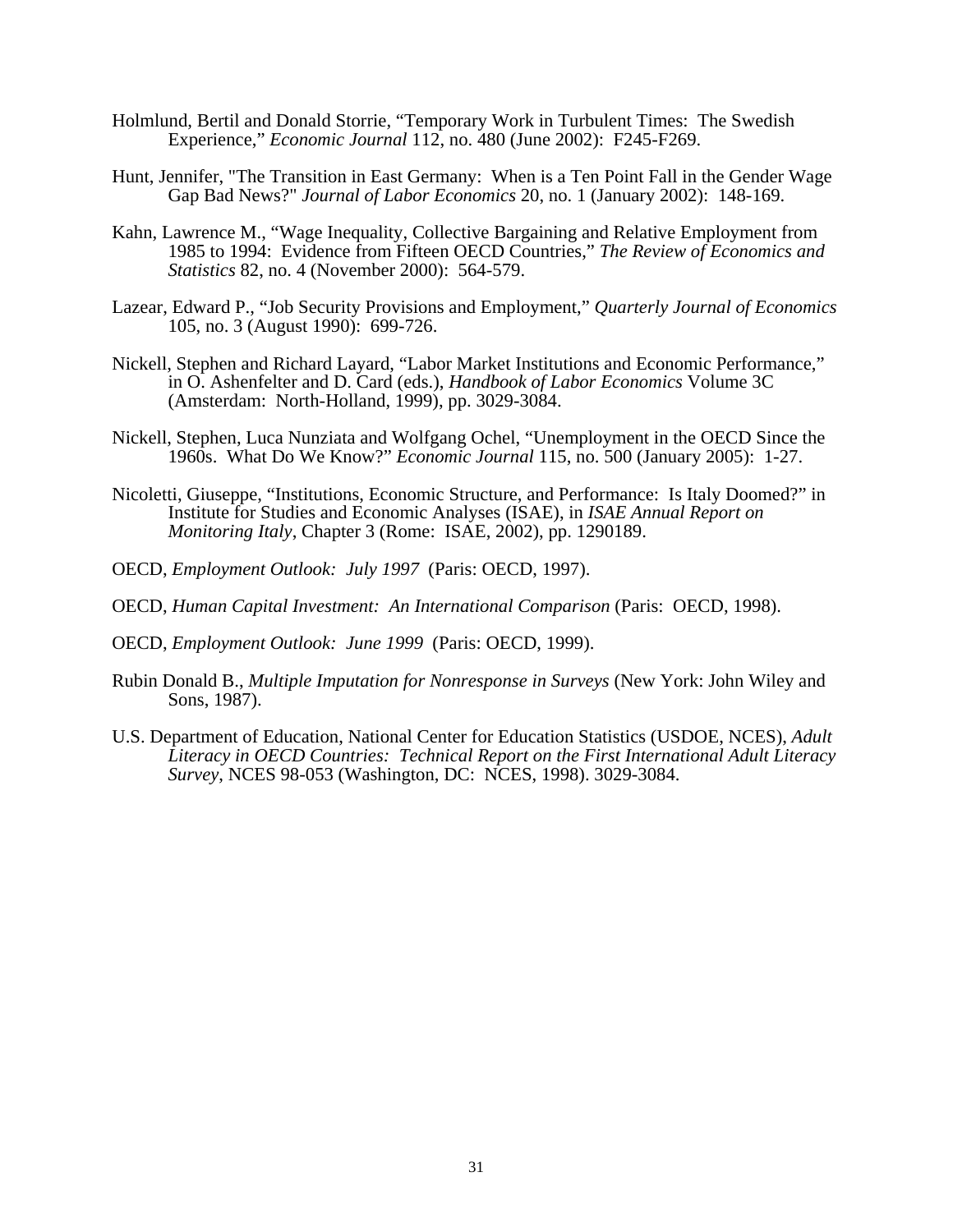

## **Figure 1: Incidence of Permanent Employment by Strength of Permanent Employment Protection, Men and Women**

**OECD Permanent Employment Protection Index**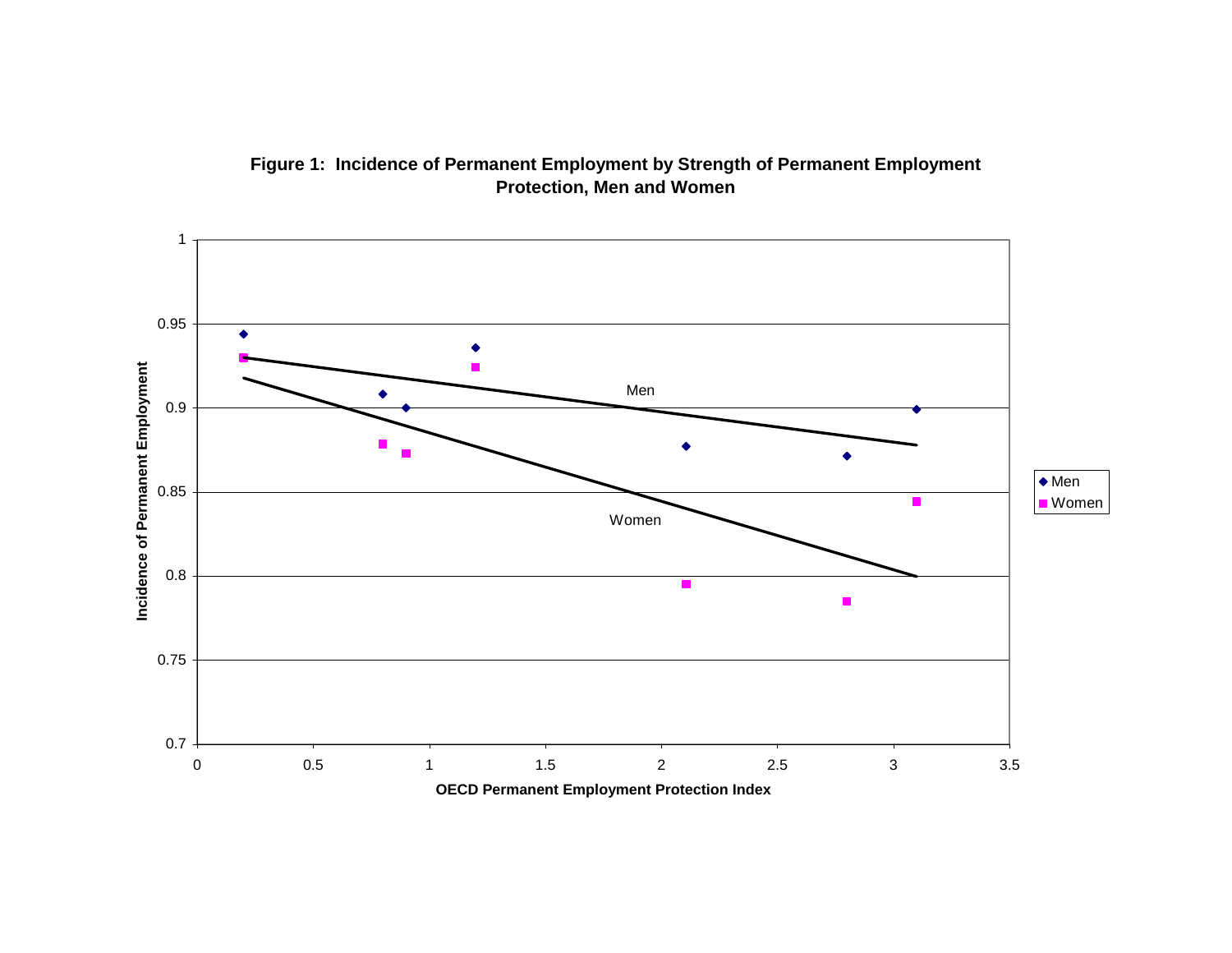

**Figure 2: Incidence of Permanent Employment by Strength of Permanent Employment Protection, Age 16-25 and Age 46-55**

**OECD Permanent Employment Protection Index**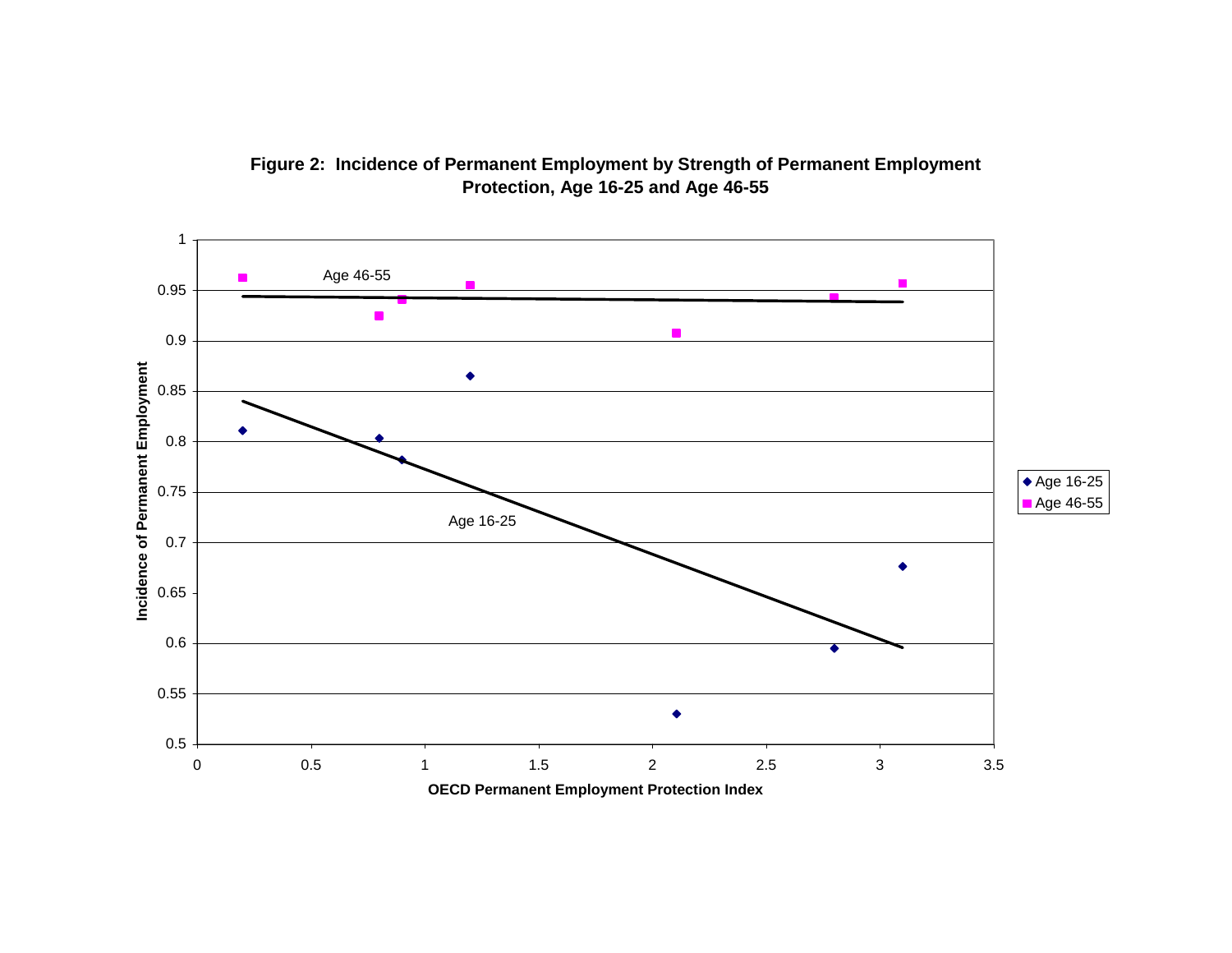**Figure 3: Incidence of Permanent Employment by Strength of Permanent Employment Protection, Natives and Immigrants**

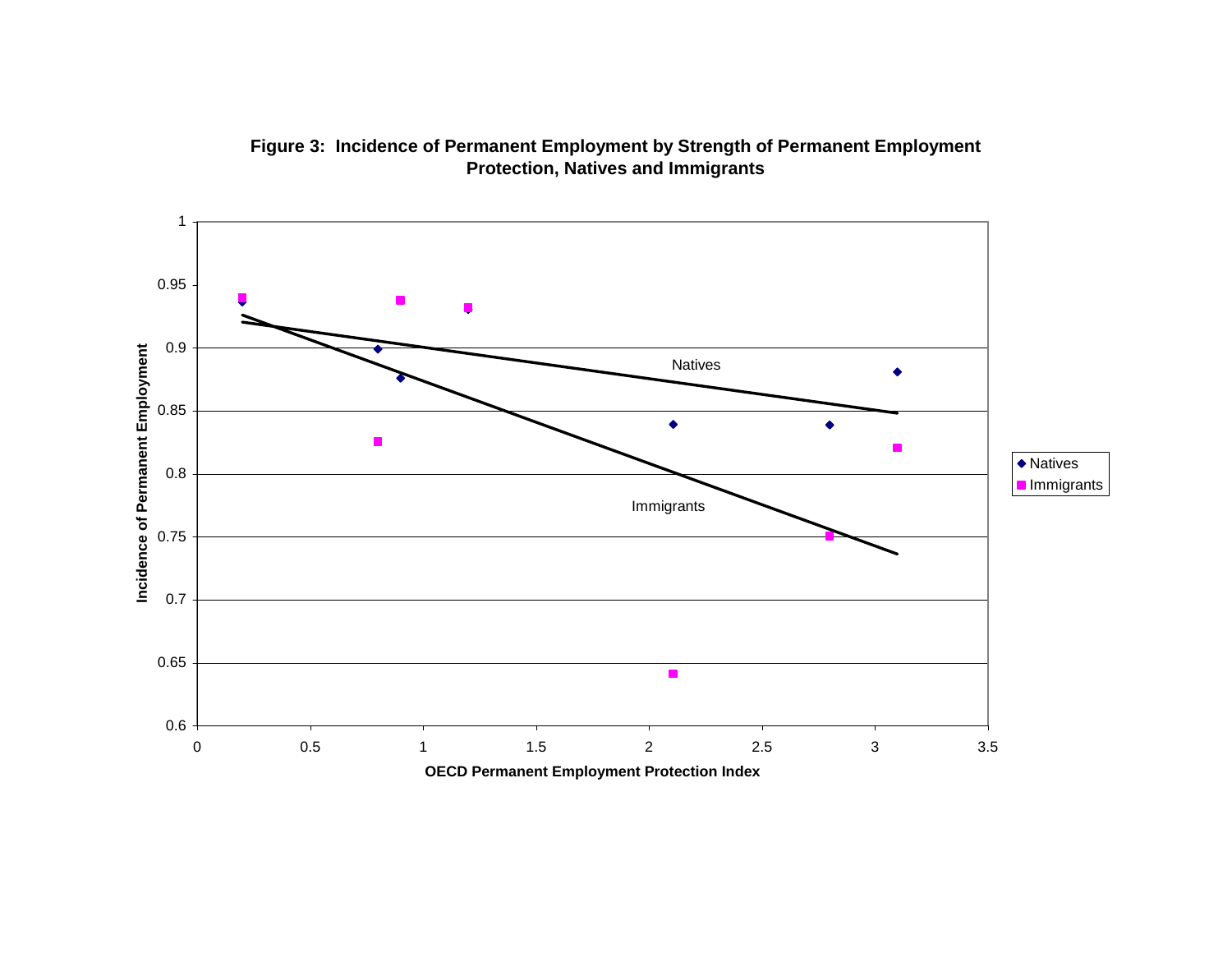

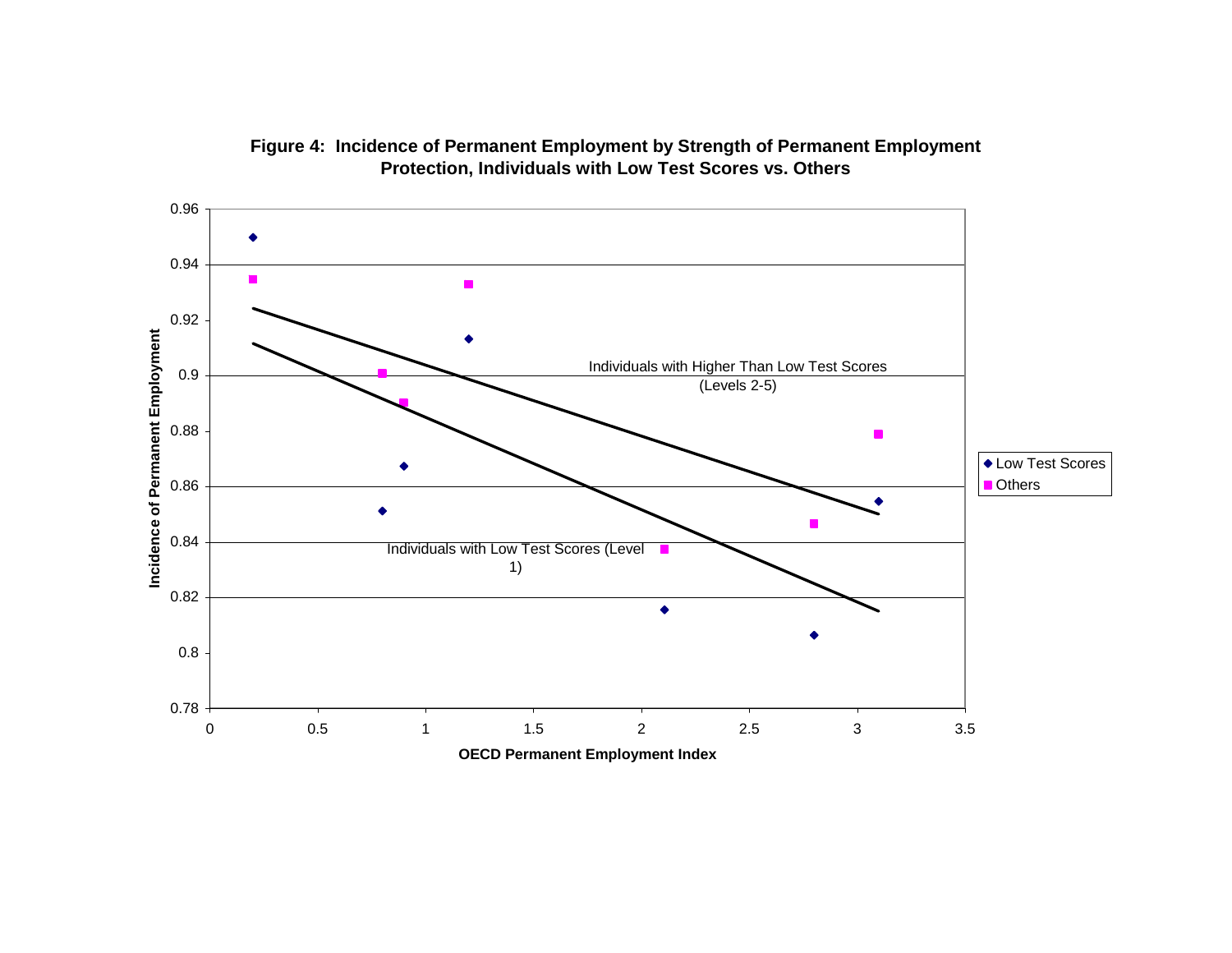|                    |                                                                                          |         |          |                                                                                | <b>Mandatory Notice</b>                                             |                                                                  |                                                                                          |  |
|--------------------|------------------------------------------------------------------------------------------|---------|----------|--------------------------------------------------------------------------------|---------------------------------------------------------------------|------------------------------------------------------------------|------------------------------------------------------------------------------------------|--|
|                    | <b>Months of Severance Pay for No-</b><br><b>Fault Dismissals by Tenure</b><br>Category: |         |          | <b>Unfair Dismissal</b><br>Compensation,<br><b>20 Years Tenure</b><br>(months) | for Individual<br>Dismissals, 20<br><b>Years Tenure</b><br>(months) | Index of<br><b>Procedural</b><br>Inconvenience (0<br>to 6 scale) | <b>Overall Regular</b><br><b>Employment</b><br><b>Protection Score</b><br>(0 to 6 scale) |  |
|                    | 9 Months                                                                                 | 4 Years | 20 Years |                                                                                |                                                                     |                                                                  |                                                                                          |  |
| Canada             | 0.0                                                                                      | 0.2     | 1.3      | 0.0                                                                            | 0.5                                                                 | 0.0                                                              | 0.9                                                                                      |  |
| Finland            | 0.0                                                                                      | 0.0     | 0.0      | 12.0                                                                           | 6.0                                                                 | 2.8                                                              | 2.1                                                                                      |  |
| Italy              | 0.7                                                                                      | 3.5     | 18.0     | 32.5                                                                           | 2.2                                                                 | 1.5                                                              | 2.8                                                                                      |  |
| <b>Netherlands</b> | 0.0                                                                                      | 0.0     | 0.0      | 18.0                                                                           | 3.0                                                                 | 5.0                                                              | 3.1                                                                                      |  |
| Switzerland        | 0.0                                                                                      | 0.0     | 2.0      | 6.0                                                                            | 3.0                                                                 | 0.5                                                              | 1.2                                                                                      |  |
| UK                 | 0.0                                                                                      | 0.5     | 2.4      | 8.0                                                                            | 2.8                                                                 | 1.0                                                              | 0.8                                                                                      |  |
| <b>USA</b>         | 0.0                                                                                      | 0.0     | $0.0\,$  | 0.0                                                                            | $0.0\,$                                                             | 0.0                                                              | 0.2                                                                                      |  |

**Table 1: Employment Protection Mandates for Regular Employment, Late 1990s**

Source: OECD (1999), pp. 55 and 66.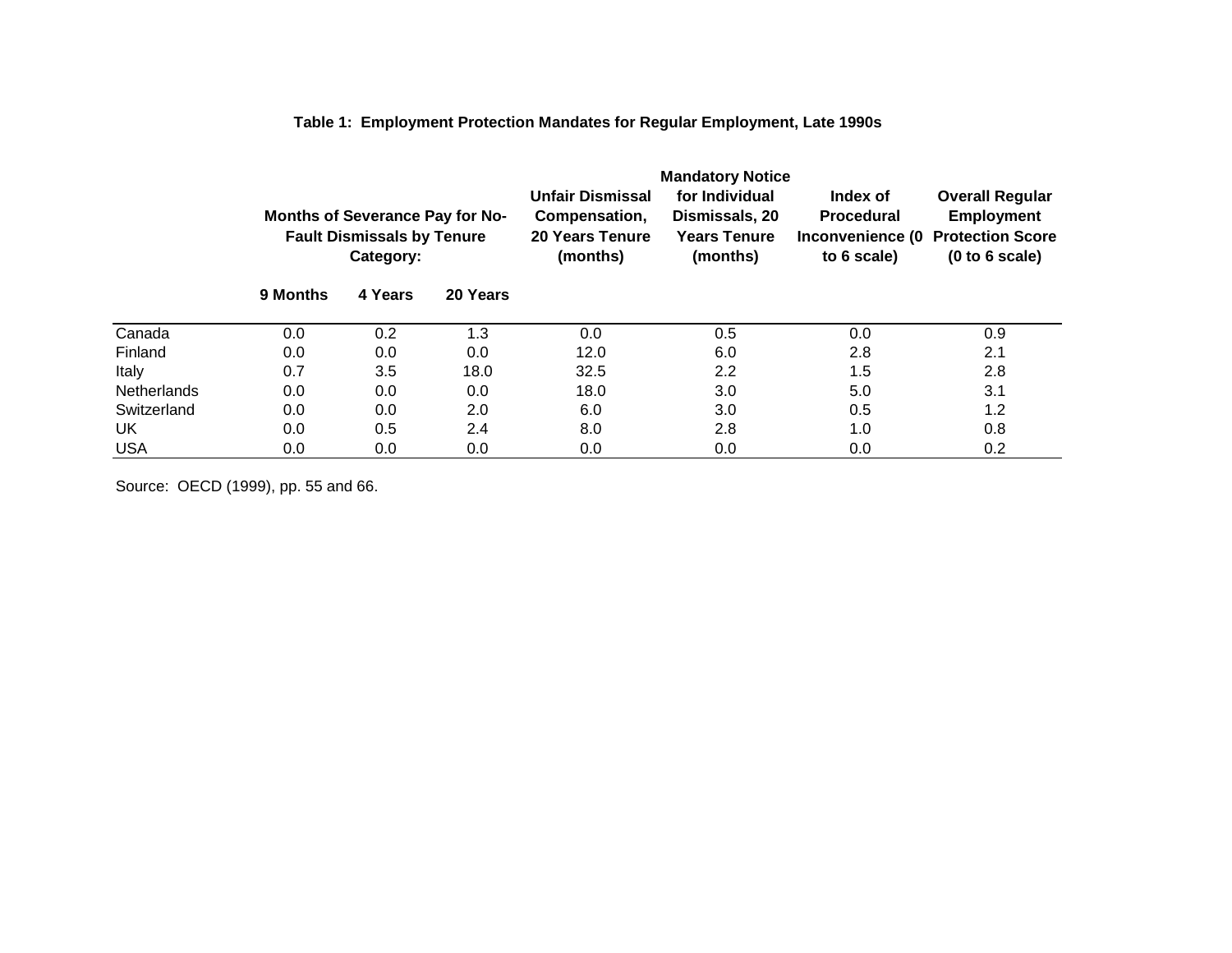|                    | <b>Maximum</b><br>Number of<br><b>Fixed Term</b><br><b>Contracts</b> | <b>Maximum</b><br><b>Accumulated</b><br><b>Duration, Fixed</b><br><b>Term Contracts</b><br>(months) | Index of Ease of<br><b>Temporary Work</b><br>Agency<br><b>Employment</b><br>(0=illegal, 4=no<br>restrictions) | Overall<br><b>Temporary</b><br><b>Employment</b><br><b>Protection Score</b><br>(0 to 6 scale) |
|--------------------|----------------------------------------------------------------------|-----------------------------------------------------------------------------------------------------|---------------------------------------------------------------------------------------------------------------|-----------------------------------------------------------------------------------------------|
| Canada             | No limit                                                             | No limit                                                                                            | 4.0                                                                                                           | 0.3                                                                                           |
| Finland            | 1.5                                                                  | No limit                                                                                            | 4.0                                                                                                           | 1.9                                                                                           |
| Italy              | 2.0                                                                  | 15.0                                                                                                | 1.0                                                                                                           | 3.8                                                                                           |
| <b>Netherlands</b> | 3.0                                                                  | No limit                                                                                            | 3.5                                                                                                           | 1.2                                                                                           |
| Switzerland        | 1.5                                                                  | No limit                                                                                            | 4.0                                                                                                           | 0.9                                                                                           |
| UK.                | No limit                                                             | No limit                                                                                            | 4.0                                                                                                           | 0.3                                                                                           |
| <b>USA</b>         | No limit                                                             | No limit                                                                                            | 4.0                                                                                                           | 0.3                                                                                           |

**Table 2: Employment Protection Mandates for Temporary Employment, Late 1990s**

Source: OECD (1999), pp. 62 and 66.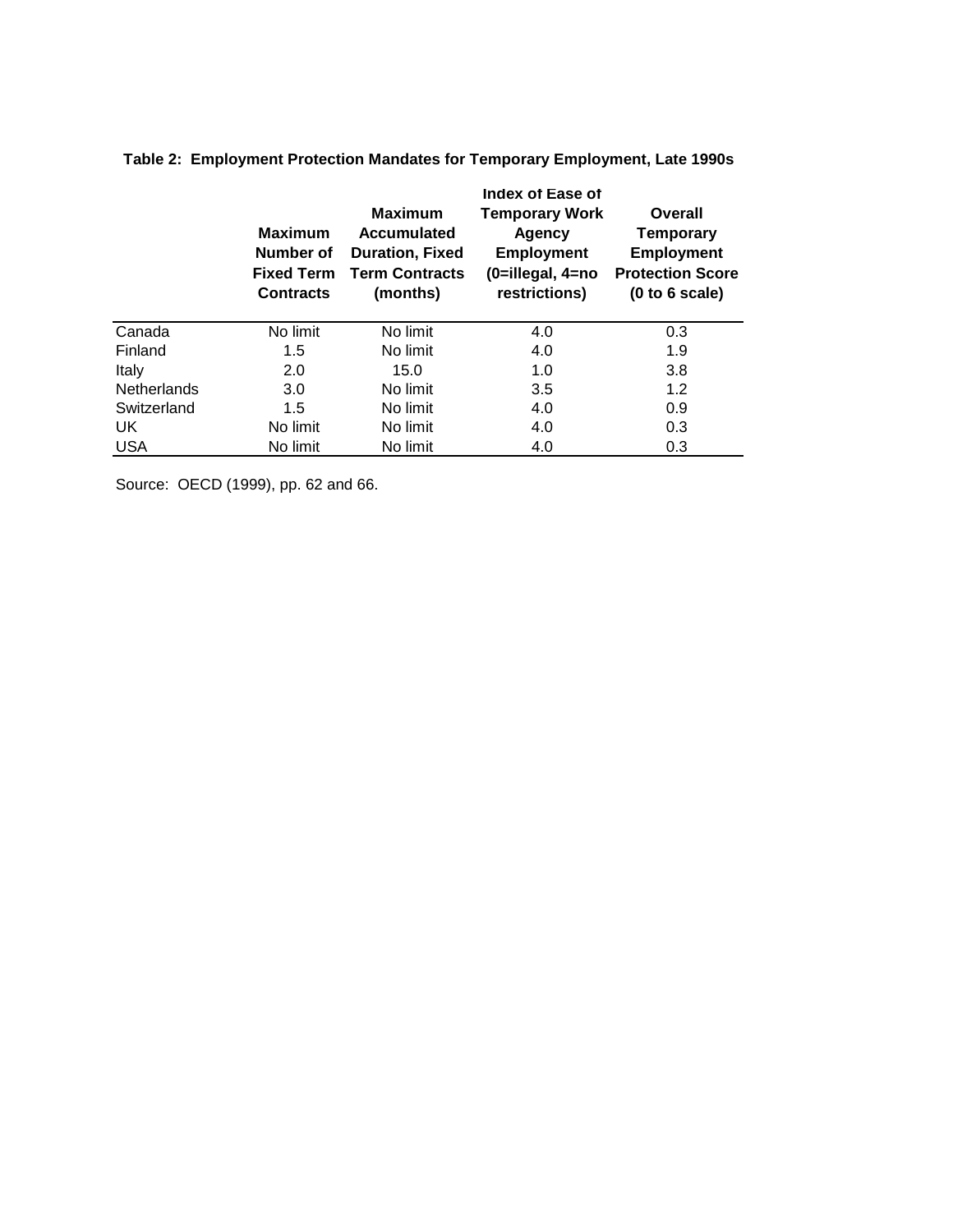| A. Ordinary Least Squares               | coef     | se     | coef     | se     | coef     | se                | coef              | se     |
|-----------------------------------------|----------|--------|----------|--------|----------|-------------------|-------------------|--------|
|                                         |          |        |          |        |          |                   |                   |        |
| <b>EPL Index</b>                        | $-0.045$ | 0.030  | $-0.039$ | 0.027  | ---      | $\qquad \qquad -$ | $\qquad \qquad -$ | ---    |
| EPL Index*Age 26-35                     | 0.031    | 0.009  | 0.030    | 0.008  | 0.035    | 0.010             | 0.033             | 0.009  |
| EPL Index*Age 36-45                     | 0.058    | 0.017  | 0.058    | 0.017  | 0.063    | 0.018             | 0.063             | 0.018  |
| EPL Index*Age 46-55                     | 0.067    | 0.017  | 0.067    | 0.017  | 0.074    | 0.019             | 0.074             | 0.019  |
| EPL Index*Age 56-65                     | 0.080    | 0.021  | 0.079    | 0.021  | 0.087    | 0.023             | 0.086             | 0.023  |
| <b>EPL Index*Education</b>              | $-0.001$ | 0.002  | $-0.002$ | 0.002  | $-0.001$ | 0.002             | $-0.002$          | 0.002  |
| <b>EPL Index*Low Test Score</b>         | $-0.029$ | 0.011  | $-0.026$ | 0.012  | $-0.024$ | 0.014             | $-0.022$          | 0.014  |
| <b>EPL Index*Female</b>                 | $-0.020$ | 0.008  | $-0.019$ | 0.007  | $-0.016$ | 0.007             | $-0.016$          | 0.006  |
| EPL Index*Immigrant                     | $-0.016$ | 0.010  | $-0.017$ | 0.010  | $-0.025$ | 0.009             | $-0.025$          | 0.009  |
| occup, ind?                             | no       |        |          | yes    |          | no                |                   | yes    |
| (occup, ind)* female interactions?      | no       |        |          | yes    |          | no                |                   | yes    |
| Country dummies?                        | no       |        | no       |        | yes      |                   | yes               |        |
| Sample size                             |          | 13736  |          | 13736  | 13736    |                   | 13736             |        |
| <b>B.</b> Logit (partial derivatives at |          |        |          |        |          |                   |                   |        |
| mean of dependent variable)             | coef     | asy se | coef     | asy se | coef     | asy se            | coef              |        |
|                                         |          |        |          |        |          |                   |                   | asy se |
| <b>EPL Index</b>                        | $-0.019$ | 0.031  | $-0.014$ | 0.026  | ---      | $---$             | $\qquad \qquad -$ |        |
| EPL Index*Age 26-35                     | $-0.002$ | 0.008  | $-0.003$ | 0.007  | 0.001    | 0.009             | 0.000             | 0.008  |
| EPL Index*Age 36-45                     | 0.021    | 0.015  | 0.023    | 0.013  | 0.029    | 0.017             | 0.032             | 0.016  |
| EPL Index*Age 46-55                     | 0.029    | 0.011  | 0.033    | 0.011  | 0.040    | 0.012             | 0.043             | 0.011  |
| EPL Index*Age 56-65                     | 0.057    | 0.024  | 0.061    | 0.022  | 0.074    | 0.027             | 0.078             | 0.026  |
| <b>EPL Index*Education</b>              | $-0.001$ | 0.002  | $-0.001$ | 0.002  | $-0.001$ | 0.002             | $-0.001$          | 0.002  |
| <b>EPL Index*Low Test Score</b>         | $-0.020$ | 0.012  | $-0.020$ | 0.013  | $-0.016$ | 0.014             | $-0.017$          | 0.015  |
| <b>EPL Index*Female</b>                 | $-0.013$ | 0.003  | $-0.012$ | 0.001  | $-0.011$ | 0.002             | $-0.010$          | 0.001  |
| EPL Index*Immigrant                     | $-0.015$ | 0.010  | $-0.016$ | 0.010  | $-0.022$ | 0.012             | $-0.022$          | 0.011  |
| occup, ind?                             | no       |        |          | yes    | no       |                   | yes               |        |
| (occup, ind)* female interactions?      | no       |        |          | yes    | no       |                   | yes               |        |
| Country dummies?                        | no       |        |          | no     | yes      |                   | yes               |        |
| Sample size                             |          | 13736  |          | 13736  |          | 13736             | 13736             |        |

**Table 3: Selected Regression Results for the Effects of Employment Protection (EPL Index) on Permanent Employment**

-

 $\overline{\phantom{0}}$ 

EPL Index is the OECD's index of strength of employment protection mandates for regular jobs.

Controls include age dummies, education, low test score dummy, immigrant dummy and a female dummy and female interactions with each of these variables. (Asymptotic) standard errors corrected for correlation within countries. Data are weighted using IALS sampling weights adjusted so that each country gets the same total weight.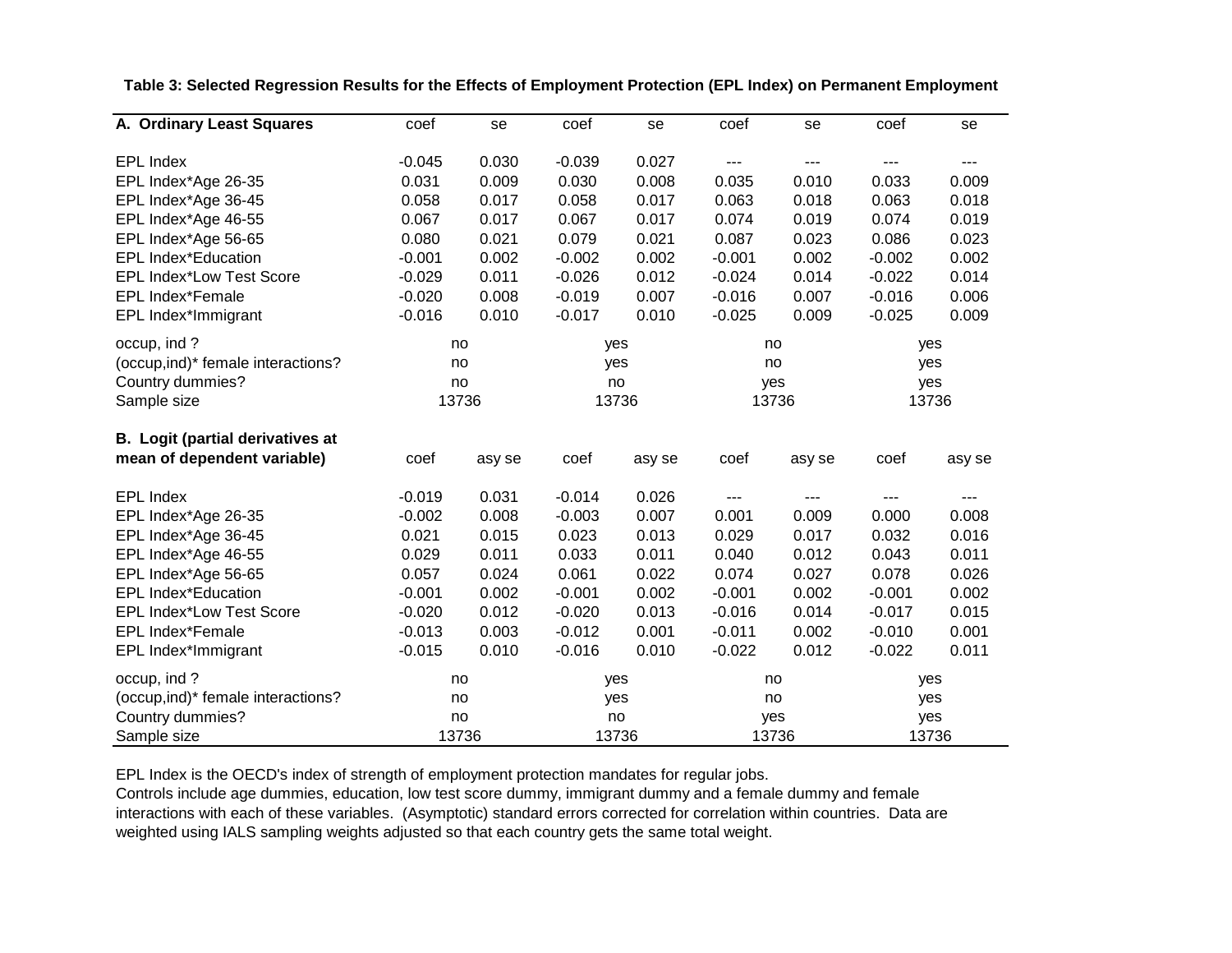#### **Table 4: Effect of Employment Protection on US-Italian Differences in Age, Gender, Immigrant Status, and Cognitive Ability-Based Gaps in Permanent Employment Incidence**

| Dimension               |                                                                   | Italy | US       | Difference:<br>Italy-US |             |
|-------------------------|-------------------------------------------------------------------|-------|----------|-------------------------|-------------|
|                         |                                                                   |       |          | Effect                  | Asy std err |
| 1. Age                  | 46-55 Permanent Employment Incidence                              | 0.943 | 0.962    | $-0.020$                | ----        |
|                         | 16-25 Permanent Employment Incidence                              | 0.595 | 0.811    | $-0.216$                |             |
|                         |                                                                   | 0.348 | 0.152    | 0.196                   | ----        |
|                         | Actual Permanent Employment Gap (46-55 minus 16-25)               |       |          |                         |             |
|                         | Effect of Changing from US to Italian Protection                  | ----  |          | 0.113                   | 0.029       |
|                         | Percentage of US-Italian Difference Explained by Protection       | ----  |          | 57.4%                   | 14.8%       |
| 2. Gender               |                                                                   |       |          |                         |             |
|                         | Male Permanent Employment Incidence                               | 0.871 | 0.944    | $-0.072$                | ----        |
|                         | Female Permanent Employment Incidence                             | 0.785 | 0.930    | $-0.145$                |             |
|                         | Actual Permanent Employment Gap (Male minus Female)               | 0.087 | 0.014    | 0.072                   | $---$       |
|                         | Effect of Changing from US to Italian Protection                  | ----  |          | 0.026                   | 0.003       |
|                         | Percentage of US-Italian Difference Explained by Protection       | ----  |          | 35.7%                   | 3.9%        |
| 3. Cognitive<br>Ability |                                                                   |       |          |                         |             |
|                         | Permanent Employment Incidence for Higher Than Level 1 Test Score | 0.847 | 0.935    | $-0.088$                | ----        |
|                         | Permanent Employment Incidence for Low Test Score (Level 1)       | 0.806 | 0.950    | $-0.143$                |             |
|                         | Actual Permanent Employment Gap (Above Level 1 minus Level 1)     | 0.040 | $-0.015$ | 0.055                   | ----        |
|                         | Effect of Changing from US to Italian Protection                  | ----  |          | 0.045                   | 0.039       |
|                         | Percentage of US-Italian Difference Explained by Protection       | ----  | ----     | 80.7%                   | 70.3%       |
| 4. Nativity             |                                                                   |       |          |                         |             |
|                         | Native Permanent Employment Incidence                             | 0.839 | 0.936    | $-0.098$                |             |
|                         | Immigrant Permanent Employment Incidence                          | 0.751 | 0.940    | $-0.189$                |             |
|                         | Actual Permanent Employment Gap (Native minus Immigrant)          | 0.088 | $-0.003$ | 0.092                   | ----        |
|                         | Effect of Changing from US to Italian Protection                  |       |          | 0.058                   | 0.029       |
|                         | Percentage of US-Italian Difference Explained by Protection       | ----  | ----     | 62.9%                   | 31.4%       |

Note: Based on Logit model with country dummies and occupation-industry controls (last model of Table 3, Panel B).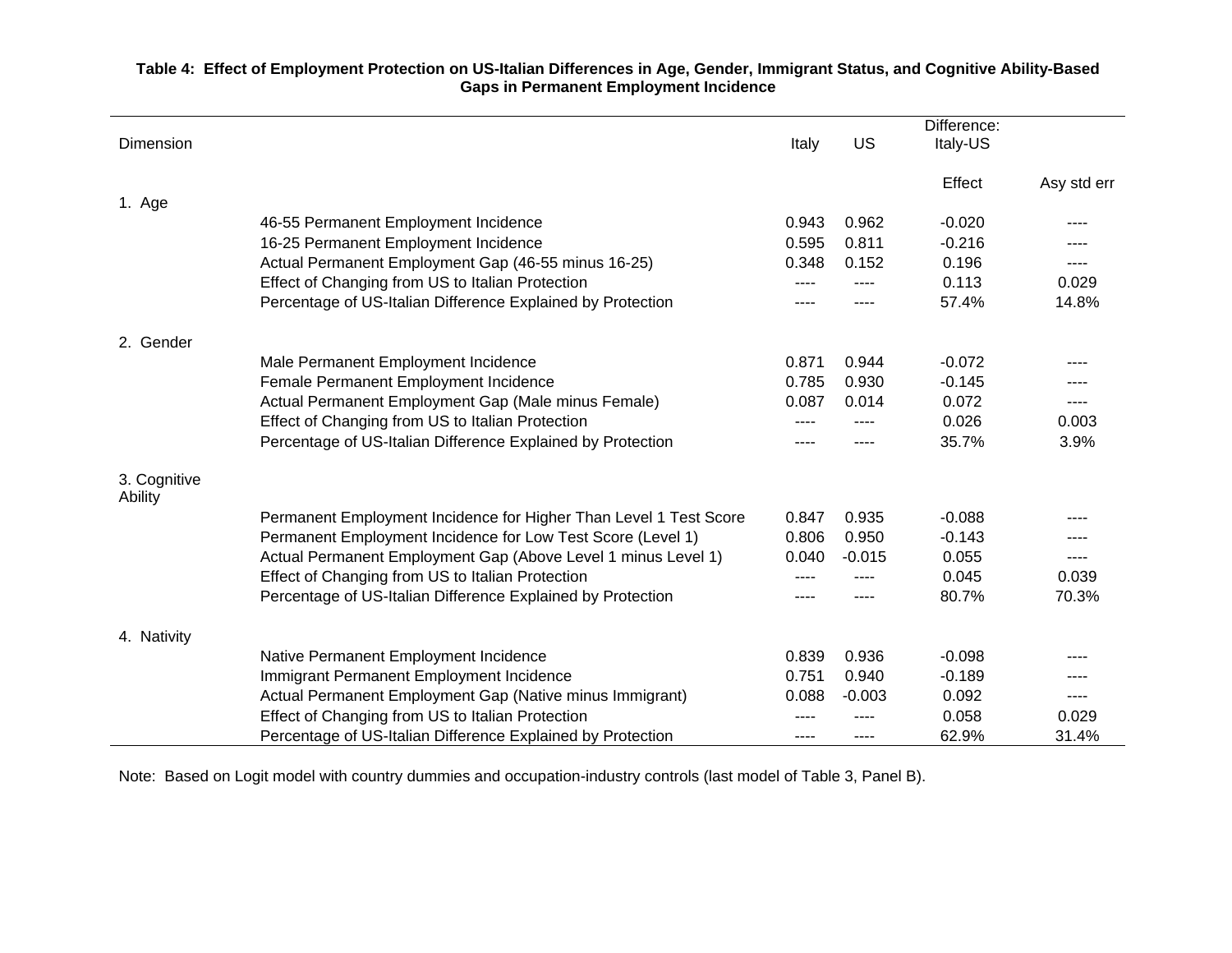**Table 5: Sele cted Logit Results for the Effects of Employment Protection (EPL Index) on Permanent Employm ent, with Collec tive Bargaining Coverage (CB Cov) Interactions (partial derivatives at mean of dependent variable)**

|                                            | coef              | asy se         | coef           | asy se | coef       | asy se         | coef           | asy se |
|--------------------------------------------|-------------------|----------------|----------------|--------|------------|----------------|----------------|--------|
|                                            | 0.168             | 0.085          | 0.155          | 0.081  |            |                |                |        |
| <b>EPL Index</b><br>CB Cov                 | 0.731             | 0.145          | 0.674          | 0.142  | ---<br>--- |                | ---<br>---     | ---    |
| EPL Index*CB Cov                           | $-0.372$          | 0.117          | $-0.343$       | 0.115  | ---        | $---$          | $---$          | $---$  |
| EPL Index*Age 26-35                        | $-0.096$          | 0.018          | $-0.084$       | 0.016  | $-0.108$   | 0.011          | $-0.095$       | 0.014  |
|                                            | $-0.202$          | 0.022          | $-0.193$       | 0.020  | $-0.209$   | 0.015          | $-0.199$       | 0.015  |
| EPL Index*Age 36-45<br>EPL Index*Age 46-55 | $-0.097$          | 0.024          | $-0.088$       | 0.023  | $-0.103$   | 0.018          | $-0.092$       | 0.019  |
| EPL Index*Age 56-65                        | $-0.080$          | 0.064          | $-0.067$       | 0.059  | $-0.091$   | 0.057          | $-0.075$       | 0.050  |
| <b>EPL Index*Education</b>                 | $-0.005$          | 0.003          | $-0.004$       | 0.003  | $-0.005$   | 0.003          | $-0.003$       | 0.003  |
| <b>EPL Index*Low Test Score</b>            |                   | 0.025          |                | 0.019  | $-0.101$   | 0.024          |                | 0.020  |
|                                            | $-0.108$<br>0.037 |                | $-0.102$       | 0.009  | 0.041      |                | $-0.098$       | 0.009  |
| EPL Index*Female                           | 0.137             | 0.008<br>0.049 | 0.006<br>0.133 | 0.049  | 0.148      | 0.008<br>0.070 | 0.012<br>0.139 | 0.067  |
| EPL Index*Immigrant                        | $-0.058$          | 0.037          | $-0.060$       | 0.032  | $-0.082$   | 0.027          | $-0.086$       | 0.027  |
| CB Cov*Age 26-35                           |                   | 0.047          |                |        |            |                |                | 0.017  |
| CB Cov*Age 36-45                           | $-0.134$          |                | $-0.105$       | 0.037  | $-0.169$   | 0.030          | $-0.144$       |        |
| CB Cov*Age 46-55                           | $-0.168$          | 0.044          | $-0.149$       | 0.047  | $-0.195$   | 0.046          | $-0.180$       | 0.053  |
| CB Cov*Age 56-65                           | $-0.467$          | 0.151          | $-0.432$       | 0.173  | $-0.506$   | 0.115          | $-0.462$       | 0.140  |
| <b>CB Cov*Education</b>                    | $-0.060$          | 0.008          | $-0.056$       | 0.007  | $-0.057$   | 0.007          | $-0.053$       | 0.007  |
| <b>CB Cov*Low Test Score</b>               | $-0.338$          | 0.049          | $-0.337$       | 0.052  | $-0.363$   | 0.046          | $-0.356$       | 0.053  |
| CB Cov*Female                              | $-0.021$          | 0.010          | $-0.043$       | 0.032  | $-0.010$   | 0.021          | $-0.032$       | 0.038  |
| CB Cov*Immigrant                           | $-0.137$          | 0.130          | $-0.109$       | 0.128  | $-0.171$   | 0.157          | $-0.140$       | 0.147  |
| CB Cov*EPL Index*Age 26-35                 | 0.115             | 0.015          | 0.102          | 0.011  | 0.135      | 0.009          | 0.121          | 0.012  |
| CB Cov*EPL Index*Age 36-45                 | 0.273             | 0.031          | 0.259          | 0.029  | 0.290      | 0.021          | 0.276          | 0.020  |
| CB Cov*EPL Index*Age 46-55                 | 0.185             | 0.030          | 0.173          | 0.028  | 0.200      | 0.023          | 0.187          | 0.023  |
| CB Cov*EPL Index*Age 56-65                 | 0.302             | 0.060          | 0.285          | 0.063  | 0.326      | 0.063          | 0.302          | 0.062  |
| CB Cov*EPL Index*Education                 | 0.019             | 0.005          | 0.016          | 0.005  | 0.017      | 0.005          | 0.014          | 0.005  |
| CB Cov*EPL Index*Low Test Score            | 0.166             | 0.025          | 0.161          | 0.021  | 0.172      | 0.028          | 0.168          | 0.026  |
| CB Cov*EPL Index*Female                    | $-0.046$          | 0.008          | $-0.008$       | 0.014  | $-0.051$   | 0.010          | $-0.015$       | 0.014  |
| CB Cov*EPL Index*Immigrant                 | $-0.128$          | 0.048          | $-0.131$       | 0.041  | $-0.137$   | 0.064          | $-0.135$       | 0.057  |
| occup, ind?                                | no                |                |                | yes    |            | no             | yes            |        |
| (occup, ind)* female interactions?         |                   | no             |                | yes    |            | no             | yes            |        |
| Country dummies?                           |                   | no             |                | no     | yes        |                | yes            |        |
| Sample size                                |                   | 13736          |                | 13736  |            | 13736          |                | 13736  |

EPL Index is the OECD's index of strength of employment protection mandates for regular jobs. CB Cov is fraction covered by collective bargaining. Controls include age dummies, education, low test score dummy, immigrant dummy, and a female dummy and f emale interactions with each of these variables. (Asymptotic) standard errors corrected for correlation within countries. Data are weighted using IALS sampling weights adjusted so that each country gets the same total weight.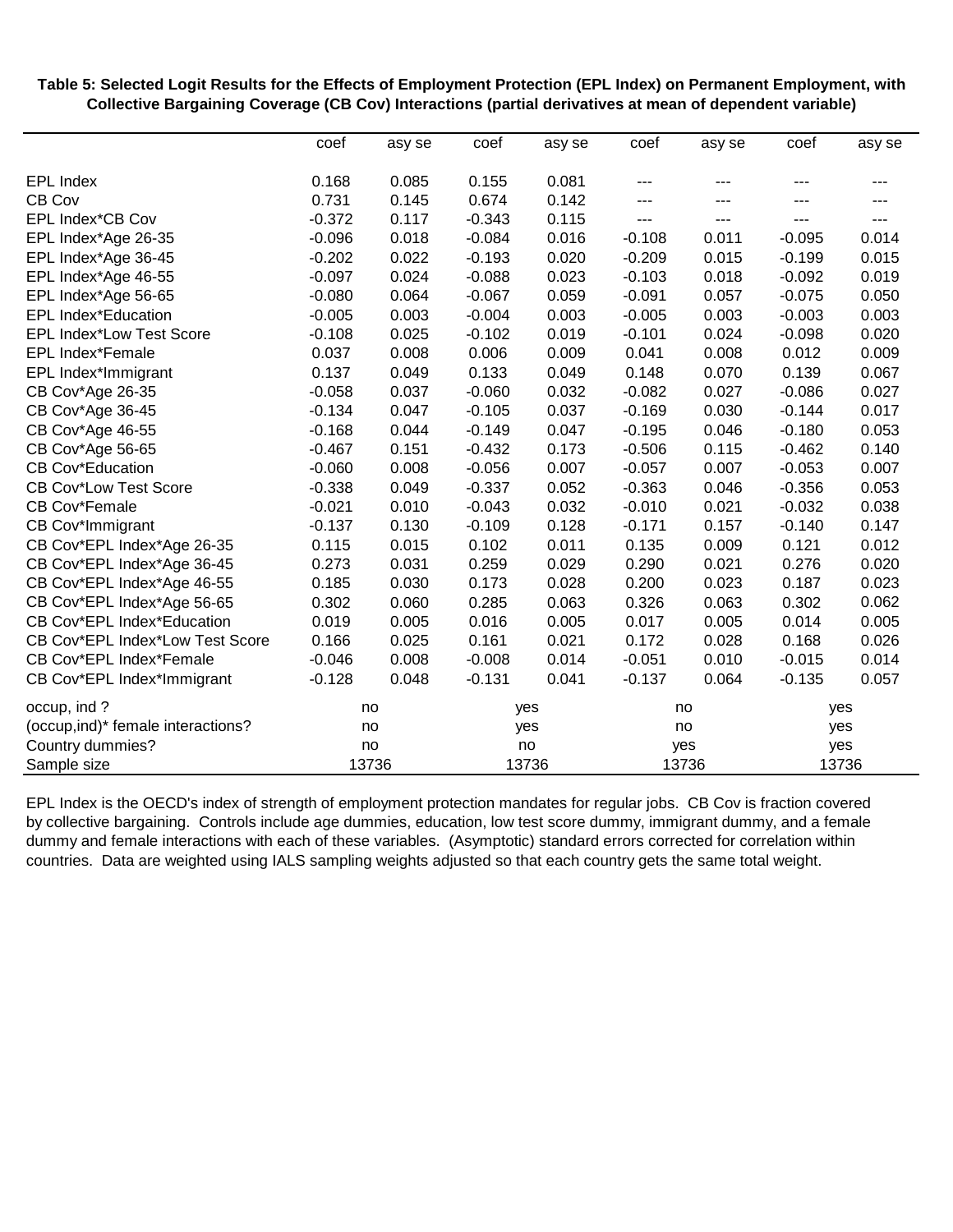|                                    | coef     | asy se | coef     | asy se | coef     | asy se | coef     | asy se |
|------------------------------------|----------|--------|----------|--------|----------|--------|----------|--------|
|                                    |          |        |          |        |          |        |          |        |
| <b>EPL Index</b>                   | $-0.013$ | 0.023  | $-0.005$ | 0.014  |          | ---    |          | ---    |
| EPL Index*Age 26-35                | 0.004    | 0.006  | 0.001    | 0.006  | 0.005    | 0.005  | 0.002    | 0.006  |
| EPL Index*Age 36-45                | 0.026    | 0.022  | 0.031    | 0.020  | 0.033    | 0.025  | 0.038    | 0.022  |
| EPL Index*Age 46-55                | 0.040    | 0.013  | 0.045    | 0.011  | 0.048    | 0.014  | 0.053    | 0.011  |
| EPL Index*Age 56-65                | 0.068    | 0.022  | 0.066    | 0.022  | 0.080    | 0.024  | 0.077    | 0.024  |
| <b>EPL Index*Education</b>         | $-0.002$ | 0.002  | $-0.002$ | 0.001  | $-0.002$ | 0.002  | $-0.003$ | 0.001  |
| <b>EPL Index*Low Test Score</b>    | $-0.028$ | 0.008  | $-0.028$ | 0.010  | $-0.022$ | 0.007  | $-0.023$ | 0.009  |
| <b>EPL Index*Female</b>            | $-0.024$ | 0.052  | $-0.031$ | 0.049  | $-0.028$ | 0.056  | $-0.033$ | 0.052  |
| EPL Index*Immigrant                | 0.014    | 0.007  | 0.016    | 0.009  | 0.008    | 0.006  | 0.010    | 0.008  |
| Female*EPL Index*Age 26-35         | $-0.011$ | 0.019  | $-0.007$ | 0.018  | $-0.008$ | 0.021  | $-0.004$ | 0.020  |
| Female*EPL Index*Age 36-45         | $-0.010$ | 0.024  | $-0.013$ | 0.024  | $-0.007$ | 0.028  | $-0.011$ | 0.027  |
| Female*EPL Index*Age 46-55         | $-0.019$ | 0.025  | $-0.022$ | 0.023  | $-0.013$ | 0.029  | $-0.018$ | 0.026  |
| Female*EPL Index*Age 56-65         | $-0.019$ | 0.032  | $-0.008$ | 0.035  | $-0.010$ | 0.040  | 0.002    | 0.043  |
| Female*EPL Index*Education         | 0.002    | 0.003  | 0.002    | 0.003  | 0.002    | 0.003  | 0.002    | 0.003  |
| Female*EPL Index*Low Test Score    | 0.014    | 0.032  | 0.014    | 0.037  | 0.011    | 0.034  | 0.011    | 0.039  |
| Female*EPL Index*Immigrant         | $-0.061$ | 0.026  | $-0.067$ | 0.029  | $-0.064$ | 0.028  | $-0.069$ | 0.031  |
| occup, ind?                        |          | no     |          | yes    |          | no     |          | yes    |
| (occup, ind)* female interactions? |          | no     |          | yes    |          | no     |          | yes    |
| Country dummies?                   |          | no     |          | no     |          | yes    |          | yes    |
| Sample size                        |          | 13736  |          | 13736  |          | 13736  |          | 13736  |

**Table 6: Selected Logit Results for the Effects of Employment Protection (EPL Index) on Permanent Employment, with Female Interactions (partial derivatives at mean of dependent variable)**

EPL Index is the OECD's index of strength of employment protection mandates for regular jobs.

Controls include age dummies, education, low test score dummy, immigrant dummy, and a female

dummy and female interactions with each of these variables. (Asymptotic) standard errors corrected for correlation within countries. Data are weighted using IALS sampling weights adjusted so that each country gets the same total weight.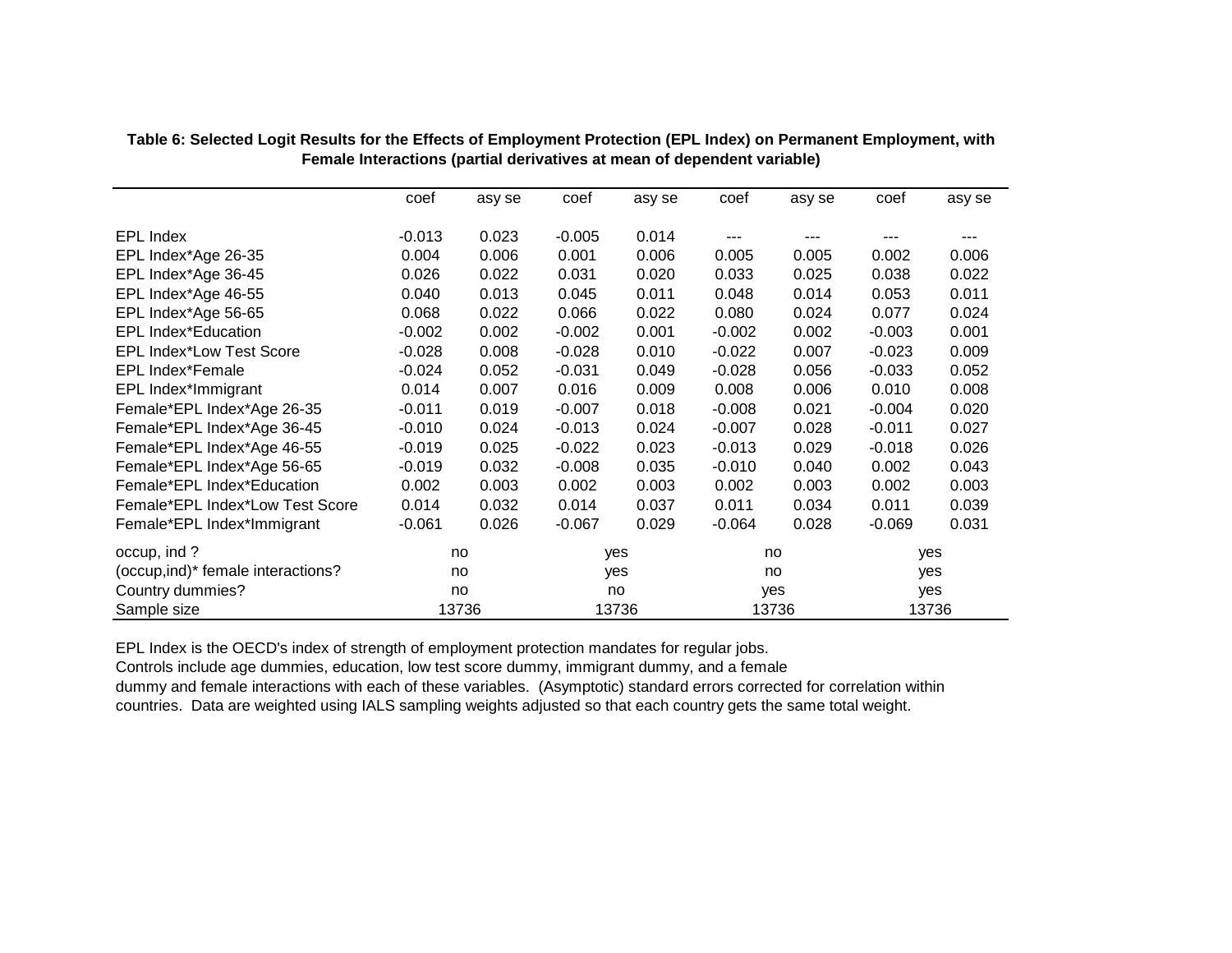|                                    | coef     | asy se | coef      | asy se | coef     | asy se | coef     | asy se |
|------------------------------------|----------|--------|-----------|--------|----------|--------|----------|--------|
| EPL Index                          | 0.003    | 0.030  | 0.005     | 0.028  | ---      |        |          |        |
| Temp Index                         | $-0.021$ | 0.021  | $-0.018$  | 0.019  | ---      |        |          |        |
| EPL Index*Age 26-35                | 0.006    | 0.009  | 0.005     | 0.008  | 0.007    | 0.009  | 0.006    | 0.008  |
| EPL Index*Age 36-45                | 0.019    | 0.020  | 0.018     | 0.018  | 0.025    | 0.019  | 0.024    | 0.017  |
| EPL Index*Age 46-55                | 0.021    | 0.015  | 0.021     | 0.014  | 0.028    | 0.012  | 0.027    | 0.011  |
| EPL Index*Age 56-65                | 0.019    | 0.041  | 0.026     | 0.038  | 0.035    | 0.044  | 0.042    | 0.040  |
| EPL Index*Education                | $-0.001$ | 0.002  | $-0.001$  | 0.002  | $-0.002$ | 0.003  | $-0.002$ | 0.002  |
| EPL Index*Low Test Score           | $-0.025$ | 0.022  | $-0.027$  | 0.022  | $-0.021$ | 0.025  | $-0.024$ | 0.024  |
| <b>EPL Index*Female</b>            | $-0.009$ | 0.002  | $-0.011$  | 0.002  | $-0.008$ | 0.002  | $-0.009$ | 0.002  |
| EPL Index*Immigrant                | $-0.019$ | 0.008  | $-0.020$  | 0.010  | $-0.016$ | 0.009  | $-0.017$ | 0.010  |
| Temp Index*Age 26-35               | $-0.006$ | 0.006  | $-0.006$  | 0.006  | $-0.006$ | 0.005  | $-0.006$ | 0.006  |
| Temp Index*Age 36-45               | 0.005    | 0.013  | 0.010     | 0.013  | 0.004    | 0.014  | 0.009    | 0.013  |
| Temp Index*Age 46-55               | 0.013    | 0.009  | 0.017     | 0.009  | 0.012    | 0.006  | 0.017    | 0.007  |
| Temp Index*Age 56-65               | 0.050    | 0.035  | 0.048     | 0.036  | 0.044    | 0.033  | 0.042    | 0.034  |
| Temp Index*Education               | 0.0002   | 0.002  | $-0.0003$ | 0.002  | 0.001    | 0.002  | 0.0003   | 0.002  |
| Temp Index*Low Test Score          | 0.008    | 0.011  | 0.009     | 0.011  | 0.004    | 0.014  | 0.005    | 0.014  |
| Temp Index*Female                  | $-0.004$ | 0.003  | $-0.001$  | 0.003  | $-0.004$ | 0.003  | $-0.001$ | 0.004  |
| Temp Index*Immigrant               | 0.001    | 0.013  | 0.002     | 0.015  | $-0.008$ | 0.017  | $-0.007$ | 0.018  |
| occup, ind?                        |          | no     |           | yes    |          | no     |          | yes    |
| (occup, ind)* female interactions? |          | no     |           | yes    |          | no     |          | yes    |
| Country dummies?                   |          | no     | no        |        |          | yes    |          | yes    |
| Sample size                        |          | 13736  |           | 13736  |          | 13736  |          | 13736  |

**Table 7: Selected Logit Results for the Effects of Regular (EPL Index) and Temporary Employment Protection (Temp Index) on Permanent Employment (partial derivatives at mean of dependent variable)**

EPL Index is the OECD's index of strength of employment protection mandates for regular jobs.

Temp Index is the OECD's index of strength of employment protection mandates for temporary jobs.

Controls include age dummies, education, low test score dummy, immigrant dummy, and a female

dummy and female interactions with each of these variables. (Asymptotic) standard errors corrected for correlation within countries. Data are weighted using IALS sampling weights adjusted so that each country gets the same total weight.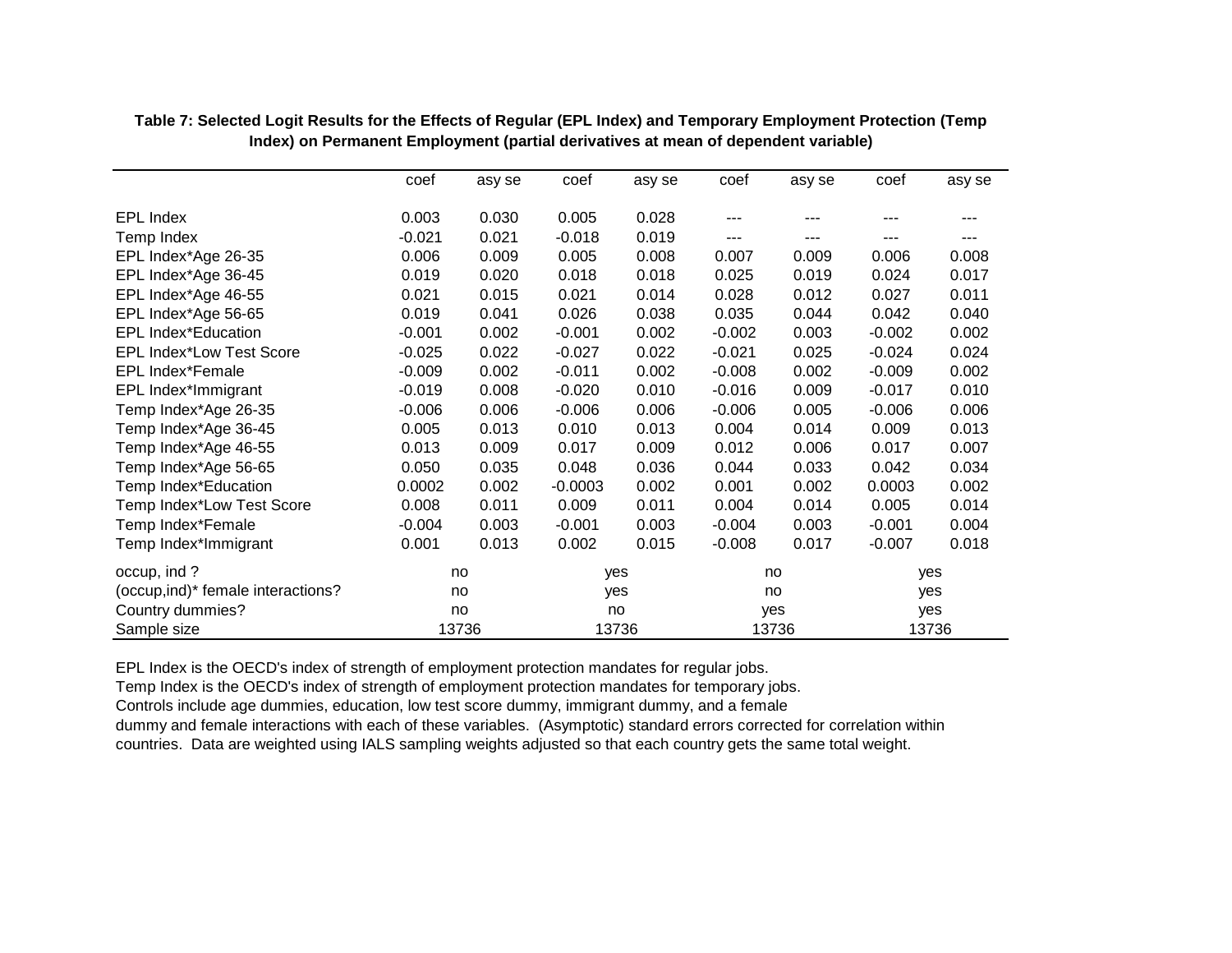|                                    | coef      | se    | coef     | se    | coef      | se    | coef     | se    |
|------------------------------------|-----------|-------|----------|-------|-----------|-------|----------|-------|
| EPL Index                          | $-0.015$  | 0.028 | $-0.015$ | 0.028 |           |       |          |       |
| EPL Index*Age 26-35                | $-0.011$  | 0.005 | $-0.011$ | 0.005 | $-0.007$  | 0.006 | $-0.006$ | 0.007 |
| EPL Index*Age 36-45                | 0.010     | 0.006 | 0.010    | 0.006 | 0.020     | 0.004 | 0.025    | 0.004 |
| EPL Index*Age 46-55                | 0.020     | 0.005 | 0.020    | 0.005 | 0.031     | 0.009 | 0.037    | 0.008 |
| EPL Index*Age 56-65                | 0.005     | 0.032 | 0.005    | 0.032 | 0.020     | 0.030 | 0.011    | 0.030 |
| <b>EPL Index*Education</b>         | $-0.0002$ | 0.002 | 0.000    | 0.002 | $-0.0003$ | 0.002 | $-0.001$ | 0.002 |
| <b>EPL Index*Low Test Score</b>    | $-0.017$  | 0.008 | $-0.017$ | 0.008 | $-0.009$  | 0.009 | $-0.009$ | 0.009 |
| EPL Index*Female                   | $-0.013$  | 0.003 | $-0.013$ | 0.003 | $-0.012$  | 0.002 | $-0.012$ | 0.004 |
| EPL Index*Immigrant                | $-0.006$  | 0.007 | $-0.006$ | 0.007 | $-0.009$  | 0.009 | $-0.008$ | 0.009 |
| occup, ind?                        | no.       |       | yes      |       | no        |       | yes      |       |
| (occup, ind)* female interactions? | no.       |       | yes      |       | no        |       | yes      |       |
| Country dummies?                   | no        |       | no       |       | yes       |       | yes      |       |
| Sample size                        | 11395     |       | 11395    |       | 11395     |       | 11395    |       |

**Table 8: Selected Logit Results for the Effects of Employment Protection (EPL Index) on Permanent Employment with Adjustment for Selection into Employment (partial derivatives at mean of dependent variable)** 

EPL Index is the OECD's index of strength of employment protection mandates for regular jobs.

Controls include age dummies, education, low test score dummy, immigrant dummy and a female dummy and female interactions with each of these variables. (Asymptotic) standard errors corrected for correlation within countries. Data are

weighted using IALS sampling weights adjusted so that each country gets the same total weight. For description of selectivity adjustment, see text.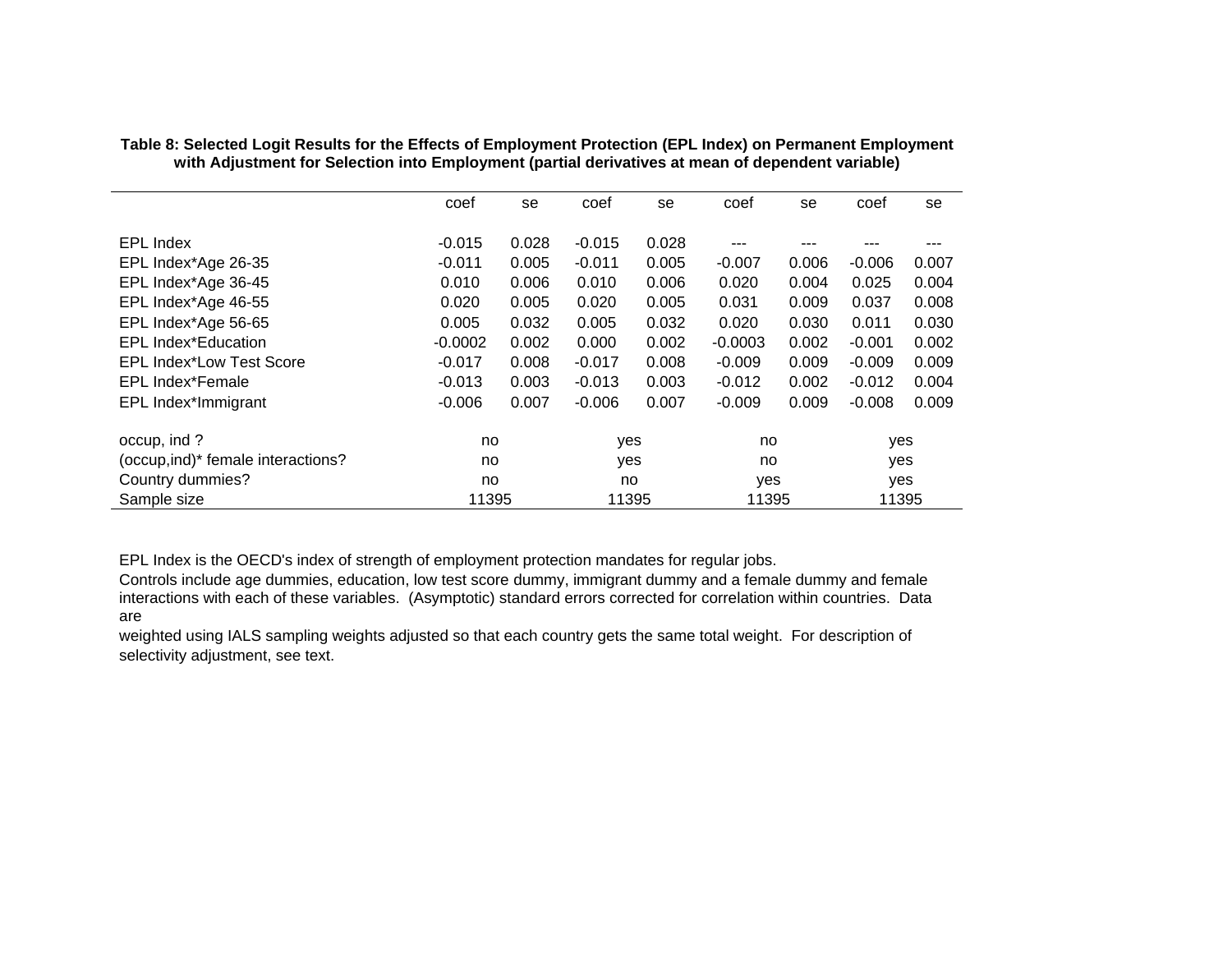### **Table A1: Employment to Population Ratios by Gender**

|             | Men   | Women |
|-------------|-------|-------|
| Canada      | 0.696 | 0.531 |
| Finland     | 0.581 | 0.560 |
| Italy       | 0.593 | 0.335 |
| Netherlands | 0.705 | 0.443 |
| Switzerland | 0.795 | 0.569 |
| UK          | 0.691 | 0.592 |
| <b>USA</b>  | 0.791 | 0.648 |

Source: IALS. Sample excludes the self-employed and those with missing values for any explanatory or dependent variable. Data are weighted using IALS sampling weights adjusted so that each country gets the same total weight.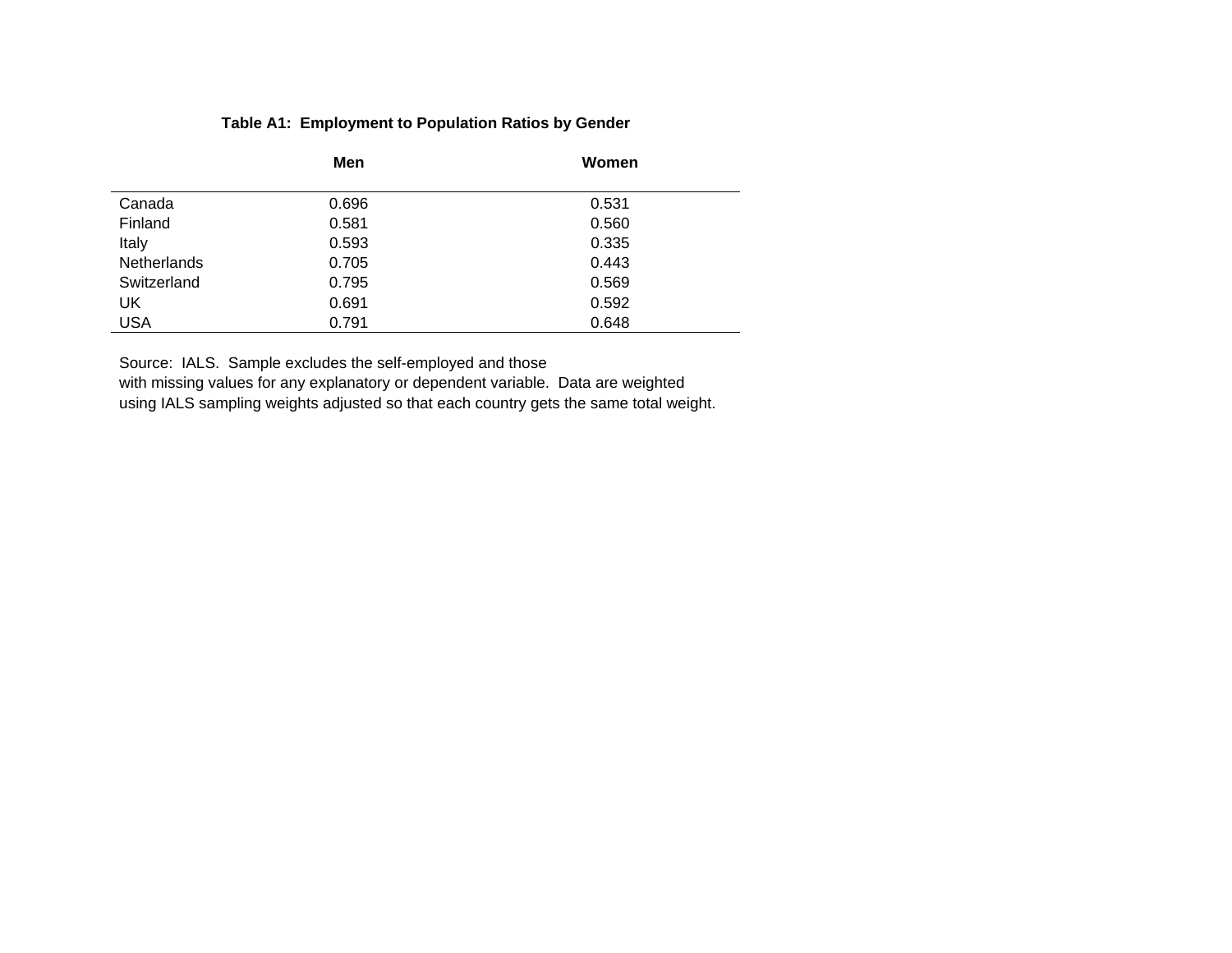#### **Table A2: Selected Logit Results for Demographic or Skill Interactions with Individual Components of the Permanent Protection Index Permanent Employment (partial derivatives at mean of dep var)**

| <b>Interactions of Individual Protection Component</b>          | <b>Individual Protection Component Variable</b> |       |                                          |       |                     |       |                                      |       |
|-----------------------------------------------------------------|-------------------------------------------------|-------|------------------------------------------|-------|---------------------|-------|--------------------------------------|-------|
| Variable and the Indicated Personal Characteristic              | Severance Pay<br>after 20 yrs                   |       | Compensation,<br><b>Unfair Dismissal</b> |       | Mandatory<br>Notice |       | Procedural<br>Inconvenience<br>Index |       |
|                                                                 | coef                                            | ase   | coef                                     | ase   | coef                | ase   | coef                                 | ase   |
| A. Occup, Industry, and their interactions with female excluded |                                                 |       |                                          |       |                     |       |                                      |       |
| Age26-35                                                        | $-0.020$                                        | 0.010 | $-0.002$                                 | 0.009 | 0.049               | 0.067 | 0.005                                | 0.003 |
| Age36-45                                                        | $-0.005$                                        | 0.024 | 0.025                                    | 0.020 | 0.185               | 0.107 | 0.022                                | 0.009 |
| Age 46-55                                                       | 0.030                                           | 0.022 | 0.038                                    | 0.009 | 0.115               | 0.055 | 0.020                                | 0.005 |
| Age 56-65                                                       | 0.054                                           | 0.049 | 0.071                                    | 0.023 | 0.205               | 0.129 | 0.041                                | 0.010 |
| Education                                                       | 0.003                                           | 0.002 | $-0.00004$                               | 0.002 | $-0.033$            | 0.004 | $-0.001$                             | 0.001 |
| Low Test Score                                                  | $-0.001$                                        | 0.015 | $-0.010$                                 | 0.014 | $-0.197$            | 0.092 | $-0.008$                             | 0.010 |
| Female                                                          | $-0.008$                                        | 0.006 | $-0.011$                                 | 0.003 | $-0.068$            | 0.015 | $-0.007$                             | 0.002 |
| Immigrant                                                       | $-0.023$                                        | 0.022 | $-0.041$                                 | 0.022 | $-0.271$            | 0.105 | $-0.018$                             | 0.008 |
| B. Occup, Industry, and their interactions with female included |                                                 |       |                                          |       |                     |       |                                      |       |
| Age26-35                                                        | $-0.017$                                        | 0.009 | $-0.002$                                 | 0.007 | 0.033               | 0.055 | 0.005                                | 0.003 |
| Age36-45                                                        | 0.003                                           | 0.023 | 0.029                                    | 0.017 | 0.193               | 0.100 | 0.023                                | 0.010 |
| Age 46-55                                                       | 0.040                                           | 0.022 | 0.044                                    | 0.007 | 0.119               | 0.051 | 0.021                                | 0.006 |
| Age 56-65                                                       | 0.048                                           | 0.047 | 0.072                                    | 0.022 | 0.224               | 0.115 | 0.043                                | 0.009 |
| Education                                                       | 0.002                                           | 0.002 | $-0.001$                                 | 0.002 | $-0.032$            | 0.003 | $-0.001$                             | 0.001 |
| Low Test Score                                                  | $-0.002$                                        | 0.017 | $-0.012$                                 | 0.015 | $-0.199$            | 0.096 | $-0.009$                             | 0.010 |
| Female                                                          | $-0.005$                                        | 0.009 | $-0.008$                                 | 0.004 | $-0.053$            | 0.017 | $-0.005$                             | 0.001 |
| Immigrant                                                       | $-0.023$                                        | 0.021 | $-0.041$                                 | 0.021 | $-0.245$            | 0.107 | $-0.018$                             | 0.008 |
| Sample size                                                     | 13736                                           |       | 13736                                    |       | 13736               |       | 13736                                |       |

Entries based on a separate regression for each component indicator. Severance Pay and Unfair Dismissal pay refer to years of salary entitlement for a worker with 20 years of seniority. Mandatory Notice refers to years of notice required for someone with 20 years of seniority. Procedural Inconvenience Index is the OECD's index of procedural inconvenience, which has a range of 1-6. Controls include age dummies, education, low test score dummy, immigrant dummy and a female dummy, female interactions with each of these variables (except the female dummy), and country dummies. Asymptotic standard errors corrected for correlation within countries. Data are weighted using IALS sampling weights adjusted so that each country gets the same total weight.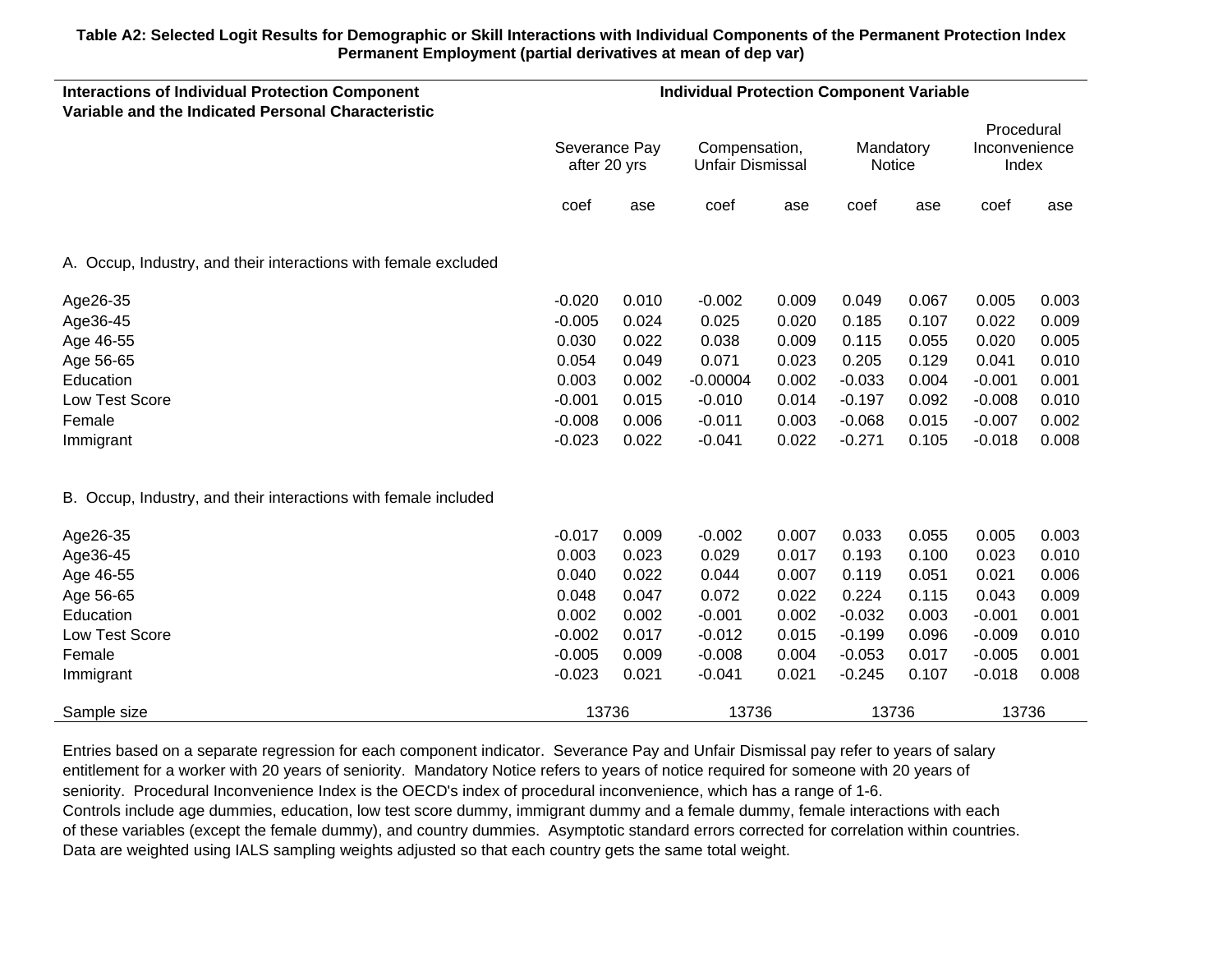#### **Table A3: Selected Logit Results for the Effects of Employment Protection (EPL Index) on Permanent Employment, Italy Excluded (derivatives at mean of dependent variable)**

|                                    | coef      | asy se | coef      | asy se | coef      | asy se | coef       | asy se |
|------------------------------------|-----------|--------|-----------|--------|-----------|--------|------------|--------|
|                                    |           |        |           |        |           |        |            |        |
| <b>EPL Index</b>                   | $-0.0020$ | 0.0026 | $-0.0018$ | 0.0025 | ---       | ---    | ---        | ---    |
| EPL Index*Age 26-35                | 0.0031    | 0.0009 | 0.0029    | 0.0007 | 0.0034    | 0.0011 | 0.0032     | 0.0009 |
| EPL Index*Age 36-45                | 0.0050    | 0.0017 | 0.0050    | 0.0017 | 0.0056    | 0.0020 | 0.0056     | 0.0020 |
| EPL Index*Age 46-55                | 0.0052    | 0.0013 | 0.0052    | 0.0012 | 0.0061    | 0.0018 | 0.0060     | 0.0018 |
| EPL Index*Age 56-65                | 0.0063    | 0.0018 | 0.0064    | 0.0019 | 0.0071    | 0.0022 | 0.0071     | 0.0023 |
| <b>EPL Index*Education</b>         | $-0.0002$ | 0.0002 | $-0.0002$ | 0.0002 | $-0.0002$ | 0.0002 | $-0.0002$  | 0.0002 |
| EPL Index*Low Test Score           | $-0.0026$ | 0.0018 | $-0.0024$ | 0.0017 | $-0.0025$ | 0.0019 | $-0.0024$  | 0.0018 |
| <b>EPL Index*Female</b>            | $-0.0018$ | 0.0010 | $-0.0017$ | 0.0009 | $-0.0014$ | 0.0008 | $-0.0013$  | 0.0006 |
| EPL Index*Immigrant                | $-0.0017$ | 0.0010 | $-0.0018$ | 0.0011 | $-0.0023$ | 0.0010 | $-0.0024$  | 0.0010 |
| occup, ind?                        | no        |        | yes       |        | no        |        | yes        |        |
| (occup, ind)* female interactions? | no        |        | yes       |        | no        |        |            |        |
| Country dummies?                   | no        |        | no        |        | yes       |        | yes<br>yes |        |
| Sample size                        | 12446     |        | 12446     |        | 12446     |        | 12446      |        |

EPL Index is the OECD's index of strength of employment protection mandates for regular jobs.

Controls include age dummies, education, low test score dummy, immigrant dummy and a female dummy and female interactions with each of these variables. (Asymptotic) standard errors corrected for correlation within countries. Data are weighted using IALS sampling weights adjusted so that each country gets the same total weight.